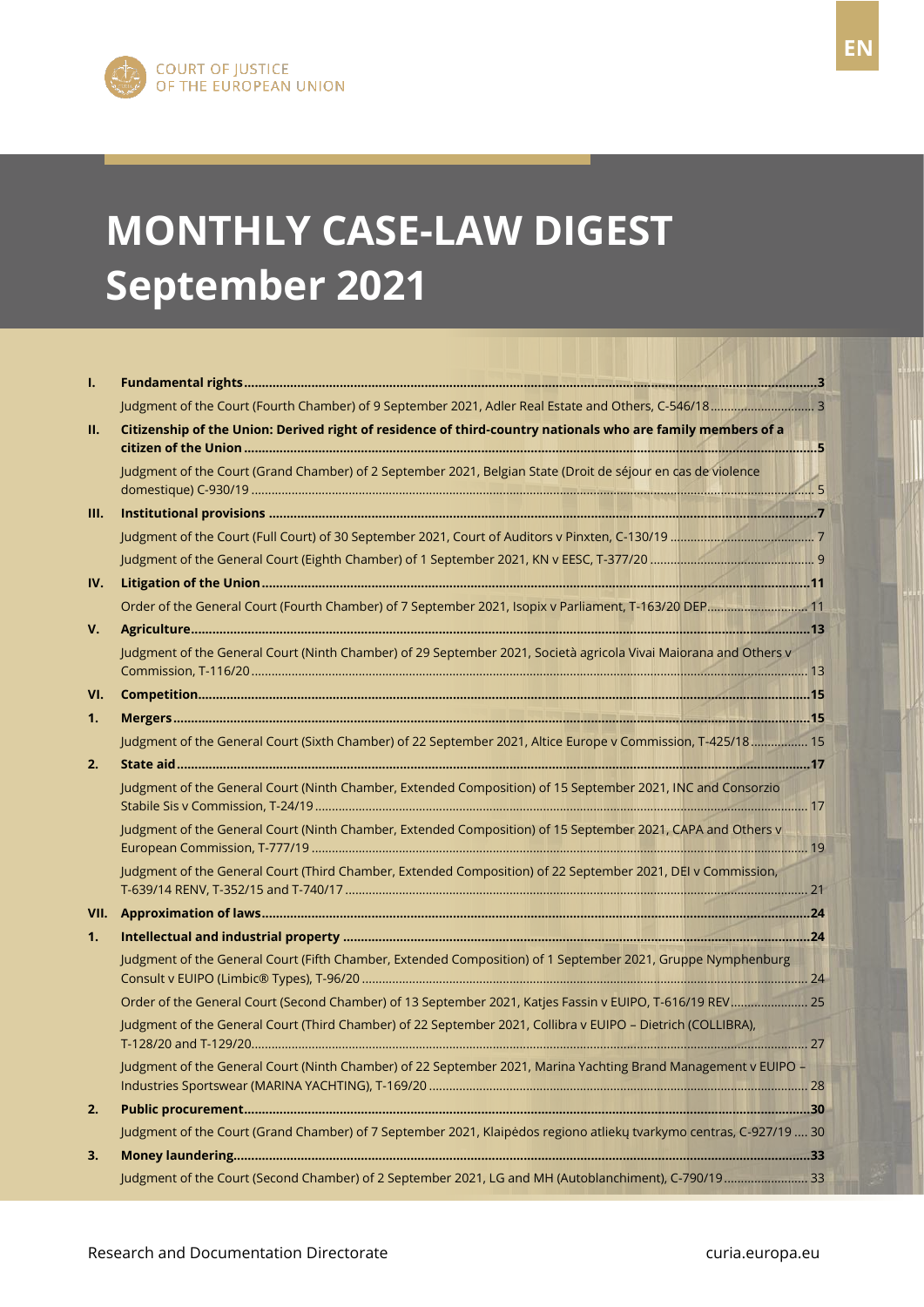| $\mathbf{A}$ |                                                                                                                |    |
|--------------|----------------------------------------------------------------------------------------------------------------|----|
|              | Judgment of the General Court (Seventh Chamber) of 15 September 2021, Laboratoire Pareva and Biotech3D v       |    |
|              |                                                                                                                |    |
| 1.           |                                                                                                                |    |
|              | Judgment of the Court (Grand Chamber) of 2 September 2021, INPS (Allocations de naissance et de maternité      |    |
| 2.           |                                                                                                                |    |
|              |                                                                                                                |    |
| IX.          |                                                                                                                |    |
|              | Judgment of the General Court (Second Chamber, Extended Composition) of 15 September 2021, Daimler v           |    |
| <b>X.</b>    |                                                                                                                |    |
|              | Judgment of the Court (Fourth Chamber) of 2 September 2021, Commission v Germany (Transposition des directives |    |
| XL           |                                                                                                                |    |
|              | Judgment of the Court (Grand Chamber) of 2 September 2021, Commission v Council (Accord avec l'Arménie),       |    |
|              |                                                                                                                |    |
|              |                                                                                                                |    |
| 1.           |                                                                                                                |    |
|              |                                                                                                                |    |
|              |                                                                                                                |    |
| 2.           |                                                                                                                |    |
|              | Judgment of the General Court (Seventh Chamber) of 5 May 2021. ITD and Danske Fragtmænd y Commission.          | 53 |

 $\Theta$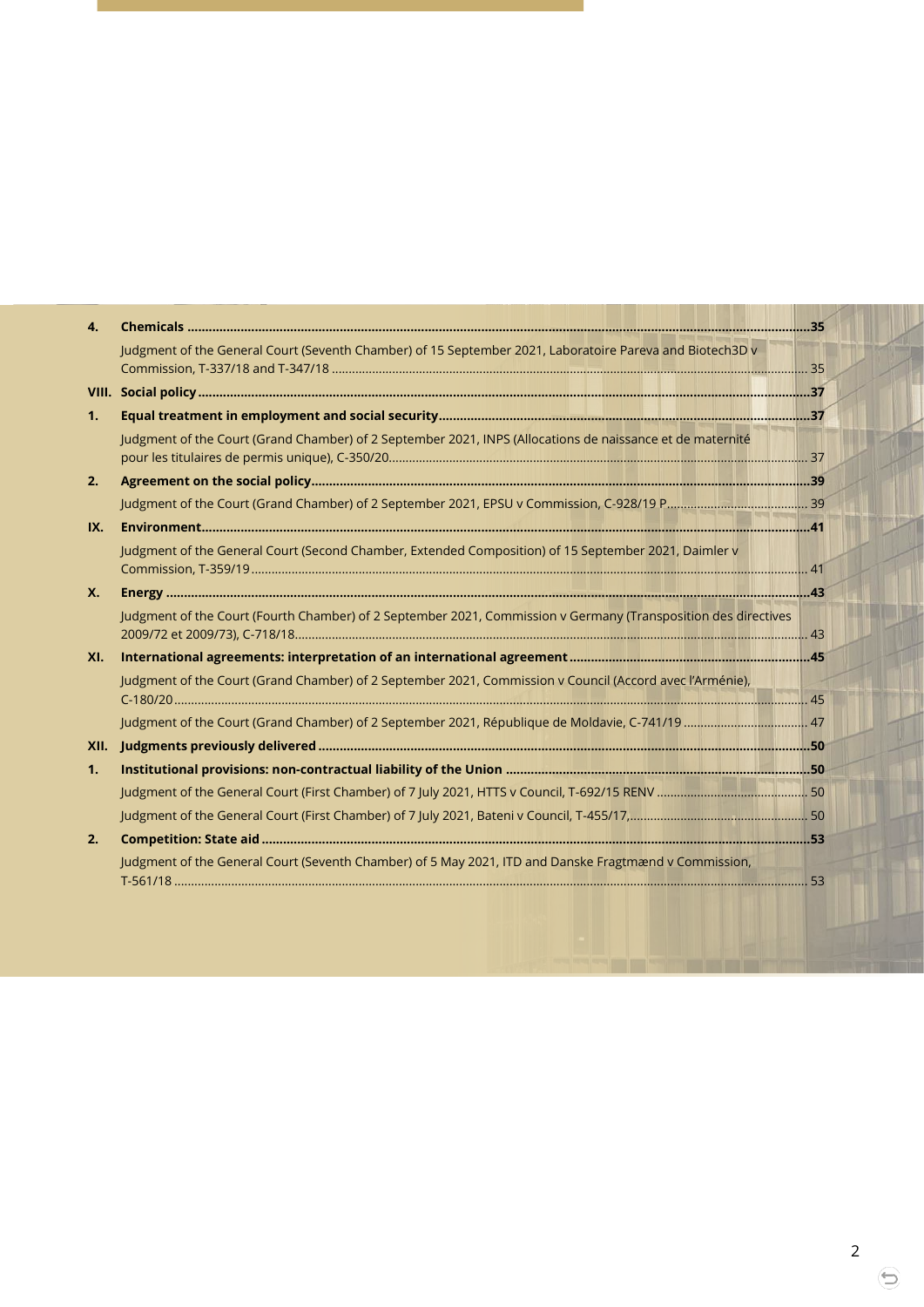# <span id="page-2-1"></span><span id="page-2-0"></span>**I. FUNDAMENTAL RIGHTS**

## **Judgment of the Court (Fourth Chamber) of 9 September 2021, Adler Real Estate and Others, C-546/18**

Reference for a preliminary ruling – Company law – Takeover bids – Directive 2004/25/EC – Article 5 – Mandatory bid – Article 4 – Supervisory authority – Final decision making a finding of infringement of the obligation to make a takeover bid – Binding effect of that decision in subsequent proceedings for an administrative sanction initiated by the same authority – EU law principle of effectiveness – General principles of EU law – Rights of the defence – Charter of Fundamental Rights of the European Union – Articles 47 and 48 – Right to silence – Presumption of innocence – Access to an independent and impartial tribunal

By decision of 22 November 2016, the Übernahmekommission (Takeover Commission, Austria; 'the Takeover Commission') determined that GM, a natural person, and four companies had acted in concert so as to incite another company to enter into a transaction that led to a significant increase in the holding of its principal shareholder. On the basis that the parties in question held a controlling interest, within the meaning of the Austrian legislation transposing Directive 2004/25,  $\frac{1}{1}$  in the company concerned, the Takeover Commission held that they should have made a takeover bid.

After that decision had become final, the Takeover Commission initiated proceedings for the imposition of administrative sanctions against GM and two other natural persons, HL and FN, the latter two in their respective capacities as board member and director of two of the companies to which the decision of 22 November 2016 related.

By decisions of 29 January 2018, the Takeover Commission imposed administrative sanctions on GM, HL and FN on the basis, amongst other things, of the findings of fact set out in the decision of 22 November 2016.

The Bundesverwaltungsgericht (Federal Administrative Court, Austria), before which actions against the decisions of 29 January 2018 have been brought, is in doubt as to the compatibility with EU law of the national administrative practice followed by the Takeover Commission. Under Austrian law, a decision making a finding of infringement, such as the decision of 22 November 2016, once final, is binding not only on the authority which made it, but also on other administrative and judicial authorities which may have cause to rule, in other proceedings, on the same factual and legal situation, provided that the parties concerned are the same.

As regards HL and FN, the Federal Administrative Court doubts that this condition is met, given that they were not 'parties' to the proceedings in which the finding of infringement was made, but simply acted as representatives of two of the companies which were parties to those proceedings. Nevertheless, it states, in the proceedings for an administrative sanction the Takeover Commission treated the decision of 22 November 2016 as having binding effect as regards HL and FN. As HL and FN were not 'parties' to the proceedings for a finding of infringement, they did not have the benefit of all the procedural rights of a 'party', including the right to silence.

By its questions, the Federal Administrative Court asks, essentially, whether Articles 4 and 17 of Directive 2004/25, read in the light of the rights of the defence guaranteed by EU law, in particular the right to be heard, and of Articles 47 and 48 of the Charter of Fundamental Rights of the European Union, preclude a national practice such as that followed in the present case by the Takeover Commission.

Directive 2004/25/EC of the European Parliament and of the Council of 21 April 2004 on takeover bids (OJ 2004 L 142, p. 12).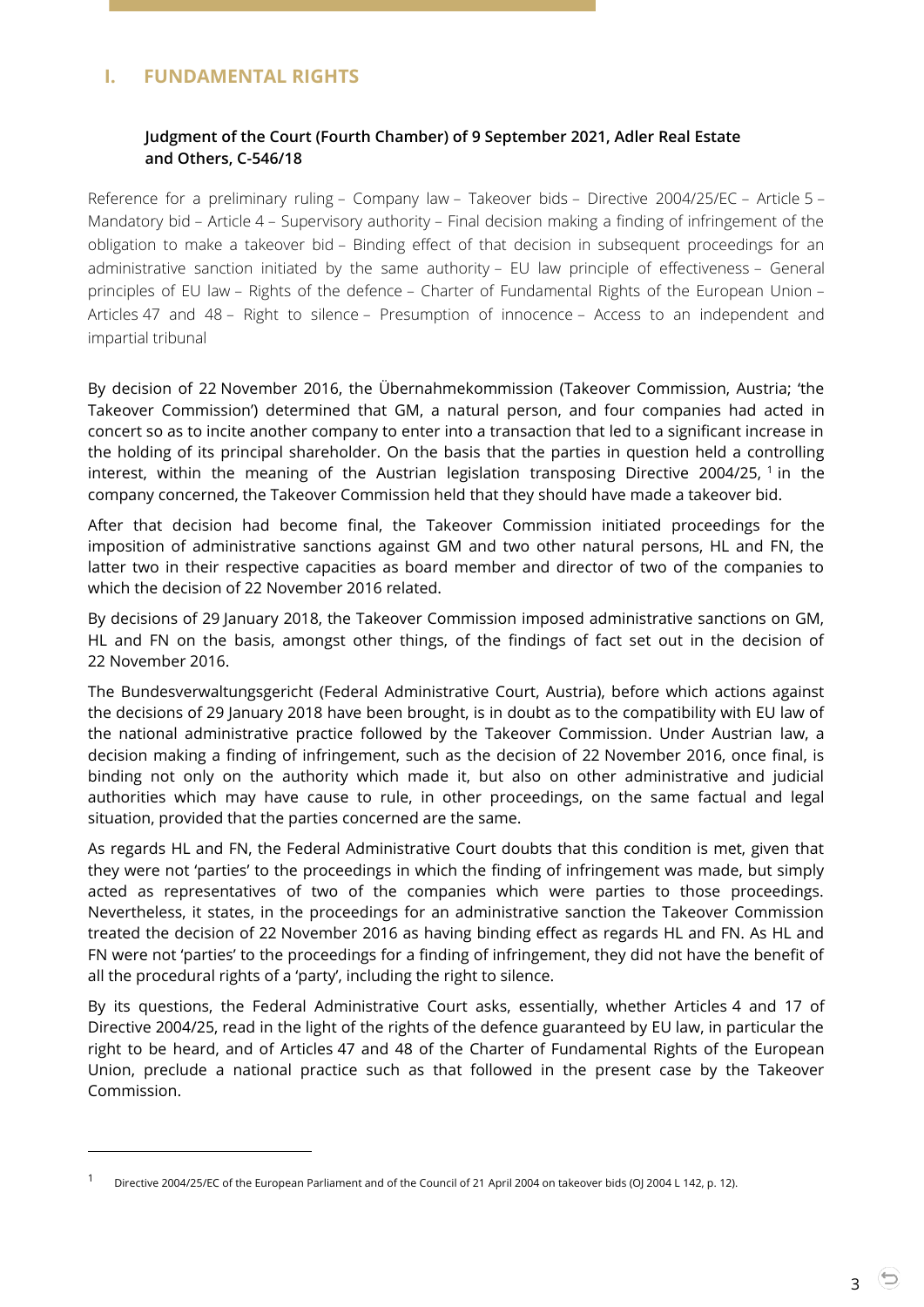#### *Findings of the Court*

As Directive 2004/25 does not lay down rules governing the effect that final administrative decisions adopted pursuant to that directive are to have in subsequent proceedings, the rules at issue in the main proceedings are within the procedural autonomy of the Member States, subject to compliance with the principles of equivalence and effectiveness. Thus, Directive 2004/25 does not, in principle, prevent the Member States from establishing an administrative procedure divided into two separate stages, as in the present case, or a practice under which binding effect is given, in subsequent proceedings, to administrative decisions which have become final. Indeed, such a practice may help to ensure the efficiency of administrative proceedings for a finding of failure to comply with the rules of Directive 2004/25, and for the imposition of a sanction in respect of such a failure, and thus to ensure the useful effect of that directive. However, the rights of the parties as guaranteed by EU law, and in particular by the Charter of Fundamental Rights, must be respected at both of those procedural stages.

As regards persons who, like GM, were parties to the proceedings which led to the adoption of a decision making a finding of infringement, it is permissible for the Member States to give binding effect to such a decision in subsequent proceedings for the imposition of an administrative sanction on those persons in respect of that infringement, provided that they were able to exercise their fundamental rights, such as the rights of the defence, the right to silence and the presumption of innocence, in the proceedings for a finding of infringement.

In contrast, having regard to the subjective nature of the rights of the defence, the same does not apply to persons who, like HL and FN, were not parties to the proceedings for a finding of infringement, even if those persons acted as members of a representative organ of a legal person which was a party to those proceedings. Accordingly, in proceedings for the imposition of an administrative sanction on a natural person, the administrative authority must disregard the binding effect which attaches to the assessments made in a decision the infringement of which that person is accused and which has become final, without the person concerned having had the opportunity to challenge those assessments, in his or her personal capacity, in the exercise of his or her own rights of the defence. Similarly, the right to silence precludes a situation in which such a person is deprived of that right in relation to factual matters which are subsequently to be used in support of the allegation and will therefore have an impact on the sentence or the sanction imposed. Furthermore, the presumption of innocence precludes a situation in which a natural person is held liable, in proceedings for an administrative sanction, for an infringement found to have been committed in a decision which has become final without that person having had the opportunity to challenge it, and which can no longer be challenged by that person, in the exercise of his or her right to an effective remedy, before an independent and impartial tribunal with jurisdiction to rule on issues of both law and fact. The benefit of the right to an effective judicial remedy must be available to all parties to the proceedings for an administrative sanction, whether or not they were parties to the earlier proceedings for a finding of infringement.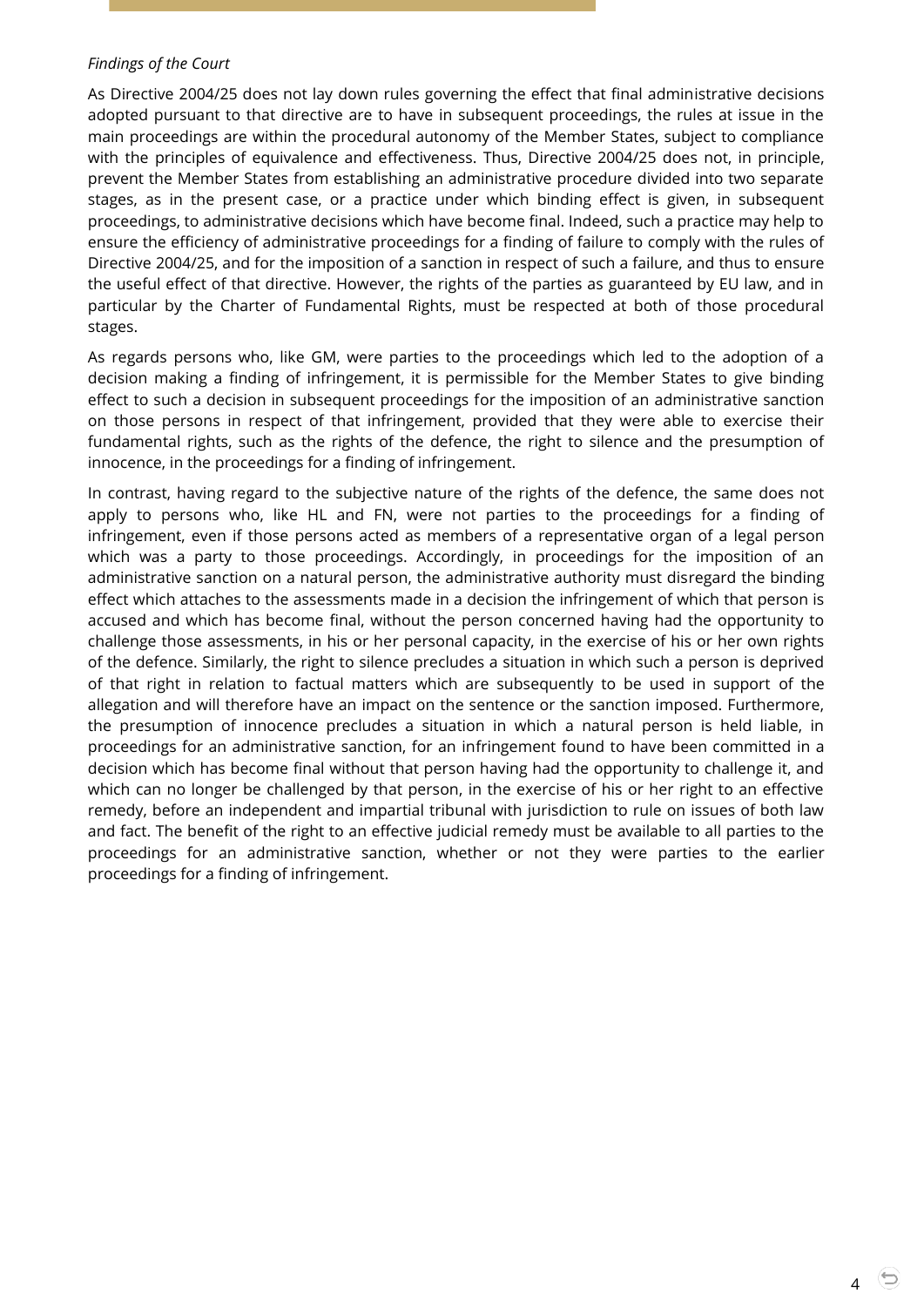# <span id="page-4-0"></span>**II. CITIZENSHIP OF THE UNION: DERIVED RIGHT OF RESIDENCE OF THIRD-COUNTRY NATIONALS WHO ARE FAMILY MEMBERS OF A CITIZEN OF THE UNION**

## <span id="page-4-1"></span>**Judgment of the Court (Grand Chamber) of 2 September 2021, Belgian State (Droit de séjour en cas de violence domestique) C-930/19**

[Link to the complete text of the judgment](https://curia.europa.eu/juris/document/document.jsf?text=&docid=245533&pageIndex=0&doclang=en&mode=lst&dir=&occ=first&part=1&cid=20925263)

Reference for a preliminary ruling – Directive 2004/38/EC – Article 13(2) – Right of residence of family members of a Union citizen – Marriage between a Union citizen and a third-country national – Retention, in the event of divorce, of the right of residence by a third-country national who is the victim of acts of domestic violence committed by his or her spouse – Requirement to demonstrate the existence of sufficient resources – No such requirement in Directive 2003/86/EC – Validity – Charter of Fundamental Rights of the European Union – Articles 20 and 21 – Equal treatment – Difference in treatment based on whether the sponsor is a Union citizen or a third-country national – Non-comparability of situations

In 2012, X, an Algerian national, joined his French wife in Belgium, where he was issued with a residence card of a family member of a Union citizen.

In 2015, he was forced to leave the matrimonial home because of acts of domestic violence which he suffered at the hands of his wife. A few months later, his wife left Belgium to move to France. Almost three years after that departure, X initiated divorce proceedings. The divorce was granted on 24 July 2018.

In the meantime, the Belgian State had terminated X's right of residence, on the ground that he had not adduced evidence that he had sufficient resources to support himself. According to the provision of Belgian legislation intended to transpose Article 13(2) of Directive 2004/38, <sup>2</sup> in the event of divorce or when the spouses no longer live together as a single household, the retention of the right of residence by a third-country national who has been the victim of acts of domestic violence committed by his or her spouse, who is a Union citizen, is subject to certain conditions, including, in particular, the requirement to have sufficient resources.

X brought an action against that decision before the Conseil du contentieux des étrangers (Council for asylum and immigration proceedings, Belgium), on the ground that there is an unjustified difference in treatment between the spouse of a Union citizen and the spouse of a third-country national residing lawfully in Belgium. In the event of divorce or separation, the provision of Belgian legislation transposing Article 15(3) of Directive 2003/86<sup>3</sup> makes the retention of the right of residence by a third-country national who has benefited from the right to family reunification with another thirdcountry national and has been the victim of acts of domestic violence committed by that other thirdcountry national subject only to proof of the existence of those acts.

The Conseil du contentieux des étrangers considers that, as regards the conditions for the retention, in the event of divorce, of the right of residence by third-country nationals who have been the victims of acts of domestic violence committed by their spouses, the regime laid down in Directive 2004/38 is

-

<sup>&</sup>lt;sup>2</sup> Directive 2004/38/EC of the European Parliament and of the Council of 29 April 2004 on the right of citizens of the Union and their family members to move and reside freely within the territory of the Member States amending Regulation (EEC) No 1612/68 and repealing Directives 64/221/EEC, 68/360/EEC, 72/194/EEC, 73/148/EEC, 75/34/EEC, 75/35/EEC, 90/364/EEC, 90/365/EEC and 93/96/EEC (OJ 2004 L 158, p. 77, and corrigenda OJ 2004 L 229, p. 35 and OJ 2005 L 197, p. 34).

<sup>3</sup> Council Directive 2003/86/EC of 22 September 2003 on the right to family reunification (OJ 2003 L 251, p. 12).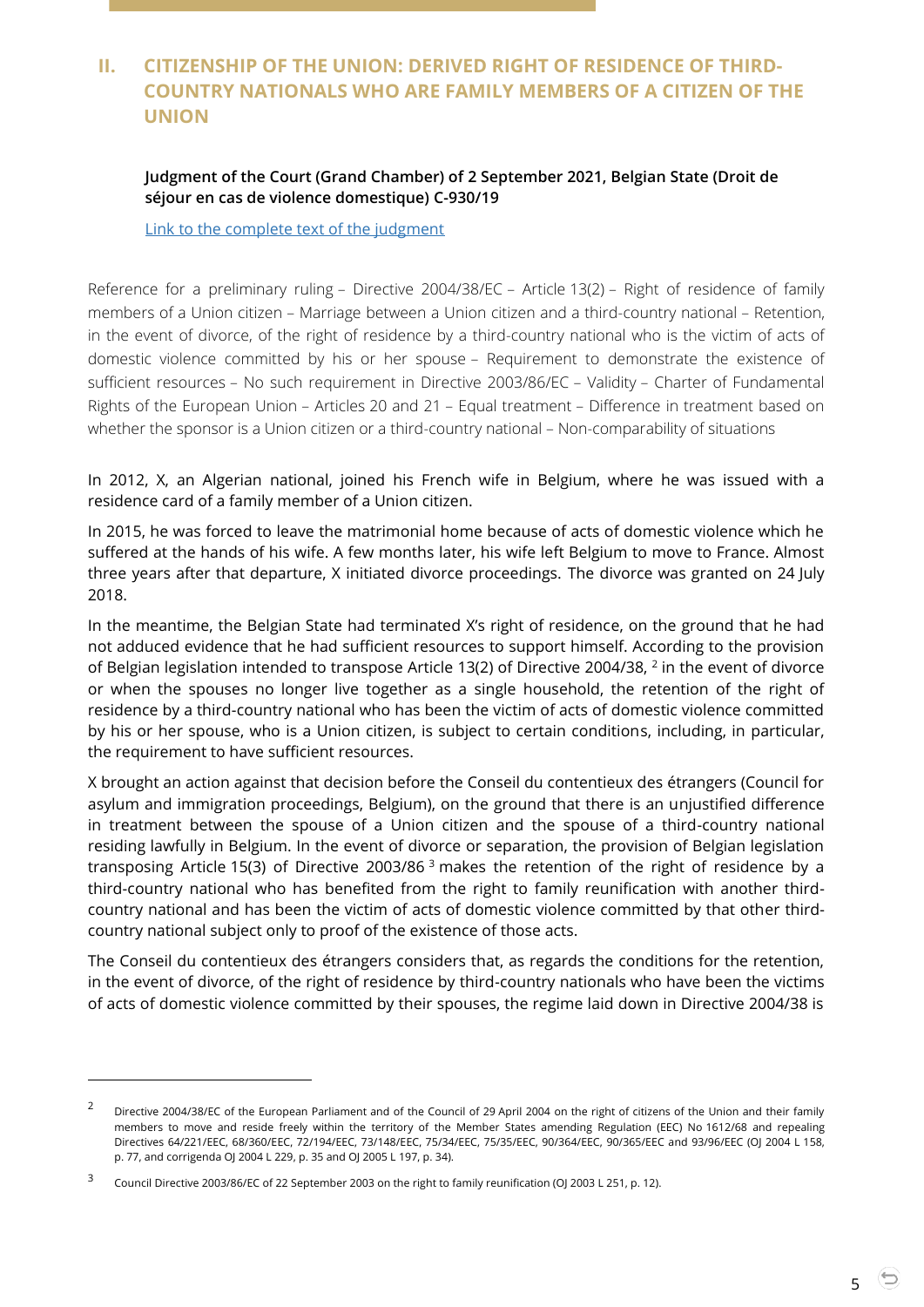less favourable than that laid down in Directive 2003/86. It has therefore asked the Court to rule on the validity of Article 13(2) of Directive 2004/38, in particular in the light of the principle of equal treatment laid down in Article 20 of the Charter of Fundamental Rights of the European Union.

In its judgment, delivered by the Grand Chamber, the Court, in the first place, restricts the scope of its case-law concerning the scope of point (c) of the first subparagraph of Article 13(2) of Directive 2004/38, in particular the judgment in NA.<sup>4</sup> In the second place, it does not find any factor of a kind such as to affect the validity of Article 13(2) of that directive in the light of Article 20 of the Charter of Fundamental Rights.

## *Findings of the Court*

Before carrying out an assessment of validity, the Court clarifies the scope of point (c) of the first subparagraph of Article 13(2) of Directive 2004/38, pursuant to which the right of residence is retained in the event of divorce where this is warranted by particularly difficult circumstances, such as having been the victim of acts of domestic violence during the marriage. The issue arises, in particular, as to whether that provision is applicable where, as in the main proceedings, divorce proceedings were initiated after the departure of the spouse who is a Union citizen from the host Member State concerned.

Contrary to the judgment in *NA*, the Court considers that, in order to retain the right of residence on the basis of that provision, divorce proceedings may be initiated after such departure. However, in order to ensure legal certainty, a third-country national – who has been the victim of acts of domestic violence committed by his or her spouse who is a Union citizen and in relation to whom divorce proceedings have not been initiated before the departure of that spouse from the host Member State – can rely on the retention of his or her right of residence only in so far as those proceedings are initiated within a reasonable period following such departure. It is important to leave the thirdcountry national concerned sufficient time to choose between the two options offered to him or her by Directive 2004/38 in order to retain a right of residence, which are either the commencement of divorce proceedings for the purpose of enjoying a personal right of residence under point (c) of the first subparagraph of Article 13(2) of that directive, or his or her establishment in the Member State in which the Union citizen resides in order to retain his or her derived right of residence.

Regarding the validity of Article 13(2) of Directive 2004/38, the Court concludes that that provision does not result in discrimination. Notwithstanding the fact that point (c) of the first subparagraph of Article 13(2) of Directive 2004/38 and Article 15(3) of Directive 2003/86 share the objective of ensuring protection for family members who are victims of domestic violence, the regimes introduced by those directives relate to different fields, the principles, subject matters and objectives of which are also different. In addition, the beneficiaries of Directive 2004/38 enjoy a different status and rights of a different kind to those upon which the beneficiaries of Directive 2003/86 may rely, and the discretion which the Member States are recognised as having to apply the conditions laid down in those directives is not the same. In the present case, it is thus, in particular, a choice made by the Belgian authorities in connection with the exercise of the broad discretion conferred on them by Article 15(4) of Directive 2003/86 which has led to the difference in treatment complained of by the applicant in the main proceedings.

Therefore, as regards the retention of their right of residence, third-country nationals who are spouses of Union citizens, have been the victims of acts of domestic violence committed by their spouses, and fall within the scope of Directive 2004/38, on the one hand, and third-country nationals who are spouses of other third-country nationals, have been the victims of acts of domestic violence committed by their spouses, and fall within the scope of Directive 2003/86, on the other, are not in a comparable situation for the purposes of the possible application of the principle of equal treatment guaranteed by Article 20 of the Charter of Fundamental Rights.

<sup>4</sup> Judgment of 30 June 2016, *NA* (C-115/15, EU:C:2016:487).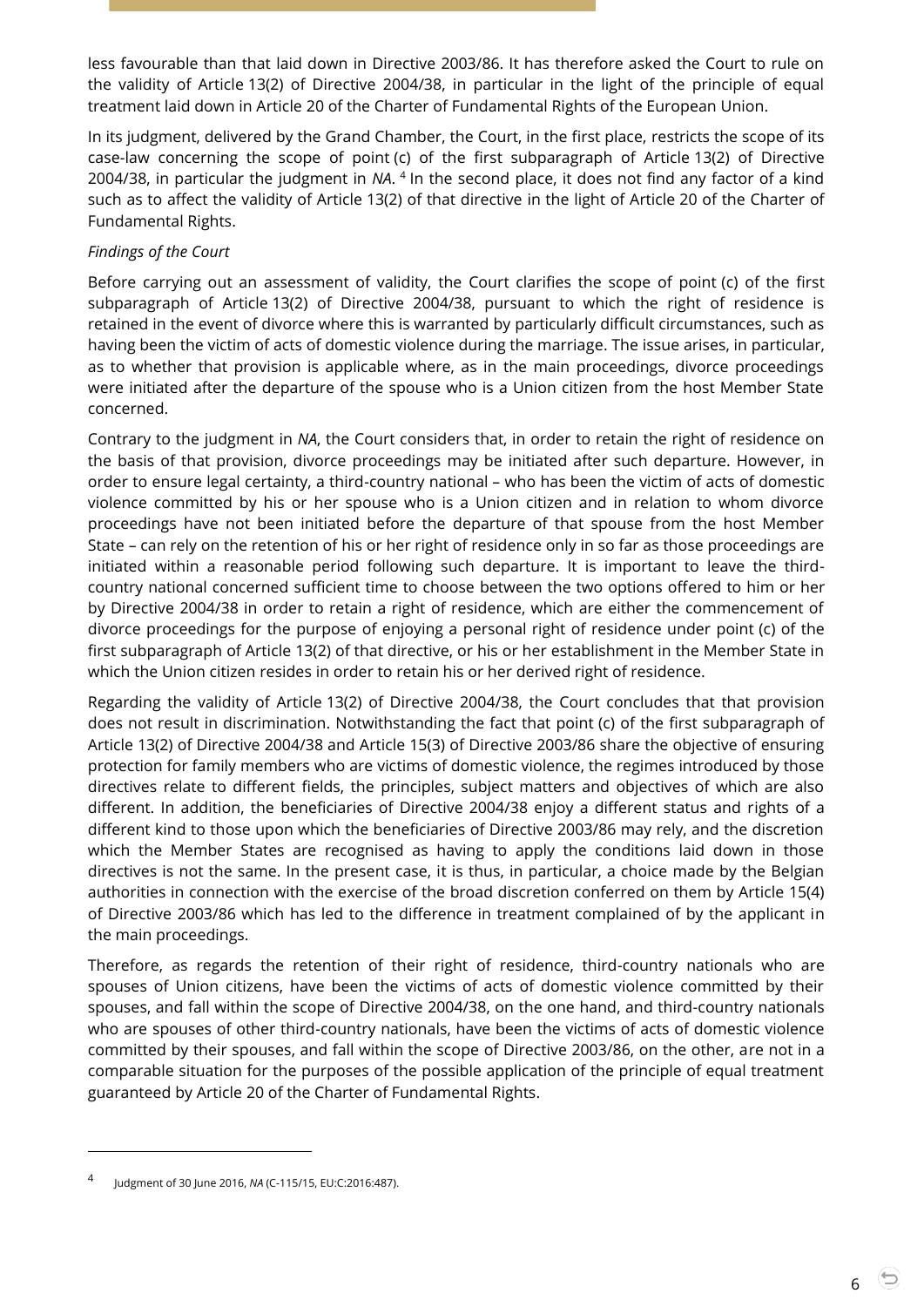# <span id="page-6-1"></span><span id="page-6-0"></span>**III. INSTITUTIONAL PROVISIONS**

 $\overline{a}$ 

## **Judgment of the Court (Full Court) of 30 September 2021, Court of Auditors v Pinxten, C-130/19**

Article 286(6) TFEU – Breach of obligations arising from the office of Member of the European Court of Auditors – Deprivation of the right to a pension – Right to effective judicial protection – Regularity of the investigation by the European Anti-Fraud Office (OLAF) – Internal procedure at the Court of Auditors – Activity incompatible with the duties of a Member of the Court of Auditors – Mission expenses and daily allowances – Representation and hospitality expenses – Use of official car – Use of a driver – Conflict of interest – Proportionality of the penalty

Mr Pinxten was a Member of the European Court of Auditors from 1 March 2006 to 30 April 2018, completing two terms of office.

In that capacity Mr Pinxten received, among other things, reimbursement of various expenses and an official car. Furthermore, between 2006 and March 2014 the Court of Auditors provided Mr Pinxten with a driver.

The Court of Auditors stated that in the course of 2016 it received information concerning a number of serious irregularities attributed to Mr Pinxten. On 18 July 2016, Mr Pinxten was informed of the allegations made against him.

On 14 October 2016, the Secretary-General of the Court of Auditors, acting on instructions from the President of that institution, forwarded a file to the European Anti-Fraud Office (OLAF) relating to the activities of Mr Pinxten which had led to possible undue expenditure from the budget of the Union.

On 2 July 2018, the Court of Auditors received OLAF's final report following the completion of its investigation. That report found, in respect of Mr Pinxten, misuse of the resources of the Court of Auditors in the context of activities unrelated to his duties, misuse of fuel cards and the motor insurance contract for his official car, unjustified absences, failure to declare certain external activities, transmission of confidential information and the existence of conflicts of interest. Furthermore, considering that some of the facts revealed by the investigation could constitute criminal offences, OLAF forwarded information and its recommendations to the Luxembourg judicial authorities.

After sending written observations to the Court of Auditors, Mr Pinxten was heard by the Members of that institution in a closed session on 26 November 2018. On 29 November 2018, at a closed session, the Court of Auditors decided to refer the issue concerning Mr Pinxten to the Court pursuant to Article 286(6) TFEU. <sup>5</sup>

Alongside this, in the light of the information forwarded by OLAF, the State Prosecutor at the Tribunal d'arrondissement de Luxembourg (Luxembourg District Court, Luxembourg) requested, by letter of 1 October 2018, that the Court of Auditors waive Mr Pinxten's immunity from legal proceedings. On 15 November 2018, that institution granted that request.

By its action, which was brought on 15 February 2019, the Court of Auditors claimed that the Court should declare that Mr Pinxten no longer meets the obligations arising from his office and impose, consequently, the penalty laid down in Article 286(6) TFEU.

Sitting in full court, its most formal composition, the Court rules inter alia that Mr Pinxten breached the obligations arising from his office as a Member of the Court of Auditors in respect of:

<sup>5</sup> Article 286(6) TFEU provides: 'A Member of the Court of Auditors may be deprived of his office or of his right to a pension or other benefits in its stead only if the Court of Justice, at the request of the Court of Auditors, finds that he no longer fulfils the requisite conditions or meets the obligations arising from his office.'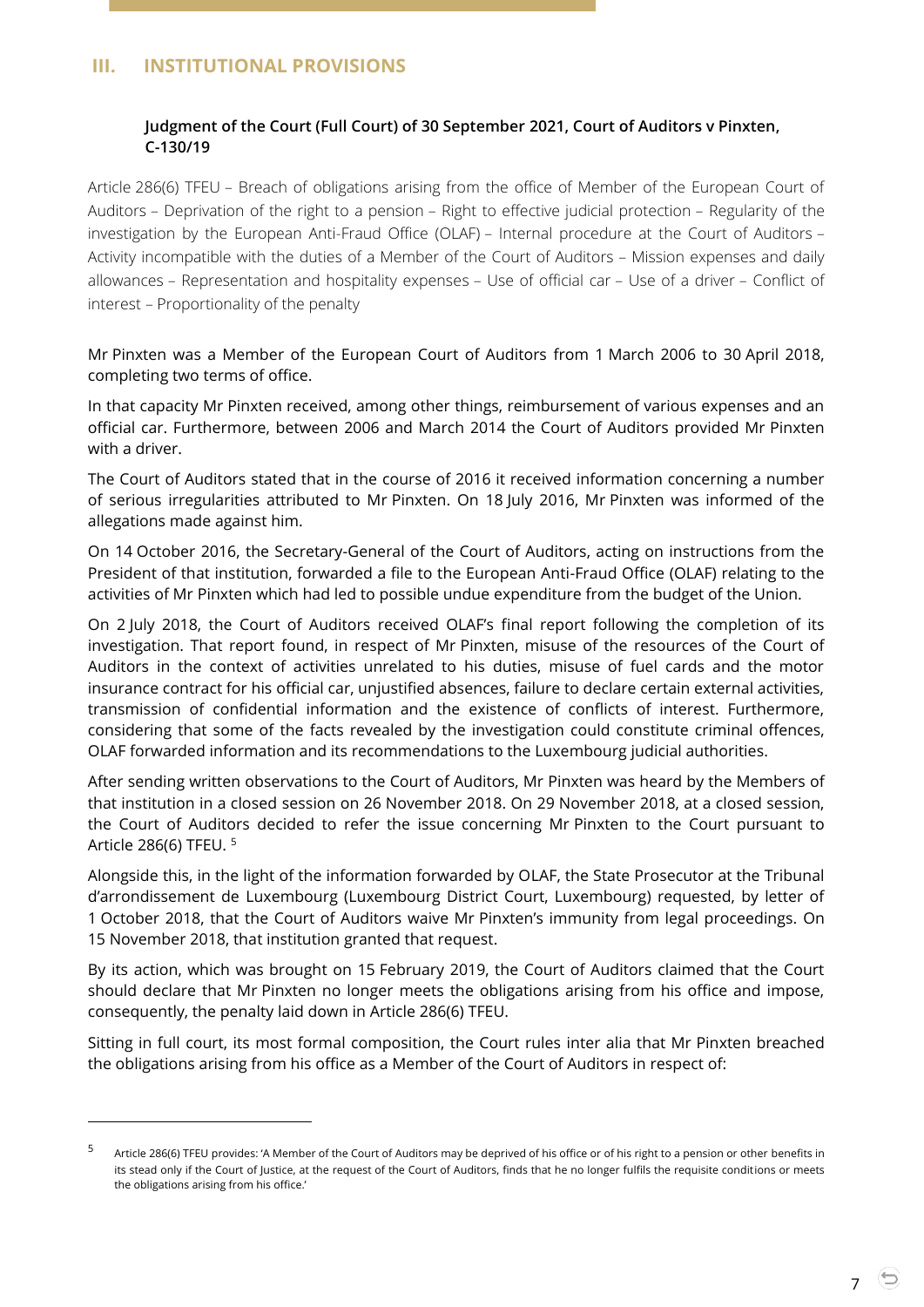– the undeclared and unlawful exercise of an activity within the governing body of a political party;

improper use of the resources of the Court of Auditors to finance activities unrelated to the duties of a Member of that institution to the extent specified in the judgment;

- the use of a fuel card to purchase fuel for vehicles belonging to third parties, and
- the creation of a conflict of interest through a relationship with the head of an audited entity.

On the other hand, the Court rejected the complaints raised by the Court of Auditors relating to:

– the purportedly undeclared and unlawful exercise of an activity as manager of a *société civile immobilière*;

– the holding and use of a fuel card by one of Mr Pinxten's children when he was no longer a member of Mr Pinxten's household;

– allegations of false insurance claims in connection with accidents involving the official vehicle and the driver assigned to Mr Pinxten's Cabinet.

In the light of these findings, the Court rules that Mr Pinxten is deprived of two thirds of his right to a pension from the date of delivery of the judgment in the present case, namely 30 September 2021.

#### *Assessment by the Court*

-

As regards the admissibility of the action, the Court rejects, in succession, all the arguments put forward by Mr Pinxten concerning, first, the incompatibility of the procedure with the right to effective judicial protection, second, the irregularity of the investigation by OLAF, third, the irregularity of the procedure followed within the Court of Auditors for authorising the bringing of the action before the Court of Justice and, fourth, the delay in bringing that action. The Court therefore declares the action to be admissible.

On the substance of the action, after noting the nature of the obligations arising from the office of Member of the Court of Auditors, the Court states that the expression 'obligations arising from his office', within the meaning of Article 286(6) TFEU, falls to be broadly construed. Having regard to the importance of the responsibilities assigned to them, it is important that the Members of the Court of Auditors observe the highest standards of conduct and ensure that the general interest of the Union takes precedence at all times, not only over national interests, but also over personal interests. With this in mind, the obligations of the Members of the Court of Auditors set out in primary law are reproduced and given concrete expression in the internal rules adopted by that institution, which those Members are required to observe rigorously.

Against this background, the Court must examine all the evidence submitted to it, both by the Court of Auditors, which must establish the existence of the breach of obligations which it attributes to Mr Pinxten, and by Mr Pinxten. The Court must inter alia assess the material accuracy and reliability of that evidence in order to ascertain whether it is sufficient to find a breach of a certain degree of gravity for the purposes of Article 286(6) TFEU.

Thus, after examining all the evidence submitted by the Court of Auditors and by Mr Pinxten, the Court rules that, by exercising an undeclared activity within the governing body of a political party, which is incompatible with his duties as a Member of the Court of Auditors, by misusing the resources of that institution to finance activities unrelated to the duties of a Member of that institution <sup>6</sup> and by acting in a manner likely to create a conflict of interest with an audited entity, Mr Pinxten is liable for breaches of a significant degree of gravity and therefore acted in breach of the obligations arising from his office as a Member of that institution within the meaning of Article 286(6) TFEU.

<sup>6</sup> A series of irregularities connected with mission expenses and daily allowances, representation and hospitality expenses and use of the official car and use of a driver.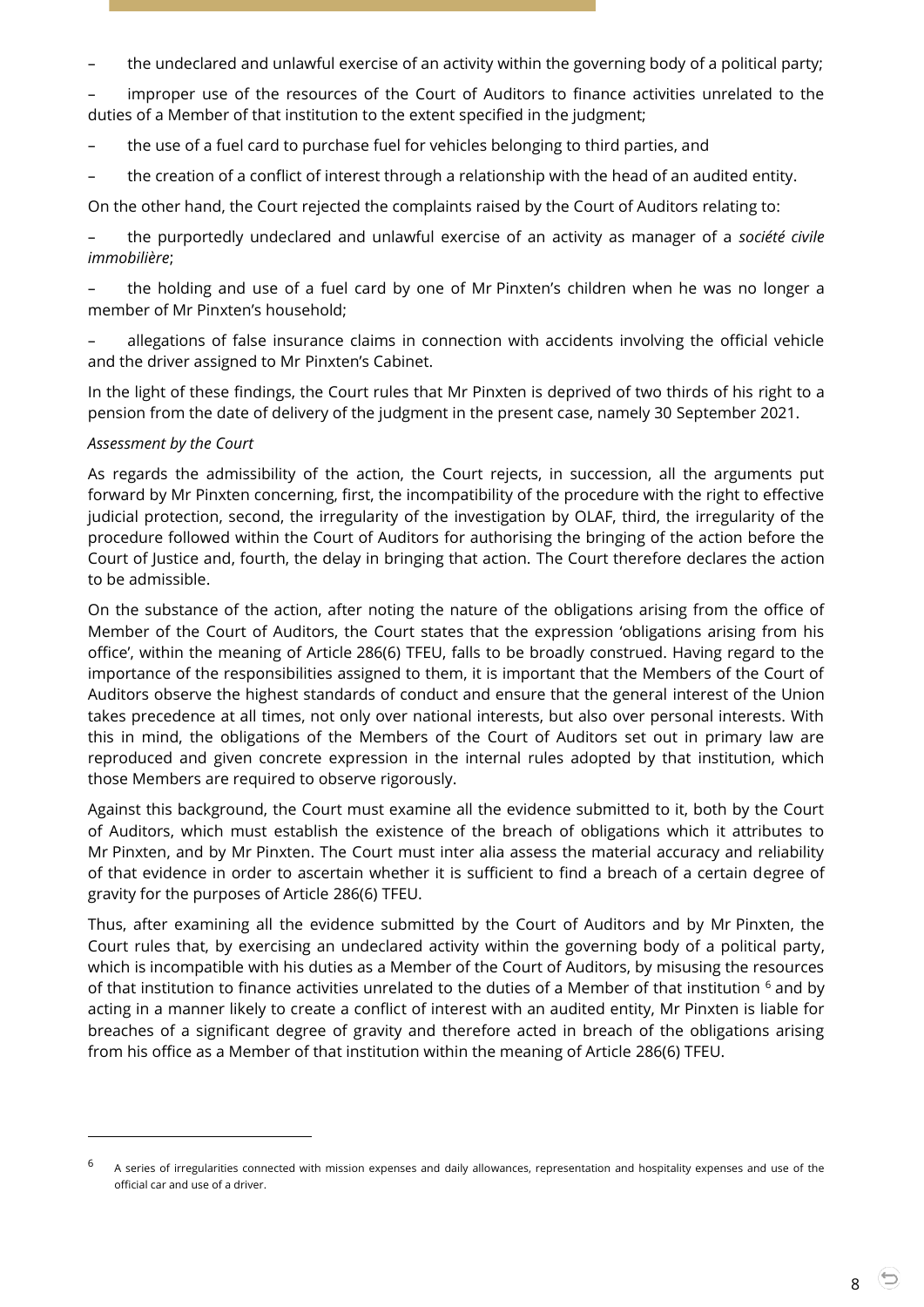According to the Court, the breach of those obligations calls, in principle, for the imposition of a penalty under that provision. Article 286(6) TFEU permits the Court to impose a penalty in the form of compulsory retirement or the deprivation of his right to a pension or other benefits in its stead.

As there is no provision in Article 286(6) TFEU as to the extent of the deprivation of the right to a pension under that provision, the Court may order deprivation in whole or in part thereof. That penalty must, however, be proportionate to the gravity of the breaches of obligations arising from the office of Member of the Court of Auditors established by the Court.

In this regard, the Court notes that a number of circumstances are such as to establish that the irregularities attributable to Mr Pinxten have a particularly high degree of gravity. Thus, in the course of his two terms of office as a Member of the Court of Auditors, Mr Pinxten, first, deliberately and repeatedly infringed the applicable rules within that institution, systematically breaching the most basic obligations arising from his office. Next, Mr Pinxten frequently attempted to conceal those infringements of the rules. In addition, the irregularities committed by Mr Pinxten served, to a large extent, to contribute to his personal enrichment. Furthermore, Mr Pinxten's conduct caused considerable damage to the Court of Auditors, not only financially but also to its image and its reputation. Lastly, the specific function for which the Court of Auditors is responsible in examining whether all expenditure has been incurred by the Union in a lawful and regular manner and whether the financial management has been sound<sup>7</sup> further increases the gravity of the irregularities committed by Mr Pinxten.

However, the Court observes that other factors are such as to mitigate the liability of Mr Pinxten. First, he acquired his right to a pension in respect of work which he carried out over 12 years of service at the Court of Auditors. The quality of that work has not been called into question and Mr Pinxten was even elected by his peers to the office of Dean of Chamber III of the Court of Auditors from 2011. Second, although the breaches committed by Mr Pinxten of the obligations arising from his office are determined, first and foremost, by personal choices which he must have known were incompatible with the most basic obligations arising from his office, the fact remains that the perpetuation of those irregularities was facilitated by a lack of precision in the internal rules of that institution and permitted by deficiencies in the controls established by it.

In the light of all the evidence examined, the Court considers that on a fair assessment of the circumstances of the case Mr Pinxten should be deprived of two thirds of his right to a pension from the date of delivery of the judgment in the present case.

## <span id="page-8-0"></span>**Judgment of the General Court (Eighth Chamber) of 1 September 2021, KN v EESC, T-377/20**

Institutional law – Member of the EESC – OLAF investigation into allegations of psychological harassment – Decision to discharge a member from his duties involving the management and administration of staff – Action for annulment – Challengeable act –Admissibility – Measure taken in the interest of the service – Legal basis – Rights of the defence – Refusal of access to the annexes to the OLAF report – Disclosure of the substance of the witness statements in the form of a summary – Liability

The applicant, KN, has been a member of the European Economic and Social Committee (EESC) since 1 May 2004 and was president of 'Group I', the Employers' Group within the EESC, between April 2013 and 27 October 2020.

After having been informed of allegations concerning the applicant's behaviour towards other members of the EESC and members of its staff, the European Anti-Fraud Office (OLAF) opened an investigation, in the course of which the applicant and also witnesses and whistle-blowers were

<sup>7</sup> Article 287(2) TFEU.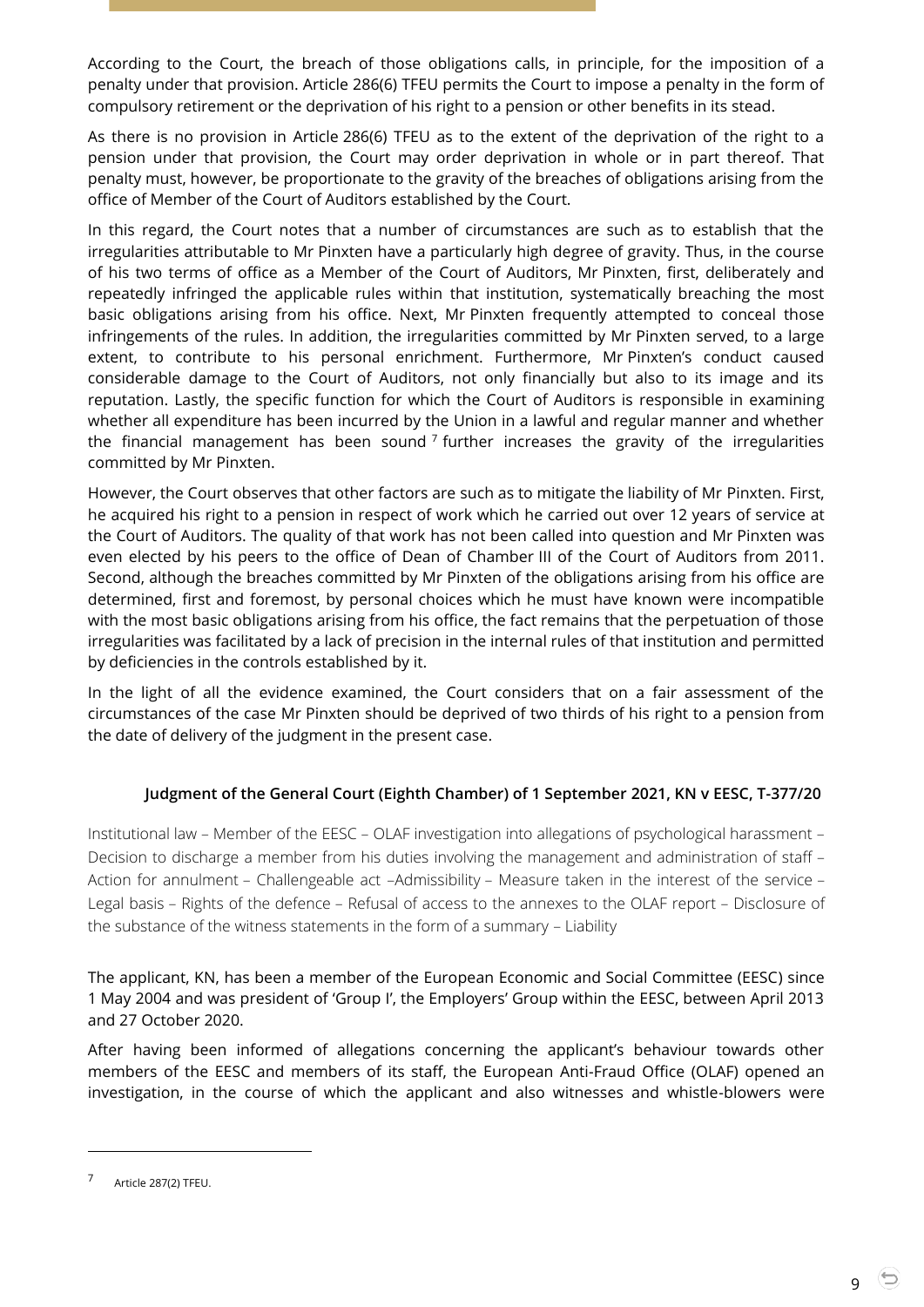interviewed. On 16 January 2020, OLAF sent out a report in which it recommended to the EESC that it take all necessary measures to prevent any further cases of harassment on the part of the applicant in the workplace. With a view to ensuring the protection of the witnesses and whistle-blowers, the transcripts of their hearings were not sent to the applicant, who received a non-confidential version which did not contain any of the annexes to the OLAF report.

On 13 May 2020, the European Parliament refused to grant the EESC discharge in respect of the budget for as long as measures were not taken to follow up OLAF's recommendations. <sup>8</sup>

By decision of 9 June 2020, the EESC Bureau asked the applicant to resign from his duties as president of Group I and withdraw his candidacy for presidency of the EESC, and discharged him from all activities involving the management and administration of staff ('the contested decision'). Following that decision, the applicant remained president of Group I until the expiry of his mandate but withdrew his application. He was nominated as a member of the EESC for the period from 21 September 2020 to 20 September 2025.

Ruling on an action for annulment of the contested decision and for damages, the General Court dismissed that action and clarified the extent of the access of a person accused of harassment to the statements of the witnesses interviewed in the course of an OLAF investigation.

#### *Findings of the Court*

 $\overline{a}$ 

First of all, the Court decided on the admissibility of the action. On the one hand, the action was inadmissible inasmuch as it was directed against the invitations made to the applicant to resign from his duties as president of Group I and withdraw his candidacy for presidency of the EESC, because those invitations did not have binding legal effects. On the other hand, the action was admissible inasmuch as it was directed against the decision to discharge the applicant from his duties involving the management and administration of staff. That decision, which prevented the applicant from exercising hierarchical authority, produced binding legal effects and adversely affected him.

Next, the Court noted that the non-confidential version of the OLAF report contained a summary of the statements of the witnesses and whistle-blowers interviewed. That version gave details of each of the alleged behaviours on the part of the applicant and described the effects which those behaviours had had on the health of the persons concerned.

Inasmuch as that summary reflected the substance of the witness statements gathered, the Court concluded that the failure to provide the annexes to the OLAF report did not affect the legality of the contested decision.

Finally, during the proceedings before the Court, the applicant's lawyers were asked to give a confidentiality undertaking before receiving a copy of the annexes to the OLAF report. <sup>9</sup> However, the applicant's lawyers argued that their observations could not act as a substitute for those which the applicant could have made if he himself had had access to those annexes. In that regard, the Court noted that the applicant's lawyers had failed to identify any element of the annexes to the OLAF report the substance of which was not already found in the non-confidential version of that report. Given that that step could be undertaken without communicating to the applicant the confidential version of the statements of the witnesses interviewed in the course of the investigation, the Court

<sup>8</sup> Decision (EU) 2020/1984 of the European Parliament of 13 May 2020 on discharge in respect of the implementation of the general budget of the European Union for the financial year 2018, Section VI – European Economic and Social Committee (OJ 2020 L 417, p. 469), and Resolution (EU) 2020/1985 of the European Parliament of 14 May 2020 with observations forming an integral part of the decision on discharge in respect of the implementation of the general budget of the European Union for the financial year 2018, Section VI – European Economic and Social Committee (OJ 2020 L 417, p. 470).

<sup>9</sup> Article 103(3) of the Rules of Procedure of the General Court provides for the possibility, for the Court, to bring to the attention of a main party certain information or material which is relevant to the outcome of the dispute and of a confidential nature, making its disclosure subject to the giving of specific undertakings. It is apparent, in addition, from paragraph 191 of the Practice Rules for the Implementation of the Rules of Procedure that such an undertaking may involve a party's representatives' undertaking not to communicate that information or material to their client or a third party.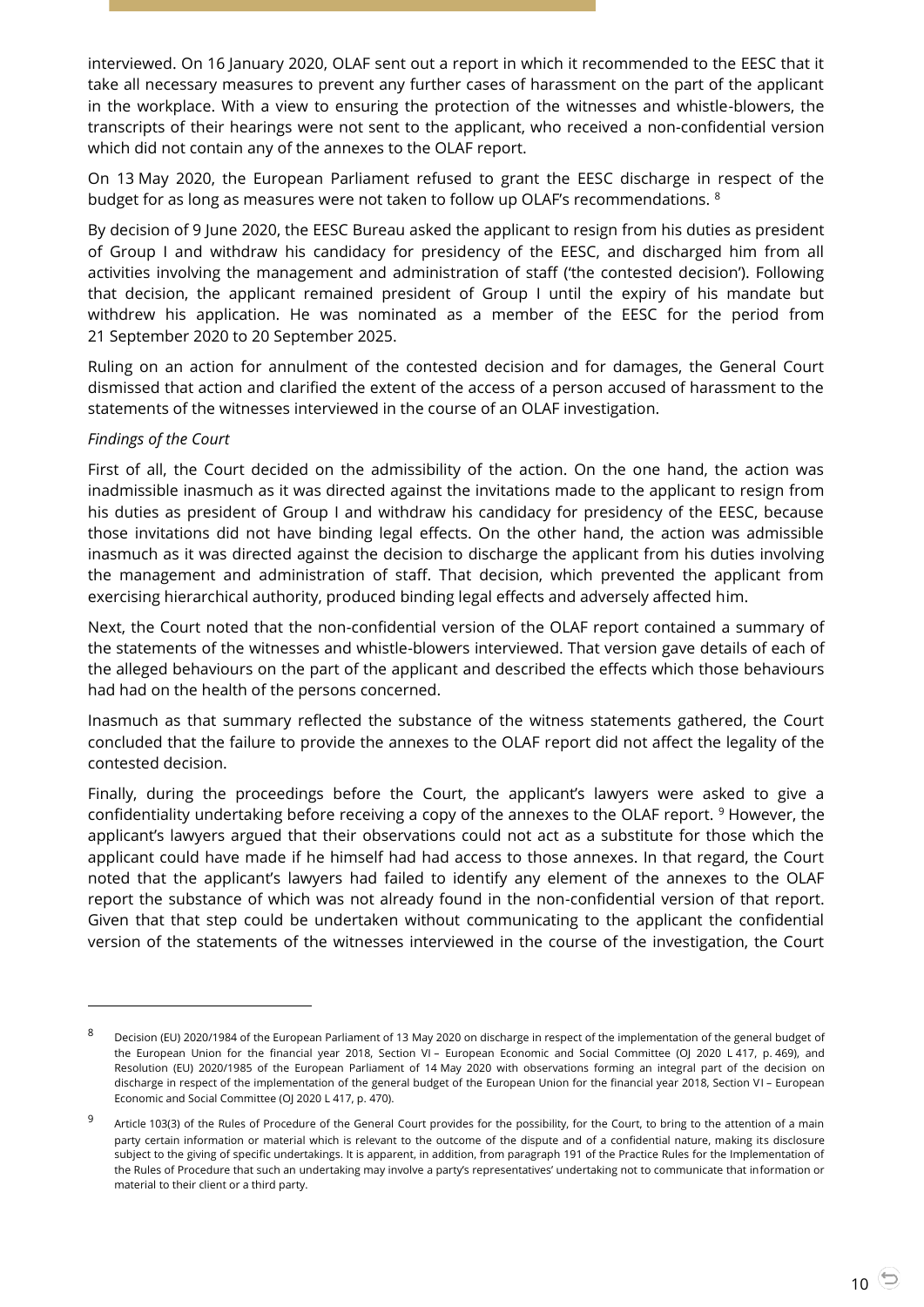concluded that it was not necessary to examine the additional observations which the applicant could have submitted himself if he had been privy to that version.

# <span id="page-10-1"></span><span id="page-10-0"></span>**IV. LITIGATION OF THE UNION**

**Order of the General Court (Fourth Chamber) of 7 September 2021, Isopix v Parliament, T-163/20 DEP**

Procedure – Taxation of costs

The applicant, Isopix SA, brought an action seeking, primarily, annulment of two acts of the European Parliament rejecting the bid submitted by that company in the context of an invitation to tender and awarding the public contract relating thereto to another tenderer.

Following two applications for interim measures made by the applicant, the President of the General Court ordered, in essence, on 25 May 2020, <sup>10</sup> the suspension of the operation of one of the two acts pending the decision bringing the main proceedings to a close.

However, following the annulment by the Parliament of the public procurement procedure at issue, the Court held, on 29 October 2020,  $11$  that there was no longer any need to adjudicate on the applicant's action. Furthermore, it ordered the Parliament to bear its own costs and to pay those incurred by the applicant in connection with the main proceedings and the proceedings for interim measures which had been conducted.

Since the parties did not agree on the amount of costs to be recovered, the applicant lodged an application for taxation of costs with the Court. <sup>12</sup>

By the present order, the Court fixes the total amount of costs which the Parliament is to pay to the applicant. It rules, for the first time, on certain questions relating to the taxation of recoverable costs in proceedings before it. <sup>13</sup>

#### *Findings of the Court*

 $\overline{a}$ 

As a preliminary point, the Court recalls that, as regards recoverable costs, which are limited to the expenses necessarily incurred for the purpose of the proceedings, it must make an unfettered assessment of the facts of the case, taking into account the purpose and nature of the proceedings and their significance from the point of view of EU law, as well as the difficulties presented by the case, the amount of work generated by the proceedings for the agents or advisers involved and the financial interests which the parties had in the proceedings.

In the first place, the Court notes that, in the present case, the significance of the proceedings from the point of view of EU law was limited since no novel or particularly complex questions were raised by the main proceedings and the proceedings for interim measures. Nor did the examination of those proceedings reveal anything of significance with respect to the development of EU law. The fact that it

<sup>10</sup> Order of 25 May 2020, *Isopix* <sup>v</sup>*Parliament* (T-163/20 R and T-163/20 RII, not published, EU:T:2020:215).

<sup>11</sup> Order of 29 October 2020, *Isopix* <sup>v</sup>*Parliament* (T-163/20, not published, EU:T:2020:527).

<sup>12</sup> Under Article 170(1) of the Rules of Procedure of the General Court.

<sup>13</sup> Within the meaning of Article 140(b) of the Rules of Procedure of the General Court.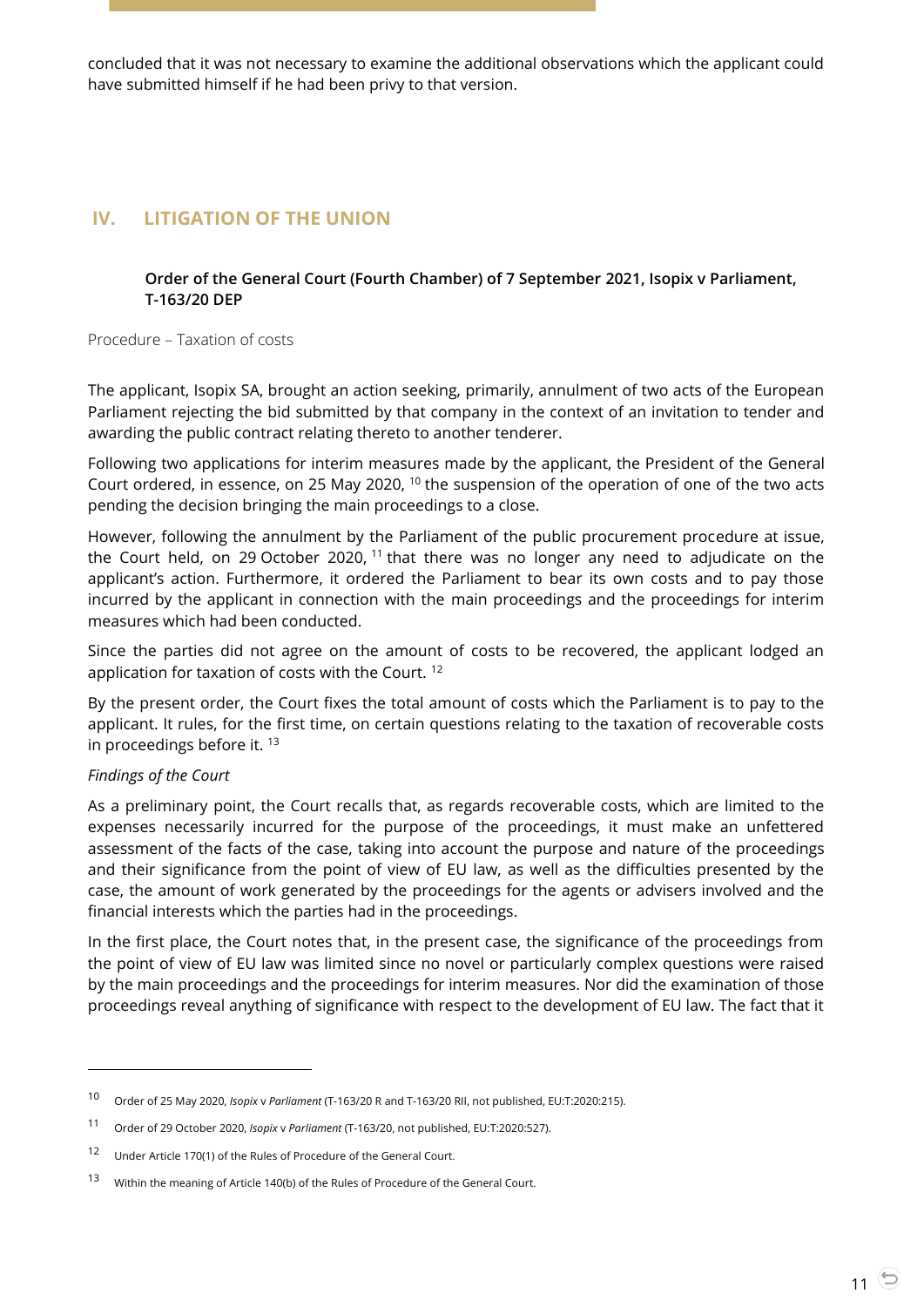is unusual for the President of the General Court to decide on the suspension of the operation of a measure adopted by an EU institution cannot, in itself, constitute an indication that the case has particular significance from the point of view of EU law.

Furthermore, the allegedly unusual nature of those interim decisions means only that the chance of obtaining the suspension of the operation of a measure is lower than that of having an application for suspension rejected; nevertheless, this does not necessarily cause difficulties for the lawyers in terms of the amount of work or the complexity of the legal issues raised in the cases concerned.

Similarly, while the applicant's lawyers may have had to work within tight time limits, this cannot have an impact on the amount of their work or on the complexity of the legal issues raised.

In the second place, the Court holds that the courier fees incurred by the applicant in connection with sending the documents relating to the opening of an e-Curia account to the Registry of the General Court cannot be considered to have been necessarily incurred for the purpose of the main proceedings (T-163/20) or the proceedings for interim measures (T-163/20 R). It notes that the opening of such an account by a representative is subject to, inter alia, that representative having the professional status of an agent or lawyer authorised to practise before a national court. That account is to be opened in the name of the lawyer requesting it and is to be used for any case brought before the Court of Justice of the European Union.

In the present case, the applicant could have sent the documents necessary to complete the opening of its e-Curia account to the Registry of the General Court after filing its application initiating proceedings and its application for interim measures. The conditions of use of e-Curia <sup>14</sup> provide for a special procedure which enables an e-Curia account to be opened provisionally in order that procedural documents may be lodged with the Court. Thus, where a representative has not taken the requisite steps to open that account in good time before the expiry of the time limit for lodging a procedural document with the Court, it is possible for that representative to open an account on a provisional basis in order to lodge that document. In order for the creation of that account to be validated by the Registry of the General Court, the representative must send it the required documents within 10 days of the date on which the procedural document was lodged via e-Curia.

-

<sup>&</sup>lt;sup>14</sup> Adopted by the Registry of the General Court on the basis, in particular, of Article 8 of the Decision of the General Court of 11 July 2018 on the lodging and service of procedural documents by means of e-Curia (OJ 2018 L 240, p. 72).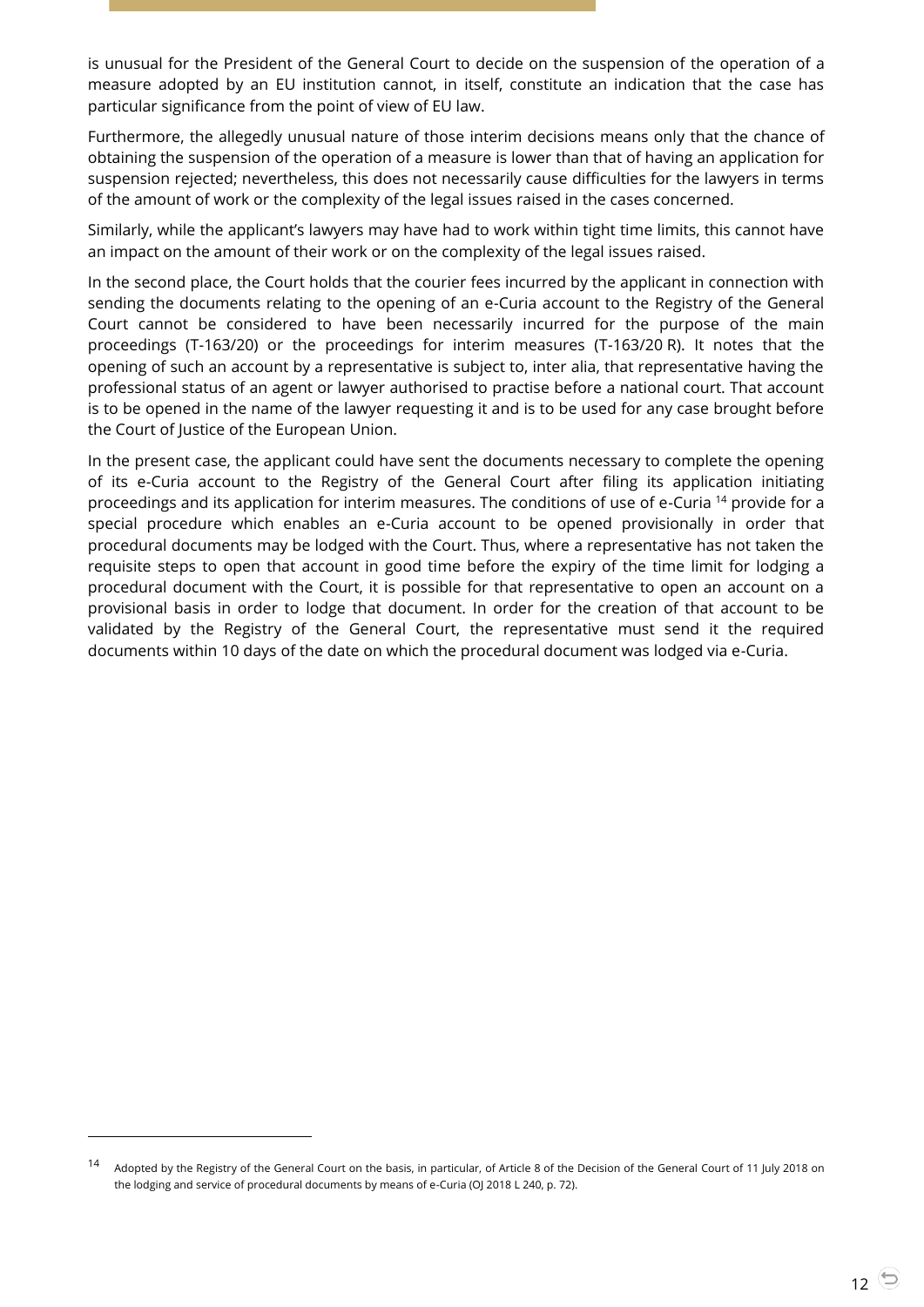# <span id="page-12-1"></span><span id="page-12-0"></span>**V. AGRICULTURE**

## **Judgment of the General Court (Ninth Chamber) of 29 September 2021, Società agricola Vivai Maiorana and Others v Commission, T-116/20**

Agriculture – Regulation (EU) 2016/2031 – Protective measures against pests of plants – List of Union regulated non-quarantine pests – Threshold above which the presence of a Union regulated nonquarantine pest on plants for planting has an unacceptable economic impact – Implementing Regulation (EU) 2019/2072 – Professional associations – Action for annulment – *Locus standi* – Admissibility – Proportionality – Obligation to state reasons

Union regulated non-quarantine pests ('RNQPs') are pests (in particular, insects, fungi and bacteria) which are mainly transmitted through specific plants and the presence of which on those plants has an adverse economic impact on the use of those plants. As provided for in particular in the Plant Health Regulation, <sup>15</sup> the introduction into and movement within the Union territory of such RNQPs on the plants for planting concerned are prohibited, where those pests are present at an incidence above a certain threshold. In Annex IV to Implementing Regulation 2019/2072, <sup>16</sup> the Commission drew up the list of RNQPs and also established the thresholds for the maximum presence of such pests.

A vineyard nursery company and two associations representing farmers working in various agricultural activities  $17$  (together, 'the applicants') consider inter alia that establishing 0% thresholds for the presence of RNQPs on the plants covered by Parts A, B, C, F, I and  $1^{18}$  of Annex IV to that implementing regulation entails plant health sanitation obligations in respect of the varieties concerned, which has adverse consequences for biodiversity and gives rise to exorbitant sanitation costs for professional operators.

Whilst acknowledging that each of the applicants has standing to bring an action for annulment of various parts of Annex IV to the implementing regulation, cited above, the Court dismisses the applicants' action for annulment of that annex, and in so doing rules, for the first time, on the legal issues raised.

#### *Assessment of the Court*

 $\overline{a}$ 

In the first place, the applicants claimed that the fact that the Commission failed to take account of the negative impact of the thresholds established on biodiversity and the costs borne by the professional operators concerned entailed, primarily, infringement of the Plant Health Regulation. In rejecting that plea, the Court notes first of all the review of the pests and of the thresholds which led to the adoption of Annex IV to the contested implementing regulation. Next, finding that the

<sup>15</sup> Regulation (EU) 2016/2031 of the European Parliament and of the Council of 26 October 2016 on protective measures against pests of plants, amending Regulations (EU) No 228/2013, (EU) No 652/2014 and (EU) No 1143/2014 of the European Parliament and of the Council and repealing Council Directives 69/464/EEC, 74/647/EEC, 93/85/EEC, 98/57/EC, 2000/29/EC, 2006/91/EC and 2007/33/EC (OJ 2016 L 317, p. 4).

<sup>&</sup>lt;sup>16</sup> Commission Implementing Regulation (EU) 2019/2072 of 28 November 2019 establishing uniform conditions for the implementation of Regulation (EU) 2016/2031 of the European Parliament and the Council, as regards protective measures against pests of plants, and repealing Commission Regulation (EC) No 690/2008 and amending Commission Implementing Regulation (EU) 2018/2019 (OJ 2019 L 319, p. 1).

<sup>17</sup> More specifically, it appears that the first association has 584 842 members, eight of whom are professional operators active in the fodder plant seed, cereal seed, vine propagating material, vegetable seed, vegetable planting and fruit plant sectors. The second association has members who are professional operators active in the vine propagating material, vegetable planting and fruit plant sectors.

<sup>18</sup> Those parts concern, respectively, fodder plant seed (Part A), cereal seed (Part B), vine propagating material (Part C), vegetable seed (Part F), vegetable propagating material and vegetable planting (Part I) and fruit propagating material and fruit plants intended for fruit production (Part J).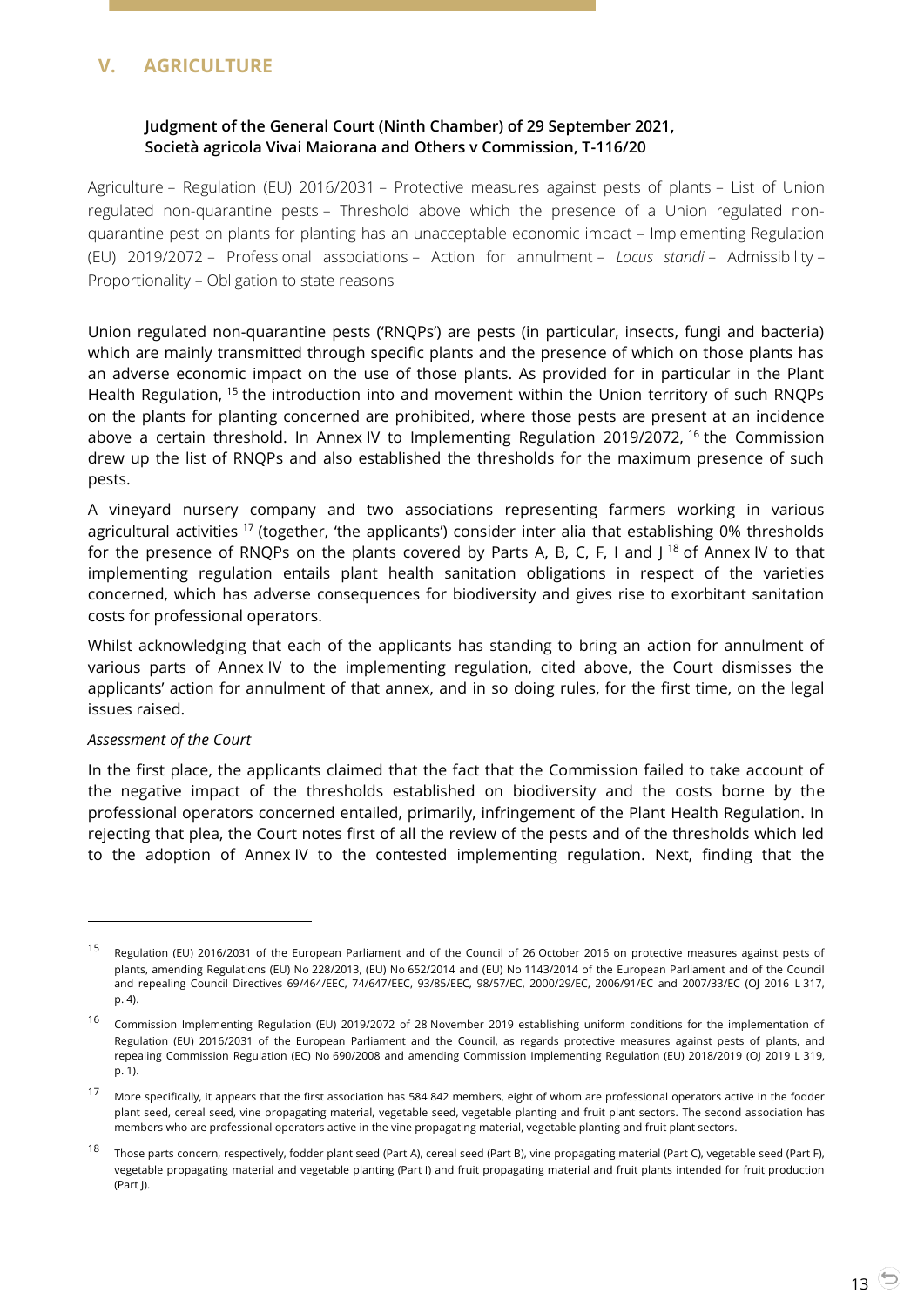establishment of the contested thresholds led to a false perception of the obligations on the professional operators concerned, the Court holds, conversely, in particular, that Part C of Annex IV to the contested regulation does not require professional operators to implement methods of sanitation by way of genetic selection, as suggested by the applicants. Finally, the Court observes that several directives governing the marketing of plants for planting contain derogating provisions intended to promote genetic diversity.

In the second place, the applicants considered that establishing a 0% threshold for the presence of RNQPs on the native varieties of plants infringed the International Treaty on Plant Genetic Resources for Food and Agriculture. <sup>19</sup> In their view, the genetic selection required by the contested parts of Annex IV to the contested implementing regulation for the purpose of the sanitation required led to the rights of farmers, as provided for in that treaty, to save, use, exchange and sell farm-saved seed or propagating material being rendered meaningless. Finding inter alia that that plea is based on the same erroneous premiss as the first plea, and having concluded that there is no obligation of sanitation incumbent on the operators concerned, the Court rejects that second plea.

In the last place, the Court finds, with regard to the plea alleging infringement of Regulation 2018/848, <sup>20</sup> that, rather than casting doubt on the legality of the establishment of the contested thresholds, Article 13 of Regulation 2018/848 allows, by way of exception and within a strictly defined framework, plant reproductive material of organic heterogeneous material to be marketed without complying with the requirements set out in the directives governing marketing. Thus, that provision cannot be relied on to contest the legality of the abovementioned thresholds, and that third plea must therefore be rejected.

<sup>&</sup>lt;sup>19</sup> International Treaty on Plant Genetic Resources for Food and Agriculture, the conclusion of which was approved, on behalf of the European Community, by Council Decision 2004/869/EC of 24 February 2004 (OJ 2004 L 378, p. 1).

<sup>&</sup>lt;sup>20</sup> Regulation (EU) 2018/848 of the European Parliament and of the Council of 30 May 2018 on organic production and labelling of organic products and repealing Council Regulation (EC) No 834/2007 (OJ 2018 L 150, p. 1).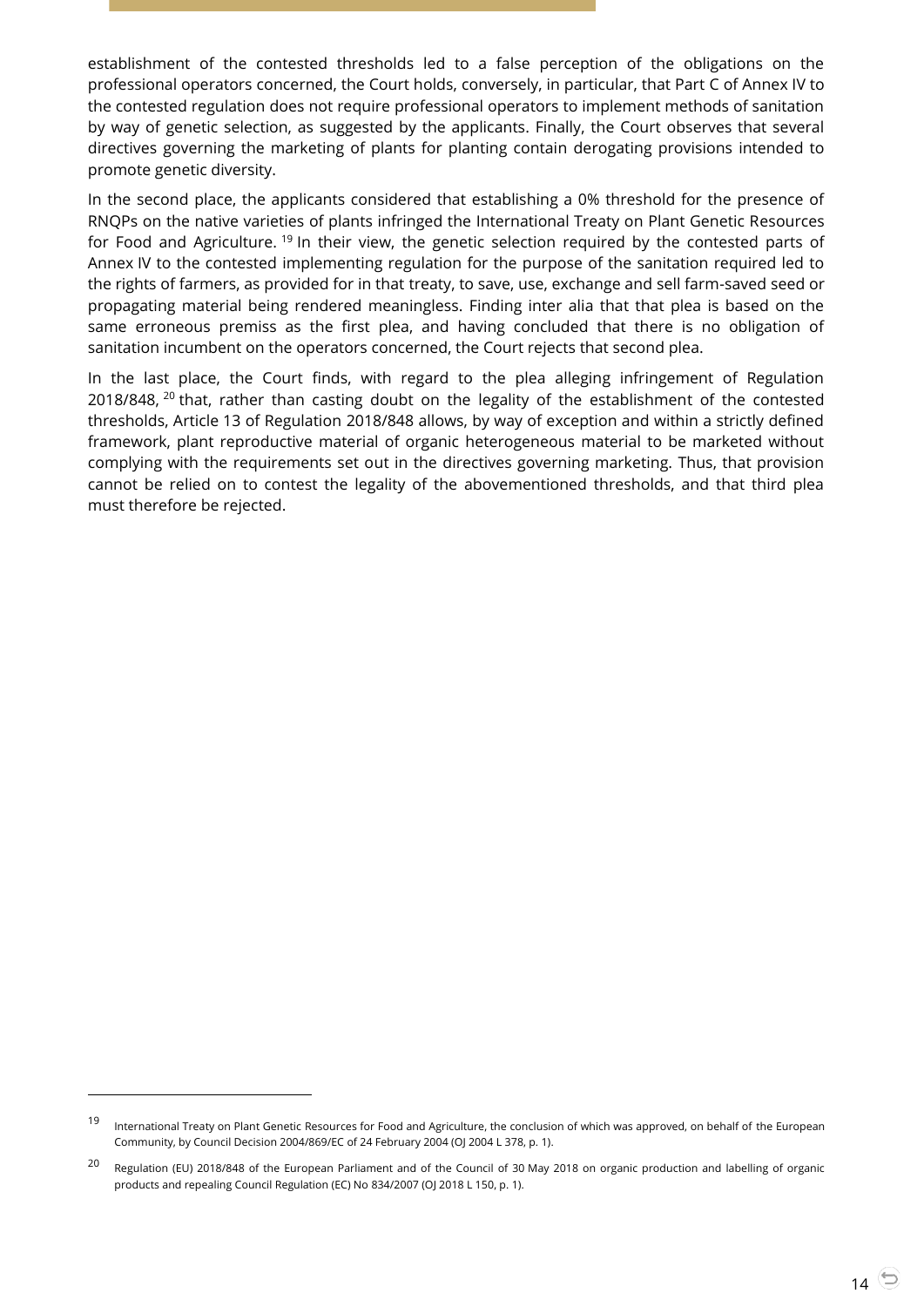# <span id="page-14-2"></span><span id="page-14-1"></span><span id="page-14-0"></span>**VI. COMPETITION**

## **1. MERGERS**

## **Judgment of the General Court (Sixth Chamber) of 22 September 2021, Altice Europe v Commission, T-425/18**

[Link to the complete text of the judgment](https://curia.europa.eu/juris/document/document.jsf?text=&docid=246448&pageIndex=0&doclang=en&mode=lst&dir=&occ=first&part=1&cid=20942607)

Competition – Concentrations – Telecommunications sector – Decision imposing fines for putting into effect a concentration before it has been notified and authorised – Article 4(1), Article 7(1) and Article 14 of Regulation (EC) No 139/2004 – Legal certainty – Legitimate expectations – Principle of legality – Presumption of innocence – Proportionality – Gravity of the infringements – Implementation of the infringements – Exchange of information – Amount of fines – Unlimited jurisdiction

Altice Europe NV ('Altice') is a multinational cable and telecommunications company. PT Portugal SGPS SA ('PT Portugal') is a telecommunications and multimedia operator with activities extending across the entire telecommunications sector in Portugal.

On 9 December 2014 Altice concluded a share purchase agreement ('SPA') with a view to obtaining sole control of PT Portugal through its subsidiary Altice Portugal SA. Since that acquisition required authorisation by the Commission under the regulation on the control of concentrations  $2^1$ , the SPA laid down a set of rules concerning how PT Portugal's business was to be managed in the period between the signing of that agreement and the closing of the transaction following authorisation by the Commission ('the preparatory clauses').

By decision of 20 April 2015, the Commission declared the acquisition compatible with the internal market subject to compliance with certain commitments.

In March 2016, after becoming aware of information in the press, la Commission launched an investigation to determine whether Altice had infringed the provisions of the Merger Regulation which require that concentrations be notified to the Commission before they are implemented  $^{22}$  and prohibit their implementation before they are notified and declared compatible with the internal market<sup>23</sup>.

Based on the results of its investigation, the Commission concluded that Altice had had the possibility of exercising decisive influence or had exercised control over PT Portugal prior to the adoption of its clearance decision and, in some instances, even prior to notification of the concentration. In that regard, the Commission observed, in the first place, that some of the preparatory clauses gave Altice a right to veto the appointment of senior management of PT Portugal, its pricing policy, commercial terms agreed with clients and a veto over it entering into, terminating or amending a wide range of contracts. In the second place, the Commission found that those clauses had been implemented on a number of occasions, which involved Altice intervening in the day-to-day running of PT Portugal. In the third place, the Commission noted that sensitive information concerning PT Portugal had been exchanged as from the date of signing the SPA.

Accordingly, by decision of 24 April 2018, the Commission imposed on Altice a fine of €62 250 000 for having infringed the obligation to notify the concentration and a fine of €62 250 000 for failing to

<sup>&</sup>lt;sup>21</sup> Council Regulation (EC) No 139/2004 of 20 January 2004 on the control of concentrations between undertakings (OJ 2004 L 24, p. 1, 'the Merger Regulation').

<sup>&</sup>lt;sup>22</sup> Article 4(1) of the Merger Regulation.

<sup>&</sup>lt;sup>23</sup> Article 7(1) of the Merger Regulation.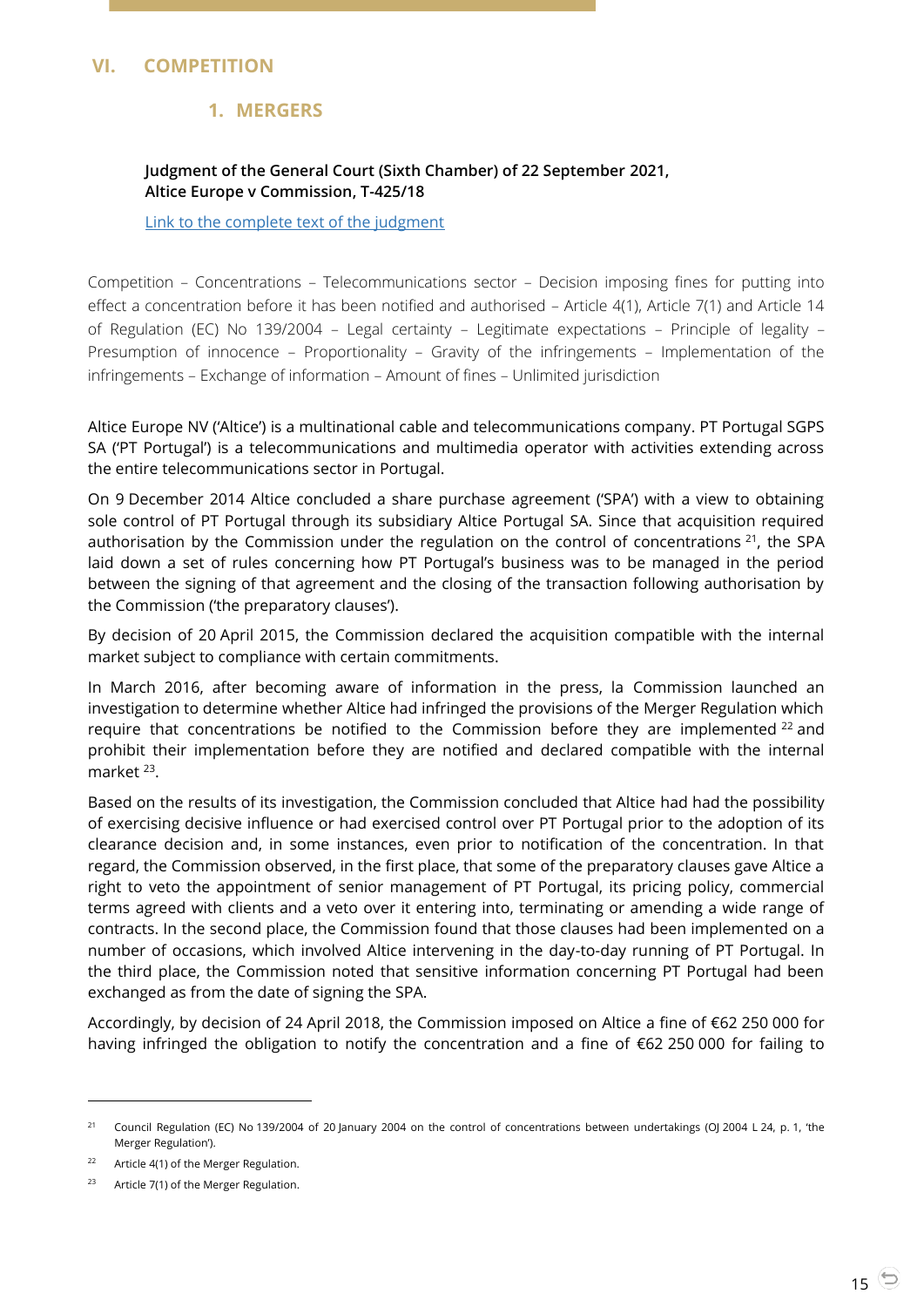comply with the prohibition on implementing the concentration prior to its notification to and its clearance by the Commission  $24$ .

Altice brought an action seeking annulment of that decision, which the General Court has dismissed in part. In its judgment, the General Court provides clarifications regarding the interpretation and the application of the notification obligation and the standstill obligation for concentrations with a European dimension laid down in the Merger Regulation.

## *The General Court's findings*

 $\overline{a}$ 

First of all, the General Court dismisses the plea of illegality raised by Altice, according to which the obligation to notify the concentration (laid down in Article 4(1) of the Merger Regulation) and the fine applicable in cases of non-compliance with that obligation (laid down in Article 14(2)(a) of the regulation) are redundant in the light of the obligation not to implement the concentration before it has been notified and cleared (laid down in Article 7(1) of the regulation) and the fine applicable in cases of infringement of that obligation (laid down in Article 14(2)(b) of the regulation). In that context, Altice also alleged an infringement of the principles of proportionality and the prohibition of double punishment, in so far as the provisions mentioned above permitted the Commission to impose a second fine on the same person in respect of the same facts.

In that regard, the General Court observes, in the first place, that Article 4(1) and Article 7(1) of the Merger Regulation pursue autonomous objectives. Article 4(1) seeks to require undertakings to notify a concentration before it is implemented whilst the aim of Article 7(1) is to prevent those undertakings from implementing a concentration before the Commission has declared it compatible with the internal market. In addition, Article 4(1) lays down a positive obligation to act, whereas Article 7(1) lays down a negative obligation not to act. Furthermore, while an infringement of Article 4(1) is an instantaneous infringement, an infringement of Article 7(1) is a continuous infringement.

In the light of those considerations, the General Court concludes that Article 4(1) and Article 14(2)(a) of the Merger Regulation are not redundant in the light of Article 7(1) and Article 14(2)(b) and do not infringe the principle of proportionality or the prohibition of double punishment. Furthermore, to declare such provisions unlawful would conflict not only with the objective of the regulation, which is to ensure effective control of concentrations, but would also deprive the Commission of the possibility of establishing a distinction, by means of the fines which it imposes, between a situation in which the undertaking complies with the notification obligation but infringes the standstill obligation, and a situation in which the undertaking infringes both obligations.

Next as regards Altice's argument that the preparatory clauses of the SPA did not confer upon it the power to block the adoption of strategic decisions and cannot therefore be considered to be veto rights granting it control of PT Portugal, the General Court first of all addresses the preparatory clause enabling Altice to appoint and to terminate the employment of the senior management of PT Portugal, or to amend their contracts. The General Court observes, in that regard, that the power to co-determine the structure of the senior management usually confers on the holder the power to exercise decisive influence on the commercial policy of an undertaking.

In addition, the preparatory clause enabling Altice to intervene in PT Portugal's pricing policy required PT Portugal to obtain written consent from Altice to any change in prices and to any amendments to its standard terms and conditions.

In so far as the preparatory clauses also enabled Altice to enter into, terminate or amend a wide range of PT Portugal's contracts, the General Court observes that those clauses, which carried a right to compensation in the event they were infringed, obliged PT Portugal to request Altice's prior

Decision C(2018) 2418 final imposing a fine for putting into effect a concentration in breach of Article 4(1) and Article 7(1) on the Merger Regulation (Case M.7993 – Altice/PT Portugal).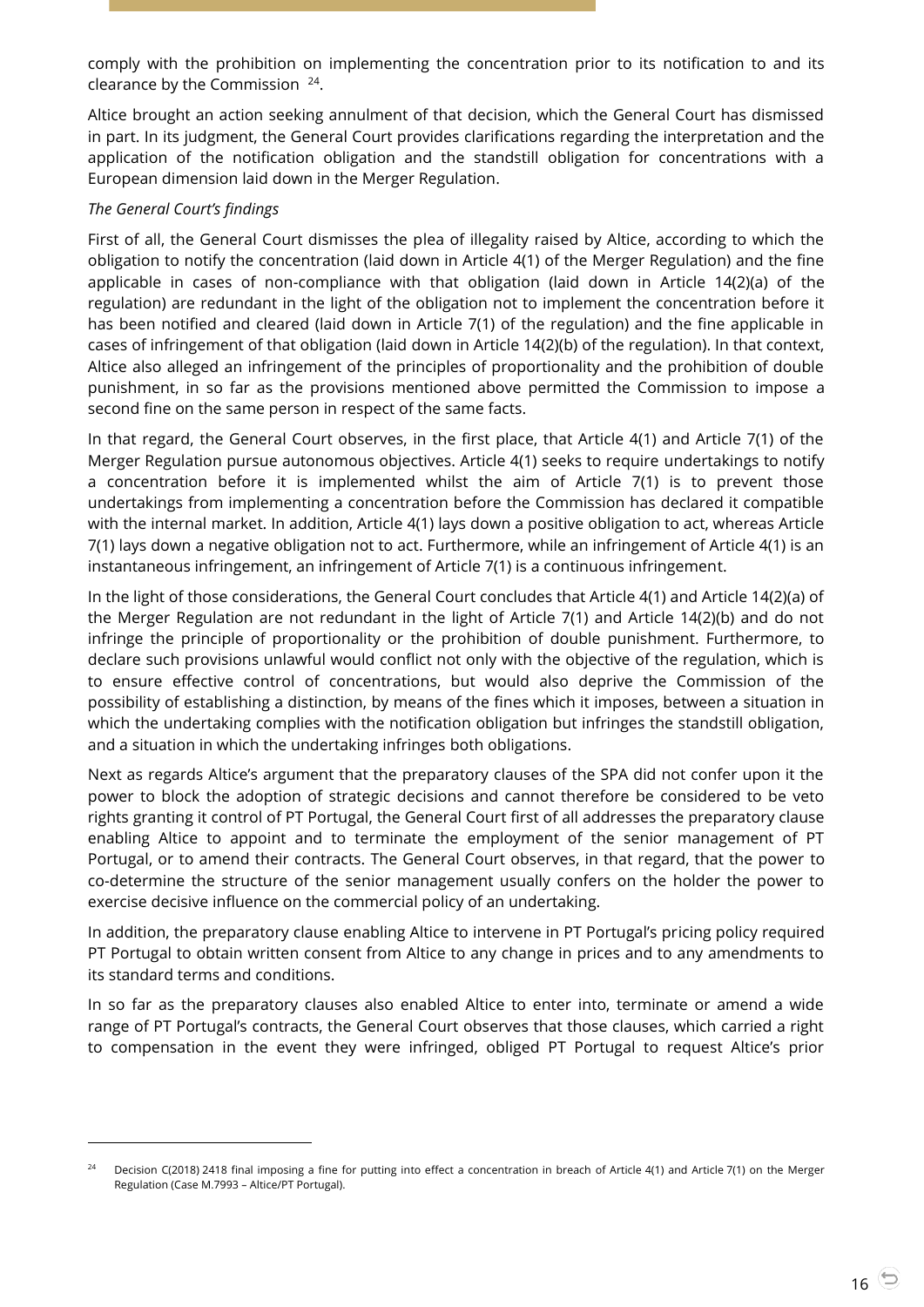consent to all material contracts, whether or not they were in the ordinary course of business and irrespective of their economic value.

In that regard, Altice had not proved that the preparatory clauses concerned were necessary to ensure the value of the undertaking transferred was preserved or to avoid its commercial integrity being compromised.

In the light of the foregoing, the General Court concludes that those preparatory clauses gave Altice the possibility of exercising control over PT Portugal, by conferring on it the possibility of exercising decisive influence over the business of PT Portugal. According to the General Court, it is apparent, in addition, from various items in the file that, on a number of occasions, Altice did in fact intervene in the day-to-today running of PT Portugal and that sensitive information was exchanged between Altice and PT Portugal.

Finally, given that the entry into force of the preparatory clauses of the SPA, certain interventions and certain exchanges of sensitive information had occurred before the transaction was notified, the General Court confirms that Altice exercised decisive influence over PT Portugal, contrary to both the notification obligation under Article 4(1) of the Merger Regulation and the standstill obligation under Article 7(1) of that regulation.

However, in the exercise of its unlimited jurisdiction, the General Court considers that it is appropriate to reduce by 10% the amount of the fine applied in relation to the infringement of the notification obligation laid down in Article 4(1) of the Merger Regulation, in order to take account of the fact that, before the SPA was signed, Altice had informed the Commission of the transaction it was to undertake and that, immediately after that signing, it sent to the Commission a case team allocation request relating to its file.

# **2. STATE AID**

-

<span id="page-16-1"></span><span id="page-16-0"></span>**Judgment of the General Court (Ninth Chamber, Extended Composition) of 15 September 2021, INC and Consorzio Stabile Sis v Commission, T-24/19**

[Link to the complete text of the judgment](https://curia.europa.eu/juris/document/document.jsf?text=&docid=246002&pageIndex=0&doclang=en&mode=lst&dir=&occ=first&part=1&cid=20942607)

State aid – Italian motorways – Prolongation of concessions for the execution of works – Services of general economic interest – Cap on toll charges – Decision not to raise any objections – Article 106(2) TFEU – Actions brought by competitors of the beneficiary – Abandonment by the Member State of the plan to grant aid – Plan not capable of being implemented as approved – Annulment not procuring any advantage to the applicants – No longer any legal interest in bringing proceedings – No need to adjudicate

In October 2017, the Italian authorities notified the European Commission of a series of measures relating to an Italian motorways investment plan managed by private operators under concession. That plan comprised, in essence, the prolongation of certain concessions awarded to the private operators Autostrade per l'Italia SpA and Società Iniziative Autostradali e Servizi SpA in order to finance additional investments to be made by those operators.

By decision of 27 April 2018, <sup>25</sup> the Commission found that certain measures taken in the context of the notified investment plan constituted State aid within the meaning of Article 107 TFEU, which was

<sup>&</sup>lt;sup>25</sup> Commission Decision C(2018) 2435 of 27 April 2018 on State aid granted for the purposes of the Italian motorways investment plan (Cases SA.49335 (2017/N) and SA.49336 (2017/N)) ('the contested decision').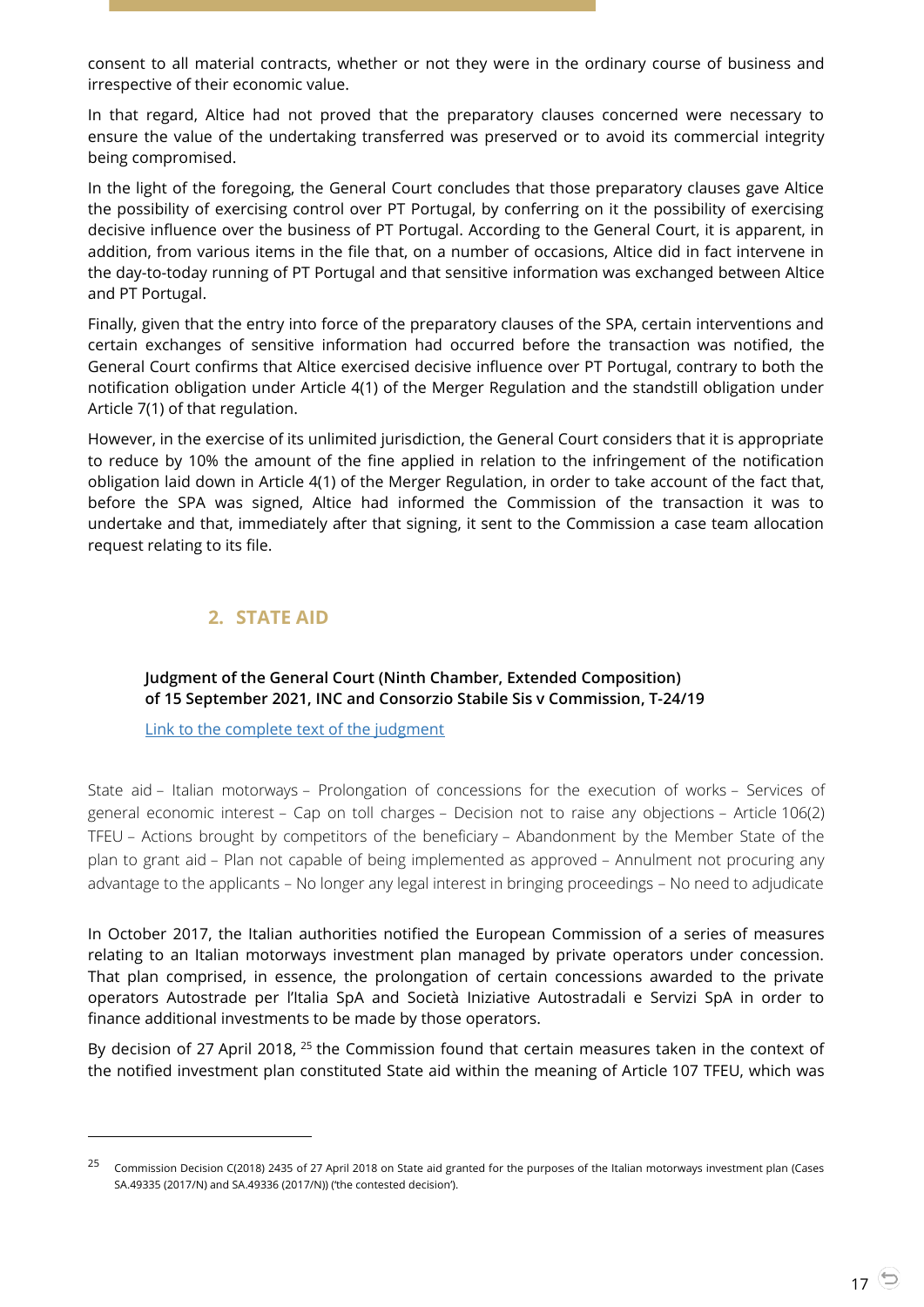nevertheless compatible with the internal market pursuant to Article 106(2) TFEU ('the measures at issue'). Accordingly, the Commission decided, without initiating the formal investigation procedure under Article 108(2) TFEU not to raise objections to those measures.

INC SpA and Consorzio Stabile Sis SCpA ('the applicants'), two companies active in the motorway construction and concession sectors brought an action before the General Court for annulment of that decision. In support of their action, they argued, inter alia, that the Commission ought to have had serious doubts as to the compatibility of the measures at issue with the internal market, and therefore, ought to have initiated the formal investigation procedure. By declaring the measures at issue compatible with the internal market without initiating the formal investigation procedure, the Commission therefore infringed their procedural rights.

In the course of the oral procedure, however, the Commission informed the Court of the Italian authorities' decision not to implement the measures at issue. In the light of the written confirmation from the ministero delle Infrastructure e dei Trasporti (Ministry of Infrastructure and Transport, Italy), the Commission observed that the measures at issue could not and would not be implemented by the Italian authorities, so that the applicants no longer had any legal interest in bringing proceedings.

In confirming that the annulment of the contested decision was no longer capable of procuring an advantage to the applicants, the ninth chamber, sitting in extended composition, stated that, given the applicants no longer had a legal interest in bringing proceedings, there was, in reality, no longer any need to adjudicate on the action.

#### *The Court's findings*

-

The Court recalled first of all that an action for annulment brought by a natural or legal person is admissible only in so far as that person has an interest in having the contested act annulled. Such an interest, which must be vested and current, requires that the annulment of that act must be capable, in itself, of having legal consequences and that the action may therefore, through its outcome, procure an advantage to the party which brought it.

As regards, in particular, the rules on State aid, that interest must, in the light of the purpose of the action, exist at the stage of lodging the action, failing which the action will be inadmissible and continue until the final decision, failing which there will be no need to adjudicate.

In that context, the competitors of the aid beneficiary have an interest in seeking the annulment of a decision under which, without initiating the formal investigation procedure, the Commission declares that aid compatible with the internal market in accordance with Article 4(3) of Regulation 2015/1589. <sup>26</sup> That interest exists inasmuch as the annulment in question would require the Commission to initiate the formal investigation procedure and to invite competitors of the beneficiary of the measure to submit comments pursuant to Article 6(1) of the regulation as 'interested parties'.

However, in order for that interest to be considered ongoing until the delivery of the court decision, it is necessary that, at the time of any decision to annul the decision not to raise objections, there is still a plan to grant aid capable of being implemented by the notifying Member State and, thus, of being the subject of a formal investigation procedure.

In the present case, it follows from the various documents submitted by the Commission that the Italian Republic had definitively and irreversibly abandoned the proposed prolongation of the concessions at issue, a prolongation which constituted the element on the basis of which the Commission classified the measures which were the subject of the contested decision as State aid within the meaning of Article 107(1) TFEU.

<sup>&</sup>lt;sup>26</sup> Council Regulation (EU) 2015/1589 of 13 July 2015 laying down detailed rules for the application of Article 108 of the Treaty on the functioning of the European Union (OJ 2015 L 248, p. 9).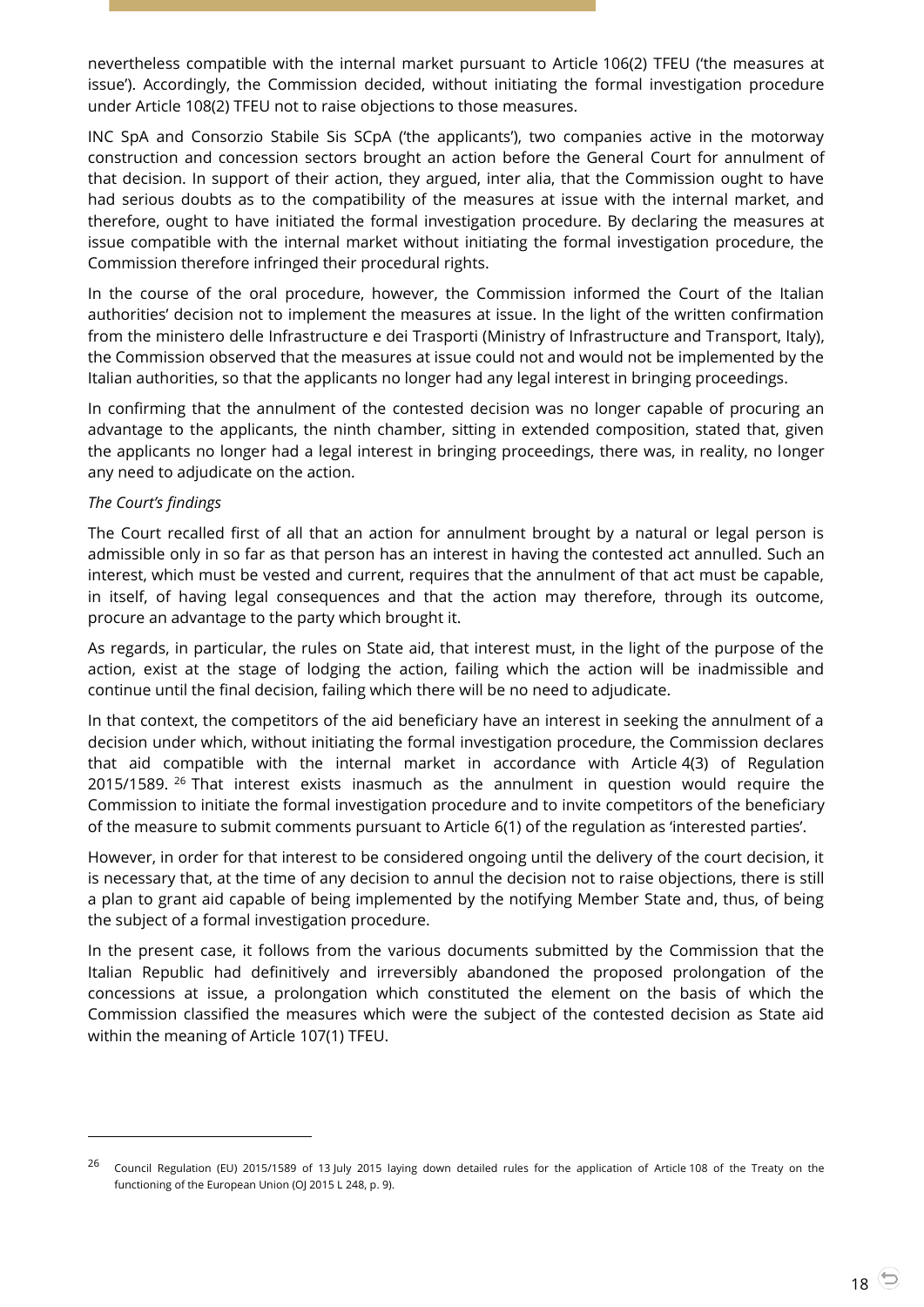Given that the Italian government had definitively and irreversibly abandoned the plan to grant the aid in question, any annulment by the court would oblige the Commission only to initiate a formal investigation procedure which would be devoid of purpose from the outset, which renders devoid of purpose also the applicants' submission of comments on a plan which is no longer capable of being implemented.

Since the annulment of the contested decision is not, therefore, capable of procuring the applicants the advantage that they seek, namely the opportunity to submit comments in the context of a formal investigation procedure, the Court confirms that that annulment cannot, as a result, procure any advantage to the applicants. Accordingly, it observes that there is no longer any need to adjudicate on their action for annulment.

## <span id="page-18-0"></span>**Judgment of the General Court (Ninth Chamber, Extended Composition) of 15 September 2021, CAPA and Others v European Commission, T-777/19**

State aid – Individual aid measures for the operation of offshore wind farms – Obligation to purchase electricity at a price higher than the market price – Preliminary investigation procedure – Decision not to raise any objections – Action for annulment – Article 1(h) of Regulation (EU) 2015/1589 – Status of interested party – Fisheries undertakings – Construction of wind farms in fishing grounds – No competitive relationship – No likelihood that granting the aid at issue will have an effect on the interests of fisheries undertakings – No direct individual effect – Inadmissibility

In 2011 and 2013, France issued tendering procedures for construction of the first offshore wind farms operated in France. Those six projects, which are expected to operate for 25 years, are located inside marine areas exploited as fisheries.

The projects to construct and operate the wind farms are subsidised by means of an obligation to purchase electricity at a price higher than the market price, in respect of which the State offsets the entirety of the additional cost.

By a decision of 26 July 2019<sup>27</sup> ('the contested decision'), the European Commission found those subsidies to be State aid compatible with the internal market  $^{28}$  ('the aid at issue'). It decided for that reason not to raise any objections.

Coopérative des artisans pêcheurs associés (CAPA), a company whose customers are fishermen, and 10 fisheries undertakings or skippers of fishing vessels ('the applicant fishermen') brought proceedings before the General Court seeking annulment of the contested decision, However, the Ninth Chamber (Extended Composition) of the Court dismisses that action as inadmissible, finding that the applicants do not have *locus standi* in respect of the contested decision.

## *Findings of the Court*

As a preliminary point, the Court recalls that the contested decision is a decision not to raise objections to the aid at issue, by which the Commission necessarily, albeit implicitly, declined to open the formal investigation procedure provided for in Article 108(2) TFEU. Since that decision prevents the 'interested parties' <sup>29</sup> from submitting their observations in a formal investigation procedure

-

<sup>&</sup>lt;sup>27</sup> Commission Decision C(2019) 5498 final of 26 July 2019 concerning the State aid SA.45274 (2016/NN), SA.45275 (2016/NN), SA.45276 (2016/NN), SA.47246 (2017/NN), SA.47247 (2017/NN) and SA.48007 (2017/NN) implemented by the French Republic in favour of six offshore wind farms (Courseulles-sur-Mer, Fécamp, Saint-Nazaire, Île d'Yeu and Île de Noirmoutier, Dieppe and Le Tréport, Saint Brieuc).

<sup>28</sup> Under Article 107(3)(c) TFEU.

<sup>&</sup>lt;sup>29</sup> Within the meaning of Article 1(h) of Council Regulation (EU) 2015/1589 of 13 July 2015 laying down detailed rules for the application of Article 108 [TFEU] (OJ 2015 L 248, p. 9).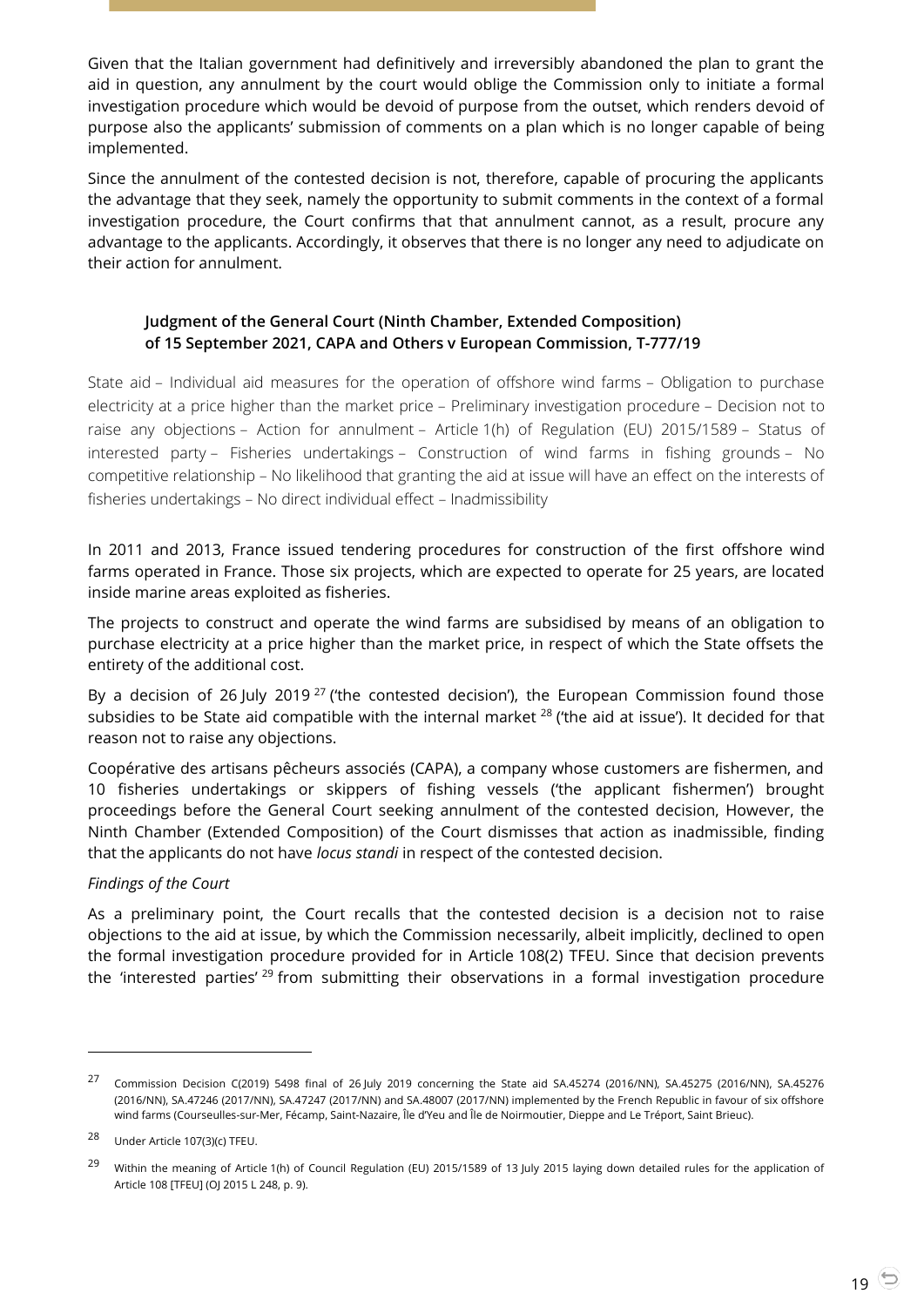relating to the aid at issue, an action by those parties challenging that decision before the EU judicature is admissible since the decision infringes their procedural rights. In order to be categorised as an 'interested party', a person, undertaking or association of undertakings must establish, to the requisite legal standard, that the aid is likely to have a specific effect on its situation.

In respect of whether the applicant fishermen are 'interested parties' entitled to bring an action against the contested decision, the Court notes that, as grounds for their *locus standi*, they submit, first, that there is an indirect competitive relationship between their activities and those of the beneficiaries of the aid at issue and, second, and in any event, that the aid is likely to have a specific effect on their situation.

As regards the indirect competitive relationship claimed by the applicant fishermen, the Court notes that the applicants cannot argue that their production process involves using the same 'raw material' as that of wind farm operators. In common parlance, 'raw material' denotes a natural resource or an unprocessed product used as an input in a process to manufacture goods. In the present case, the 'raw material' of their respective economic activities is not access to the area of maritime public space used by both the fishermen and the operators of offshore wind farms but the natural resources found therein, that is to say, the fish stocks, on the one hand, and kinetic wind energy, on the other. Since those resources are different, the applicant fishermen are thus not in competition with the wind farm operators to exploit those resources.

The Court accordingly finds that the applicant fishermen cannot be regarded as 'interested parties' entitled to bring an action against the contested decision on the basis of an alleged indirect competitive relationship with the beneficiaries of the aid at issue.

As regards the claim that the aid at issue is likely to have a specific effect on the situation of the applicant fishermen, the Court then examines whether the alleged adverse effects of the operation of the wind farms on their environment – in particular on coexisting fishing activities, the marine environment and fish stocks – can be regarded as a specific effect of the grant of that aid on the situation of the fisheries undertakings concerned.

The Court states in that regard that, although in principle it is not inconceivable that aid may specifically affect the interests of third parties as a result of the effects the subsidised development has on their environment and, in particular, on other activities carried on in the vicinity, in order for those third parties to be categorised as interested parties they must demonstrate to the requisite legal standard that such a specific effect is likely. It is furthermore not sufficient for that purpose to demonstrate that those effects exist; it is also necessary to establish that they result from the aid itself. The applicant fishermen have not provided that evidence.

The alleged effects of the projects at issue on the activities of the applicant fishermen are in fact inherent, first, in the decisions by the French authorities to locate those projects in the areas concerned as part of their policy to exploit energy resources and, second, in the rules governing maritime public space and in the technical measures applicable to those projects. Although the decision by those authorities to grant aid to the operators of those projects in the form of a purchase obligation funded by the State does give them an advantage over producers of non-subsidised electricity, it does not, on its own, affect the applicant fishermen's economic performance.

In the light of the foregoing, the Court concludes that the aid at issue cannot, on its own, be considered likely to have a specific effect on the situation of the applicant fishermen, and therefore does not give them *locus standi* to challenge the contested decision.

Lastly, as regards whether Coopérative des artisans pêcheurs associés (CAPA) can be categorised as an 'interested party', the Court notes that the activity of that company, whose customers are fishermen, is determined by the economic decisions of its customers, not by the payment of the aid at issue. It follows that it has not in any event been demonstrated that the aid is likely to have a specific effect on its situation, and that that company cannot be categorised as an interested party either.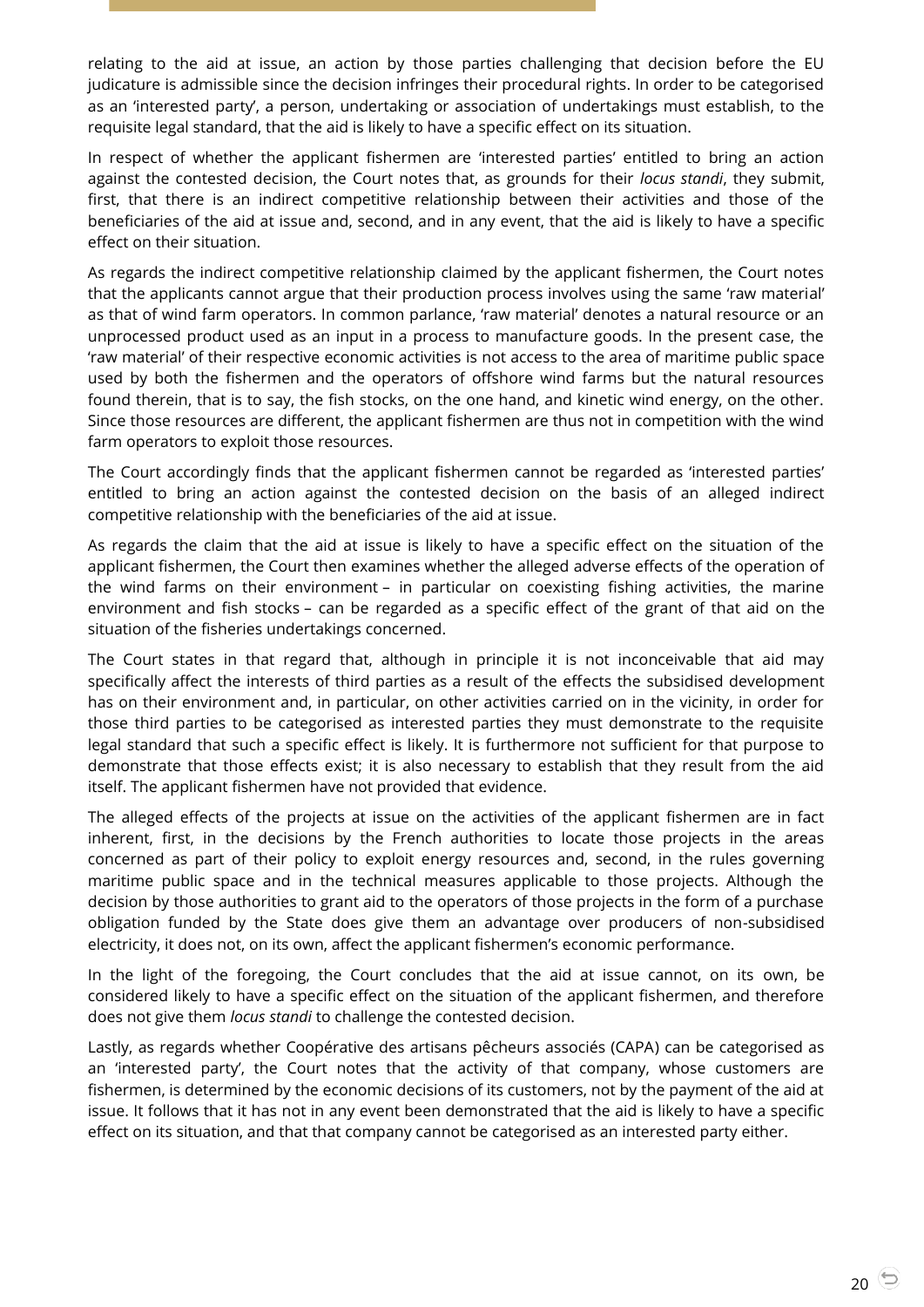## <span id="page-20-0"></span>**Judgment of the General Court (Third Chamber, Extended Composition) of 22 September 2021, DEI v Commission, T-639/14 RENV, T-352/15 and T-740/17**

State aid - Tariff for electricity supply - Fixing of the tariff invoiced to Alouminion by decision of an arbitration tribunal - Decision to take no further action on the complaint - Decision finding that there is no aid - Challengeable act - Interested party status - Interest in bringing proceedings - Locus standi - Admissibility - Imputability to the State - Advantage - Private operator principle - Serious difficulties

Dimosia Epicheirisi Ilektrisimou AE ('DEI'), an electricity producer and supplier established in Athens (Greece) and controlled by the Greek State, and its largest customer, Mytilinaios AE – Omilos Epicheiriseon, formerly Alouminion tis Ellados VEAE, established in Marousi (Greece) ('Mytilinaios'), have been involved in a long-running dispute regarding the electricity supply tariff intended to replace the preferential tariff enjoyed by Mytilinaios stemming from an agreement which was signed in 1960 but which expired in 2006.

As part of an arbitration agreement signed on 16 November 2011, the two parties agreed to entrust the resolution of their dispute to the Rythmistiki Archi Energeias (Greek Energy Regulator, Greece; 'the RAE'), under which a permanent arbitration body ('the Arbitration Tribunal') is established under Greek law.

By decision of 31 October 2013 ('the arbitration award'), the Arbitration Tribunal fixed the energy tariff applicable to Mytilinaios ('the tariff in question'). The action filed by DEI against that arbitration award was dismissed by the Efeteio Athinon (Court of Appeal, Athens, Greece).

In that context, DEI filed two complaints with the Commission, arguing that, first, the RAE and, secondly, the Arbitration Tribunal had granted Mytilinaios unlawful State aid, in so far as the tariff in question required it to supply Mytilinaios with electricity at a price below its costs and thus below the market price. By letter of 12 June 2014, signed by a Head of Unit of the Directorate-General (DG) for Competition ('the contested letter'), the Commission informed DEI that no further action would be taken on its complaints. According to the Commission, the tariff in question did not constitute State aid, as the criteria of imputability and advantage were not met; there was consequently no need to open the formal investigation procedure referred to in Article 108(2) TFEU.

Following that letter, DEI brought an action before the General Court, registered under number T-639/14, seeking annulment of the decision, contained in that letter, not to take further action on its complaints.

In the course of those proceedings, the Commission, by decision of 25 March 2015  $30$  ('the first contested decision'), withdrew and replaced the contested letter. In that decision, it took the view that the arbitration award did not involve the granting of State aid to Mytilinaios, essentially on the ground that DEI's voluntary submission of their dispute to arbitration was consistent with the conduct of a prudent investor operating in a market economy and therefore did not involve an advantage.

DEI subsequently brought an action before the Court, registered under number T-352/15, seeking to have the first contested decision annulled.

By order of 9 February 2016, the Court held that there was no longer any need to adjudicate on the action in Case T-639/14. On appeal, however, the Court of Justice <sup>31</sup> set that order aside and referred the case back to the Court, where it was registered under number T-639/14 RENV.

On 14 August 2017, the Commission adopted a second decision ('the second contested decision'), <sup>32</sup> repealing and replacing both the contested letter and the first contested decision. Relying on the

<sup>&</sup>lt;sup>30</sup> Decision C(2015) 1942 final of 25 March 2015 (Case SA.38101 (2015/NN) (ex 2013/CP) – Greece – Alleged State aid to Alouminion SA in the form of below-cost electricity tariffs following an arbitration award).

<sup>&</sup>lt;sup>31</sup> Judgment of 31 May 2017, DEI v Commission (C-228/16 P).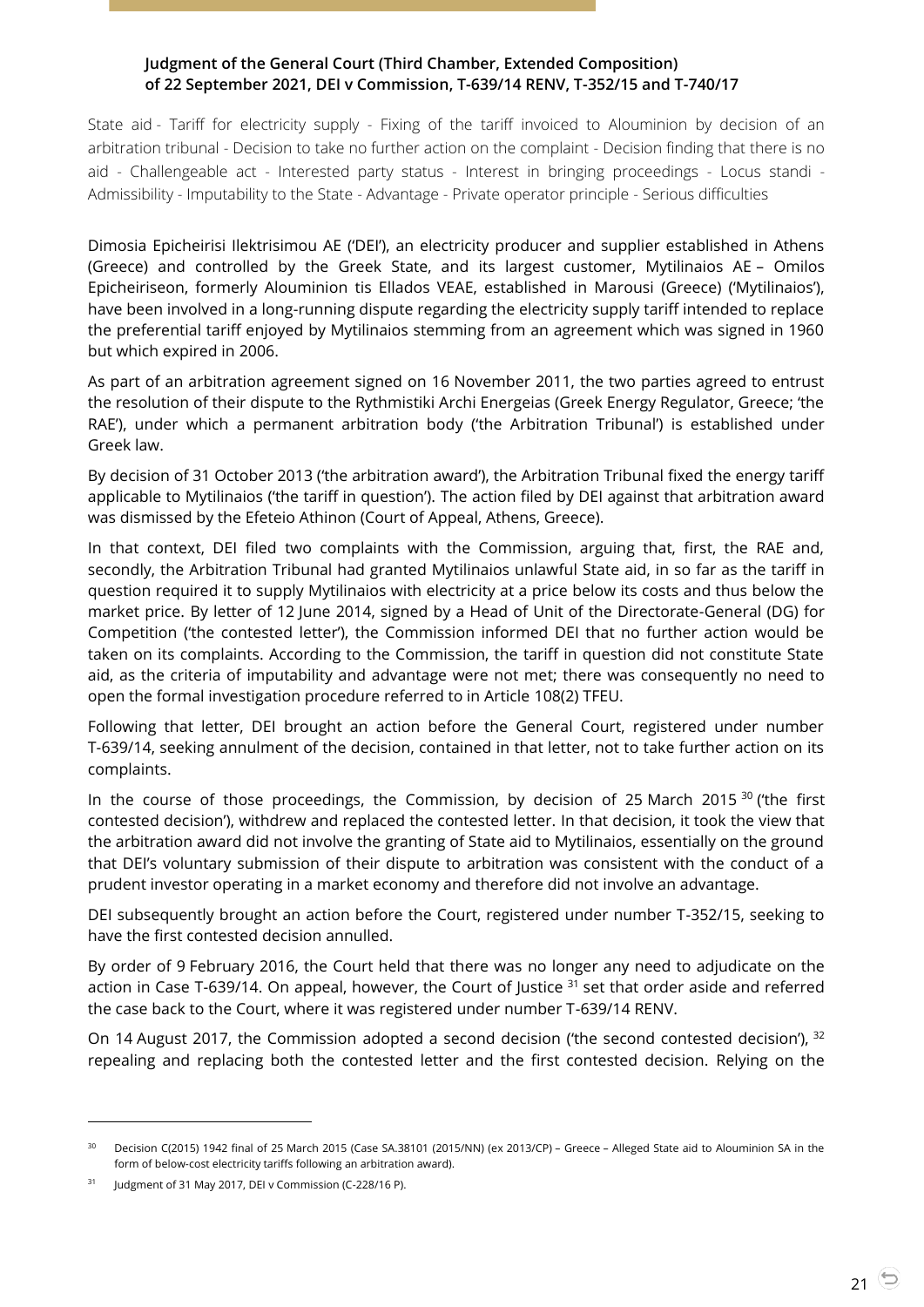same grounds as those set out in the first contested decision, the second decision confirms that the arbitration award does not involve the granting of State aid within the meaning of Article 107(1) TFEU.

DEI once again brought an action for annulment of that second decision before the Court, registered under number T-740/17.

After joining the three pending cases, the Third Chamber (Extended Composition) of the General Court upheld the three actions brought by DEI and annulled both the contested letter and the first and second contested decisions (together, 'the contested acts'). In its judgment, the Court clarifies the classification of a complainant as an 'interested party' with standing to bring an action against a Commission decision not to raise objections under State aid law to a State measure. As to the substance, the judgment also defines the scope of the Commission's obligation to determine whether an arbitration tribunal with rights and powers comparable to those of an ordinary State court has granted an advantage within the meaning of State aid law by setting an electricity supply tariff which, as the case may be, does not correspond to the market price.

#### *Findings of the General Court*

 $\overline{a}$ 

As regards the admissibility of the action in Case T-740/17, which is examined first, the Court notes that the second contested decision has legally binding effects on DEI. According to settled case-law of the Court of Justice, a decision finding that there is no aid, by which the Commission closes the preliminary investigation phase, also has binding legal effects on an interested party. In that regard, the Court adds that, in so far as DEI claims that the tariff in question constituted aid prohibited by Article 107(1) TFEU and affecting its economic interests, DEI has the status, within the meaning of Article 108(2) TFEU and Article 1(h) of the regulation laying down detailed rules for the application of Article 108 TFEU, <sup>33</sup> of an 'interested party' which is prevented, by virtue of the contested acts deciding that no further action is to be taken on its complaints, from submitting its observations in a formal investigation procedure.

Thus, in so far as DEI's action seeks to safeguard the procedural guarantees which it would enjoy, as an interested party, if a formal investigation procedure were to be opened under Article 108(2) TFEU, it is admissible. In that regard, the Court states that the pleas for annulment relied on by DEI seek to establish the existence of doubts <sup>34</sup> or serious difficulties which should have led the Commission to open the formal investigation procedure.

As regards the substantive question of whether the Commission should have encountered doubts or serious difficulties in its assessment of the complaints lodged by DEI, the Court rejects the Commission's argument that a prudent private investor in DEI's situation would have opted for arbitration and accepted the fixing of the applicable tariff by an Arbitration Tribunal comprising experts whose discretion was limited by parameters comparable to those contained in the arbitration

Decision C(2017) 5622 final of 14 August 2017 (Case SA.38101 (2015/NN) (ex 2013/CP) - Greece - Alleged State aid to Alouminion SA in the form of below-cost electricity tariffs following an arbitration award).

<sup>&</sup>lt;sup>33</sup> Council Regulation (EU) 2015/1589 of 13 July 2015 laying down detailed rules for the application of Article 108 of the Treaty on the Functioning of the European Union (OJ 2015 L 248, p. 9).

<sup>34</sup> Within the meaning of Article 4(3) and (4) of the Regulation laying down detailed rules for the application of Article 108 TFEU.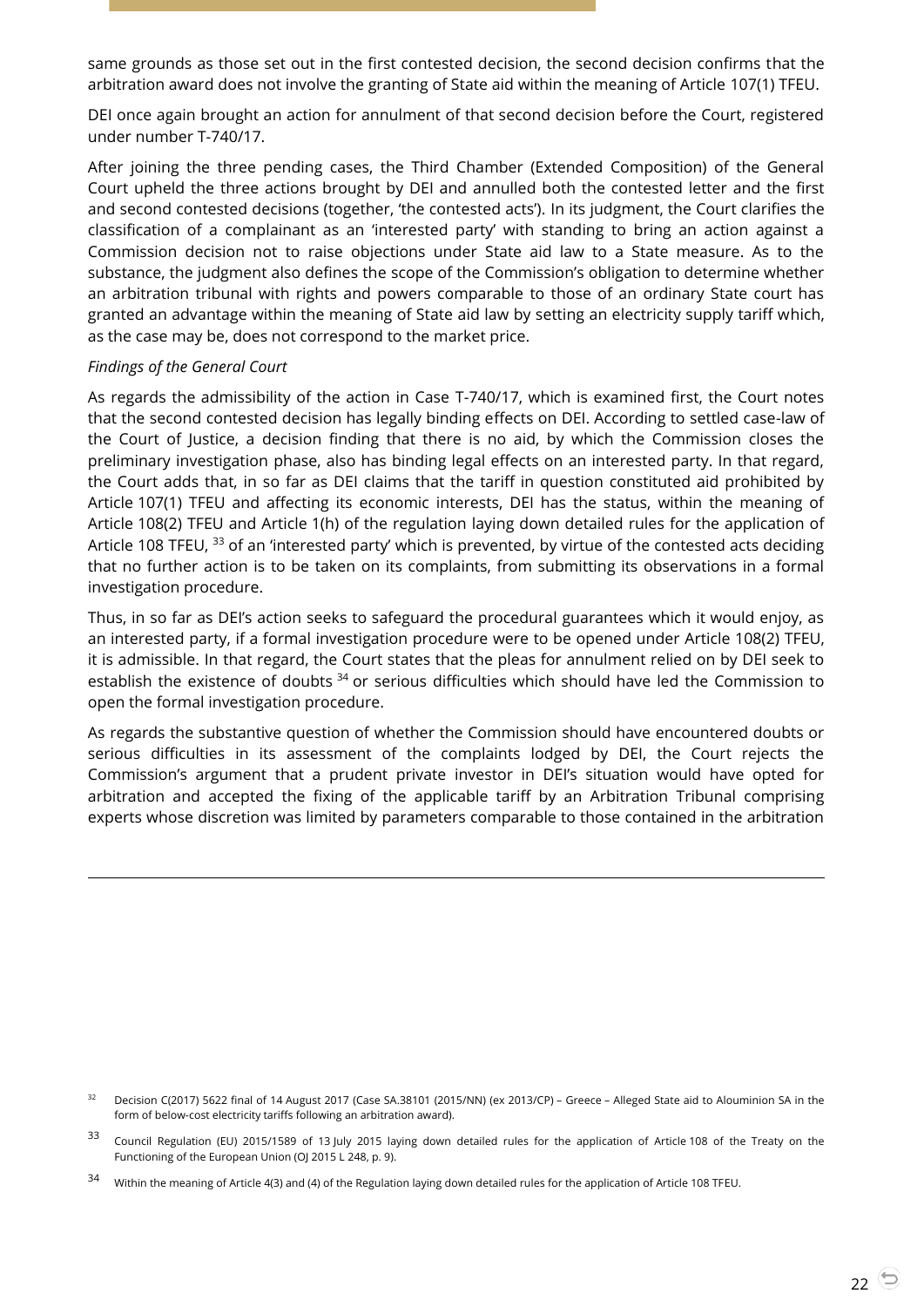agreement; the fixing of the tariff in question by the Arbitration Tribunal could therefore not have had the effect of granting an advantage to Mytilinaios.

In that regard, the Court confirms that the Arbitration Tribunal, ruling under an arbitration procedure provided for by law and fixing an electricity tariff by means of a legally binding decision, must be classified as a body exercising a power coming within the scope of public authority rights and powers, having regard to its nature, the context in which its activity takes place, its objective and the rules to which it is subject, according to which its decisions may be challenged before the State courts, have the force of *res judicata* and are enforceable. The Arbitration Tribunal can therefore be treated in the same way as an ordinary State court.

That being the case, in view of the division of powers between national courts and the Commission in the monitoring of State aid, national courts are themselves liable to disregard their obligations under Articles 107(1) and 108(3) TFEU and, in so doing, to make possible or perpetuate the granting of unlawful aid, or even to become the instrument of such aid, this being a matter which comes within the scope of the Commission's supervisory power.

Thus, in order to be able to remove any doubts or serious difficulties as to whether the tariff in question, set by the arbitration award, involved an advantage as contemplated in Article 107(1) TFEU, the Commission was required to carry out a review as to whether a State measure which was not notified but which was challenged by a complainant, such as that tariff, came within the definition of State aid, within the meaning of Article 107(1) TFEU, including the criterion of an advantage. That review requires complex economic assessments, relating, in particular, to how consistent the tariff is with normal market conditions.

However, by limiting its analysis to the question of whether a private operator would have submitted to the arbitration accepted by DEI, the Commission delegated those complex assessments to the Greek courts, while disregarding its own supervisory duty. Moreover, having regard to the information submitted by DEI in the course of the administrative procedure, the Commission ought to have carried out its own analysis as to whether DEI's method for determining costs, as applied by the Arbitration Tribunal, was both appropriate and sufficiently plausible to establish that the tariff in question was consistent with normal market conditions.

Since the Commission did not, in the second contested decision, comply with its supervisory obligations, the Court finds that it ought to have experienced serious difficulties or had doubts requiring the opening of the formal investigation procedure. Accordingly, the Court upholds the action in Case T-740/17 and annuls the second contested decision.

Since the second contested decision is thus declared null and void, it cannot repeal and replace either the first contested decision or the contested letter. Consequently, the action for annulment of the first contested decision retains its purpose.

In view of the almost identical content of the first and second contested decisions, the Court, for the same reasons, upholds the action in Case T-352/15 and annuls the first contested decision. In so far as the latter is no longer capable of repealing and replacing the contested letter, Case T-639/14 RENV also retains its purpose.

After having declared the action in the latter case admissible, the Court finds that the contested letter, which amounts to a definitive statement of the Commission's position on DEI's complaints by deciding to take no further action in their regard, is vitiated by a procedural error in that it should have been adopted by the Commission as a collegiate body and not by a Head of Unit of the Competition DG, which is why the Commission itself repealed and replaced that letter. The Court further confirms that the Commission ought to have had serious difficulties or doubts as to whether there was State aid or, at the very least, that it was not entitled to dismiss such doubts on the ground that the arbitration award was not attributable to the Greek State. In recalling that, by its nature and legal effects, the arbitration award is comparable to judgments delivered by an ordinary Greek court, and can therefore be classified as an act of public authority, the Court emphasises that DEI has demonstrated that imputability to the requisite legal standard.

The Court, having upheld the third application, therefore also annuls the contested letter.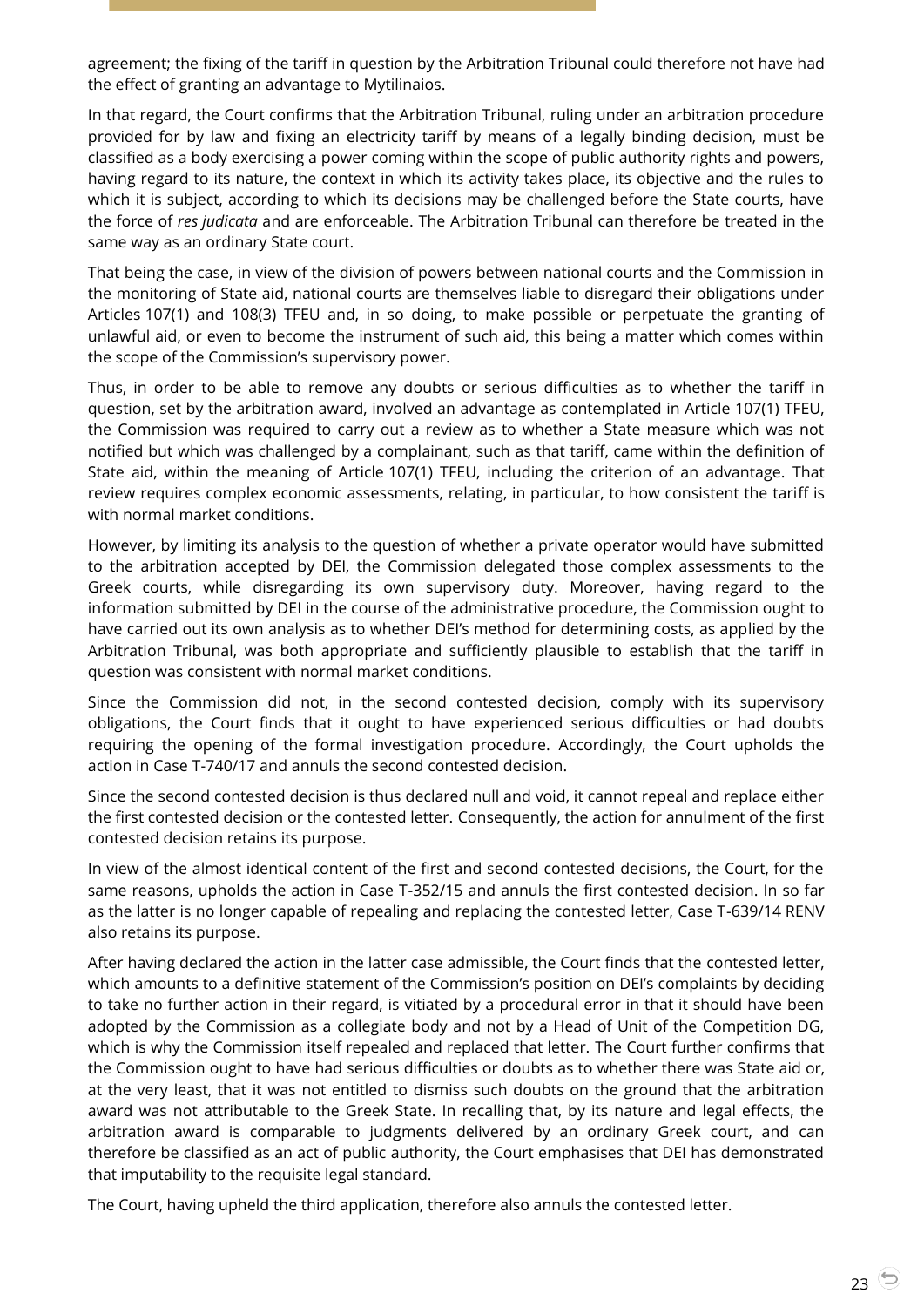## <span id="page-23-2"></span><span id="page-23-1"></span><span id="page-23-0"></span>**VII. APPROXIMATION OF LAWS**

## **1. INTELLECTUAL AND INDUSTRIAL PROPERTY**

## **Judgment of the General Court (Fifth Chamber, Extended Composition) of 1 September 2021, Gruppe Nymphenburg Consult v EUIPO (Limbic® Types), T-96/20**

EU trade mark – Application for the EU word mark Limbic® Types – Absolute grounds for refusal – Decision taken following the annulment by the General Court of an earlier decision – Referral to the Grand Board of Appeal – Article 7(1)(b) of Regulation No 207/2009 (now Article 7(1)(b) of Regulation 2017/1001) – Error of law – Examination of the facts of the Office's own motion – Article 95(1) of Regulation 2017/1001 – *Res judicata* – Article 72(6) of Regulation 2017/1001 – Composition of the Grand Board of Appeal

Gruppe Nymphenburg Consult AG filed an application with the European Union Intellectual Property Office (EUIPO) for registration of the EU word mark Limbic® Types in respect of goods and services falling within, inter alia, the business consultancy sector and the human resource management consultancy sector. On 23 June 2015, the First Board of Appeal of EUIPO found that the sign was descriptive and refused the application on the basis of Article 7(1)(c) of Regulation No 207/2009.  $35$ 

By its judgment of 16 February 2017, *Gruppe Nymphenburg Consult* v *EUIPO (Limbic® Types)* ('the judgment in T-516/15'), <sup>36</sup> the General Court annulled the Board of Appeal's decision on the ground that it had incorrectly assessed the descriptive character of the mark applied for.

By decision of the Presidium of the Boards of Appeal of EUIPO, the case was referred to the Grand Board of Appeal for a new decision. On 2 December 2019, the Grand Board of Appeal dismissed Gruppe Nymphenburg Consult's appeal and found that the mark was descriptive of the goods and services at issue and that it was devoid of any distinctive character.

The General Court, sitting in extended composition, annuls the decision of the Grand Board of Appeal on the grounds that, first, it disregarded the force of *res judicata* attaching to the judgment in Case T-516/15 and, secondly, it infringed Article 7(1)(b) of Regulation No 207/2009. In addition, it states that the complaints directed against the decision of the Presidium of the Boards of Appeal are inadmissible. Furthermore, it rules that it was permissible for the Grand Board of Appeal to include the single member of the Board of Appeal who adopted the decision annulled by the judgment in T-516/15.

#### *Findings of the General Court*

 $\overline{a}$ 

First of all, the General Court recalls that actions may be brought before the EU judicature only against decisions of the Boards of Appeal. <sup>37</sup> Thus, the complaints alleging failure to communicate and failure to state adequate reasons for the decision to refer the action to the Grand Board of Appeal concern irregularities which may affect the decision of the Presidium of the Boards of Appeal, but not the decision of the Grand Board of Appeal. Accordingly, those complaints are inadmissible.

Next, as regards the complaint alleging irregularity in the composition of the Grand Board of Appeal, in that the single member of the Board of Appeal who adopted the decision annulled by the General

<sup>35</sup> Council Regulation (EC) No 207/2009 of 26 February 2009 on the European Union trade mark (OJ 2009 L 78, p. 1).

<sup>36</sup> Judgment of 16 February 2017, *Gruppe Nymphenburg Consult* <sup>v</sup>*EUIPO (Limbic ® Types)* (T-516/15, not published, EU:T:2017:83).

<sup>37</sup> In accordance with Article 72(1) of Regulation (EU) 2017/1001 of the European Parliament and of the Council of 14 June 2017 on the European Union trade mark (OJ 2017 L 154, p. 1).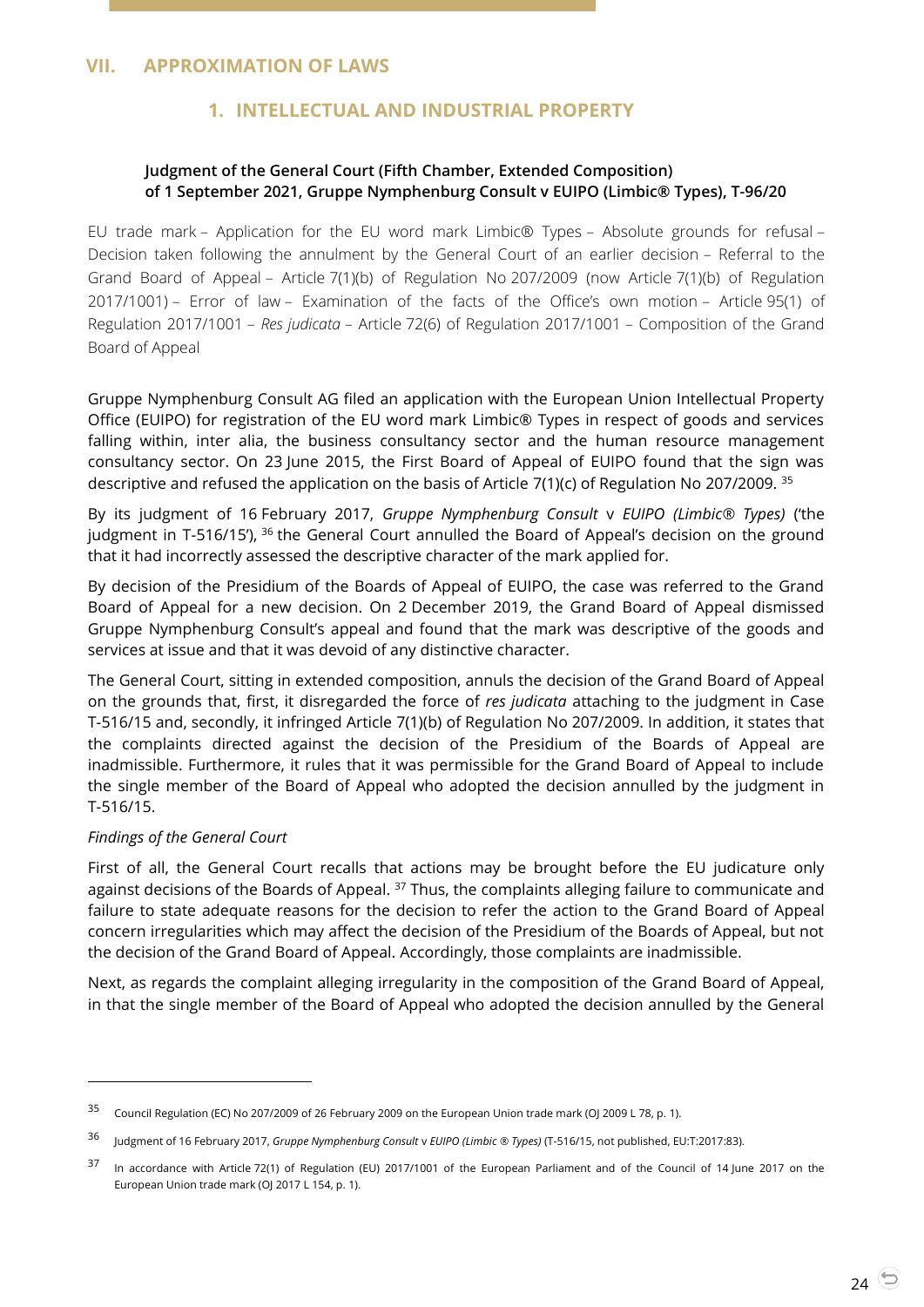Court in T-516/15 also sat on the Grand Board of Appeal, <sup>38</sup> the General Court points out that a judgment annulling a measure has the effect of retroactively eliminating the annulled measure from the legal system. Given that the decision of the Board of Appeal was annulled by the judgment in T-516/15, which has become final, the decision under appeal before the Grand Board of Appeal is not the annulled decision of the Board of Appeal but the decision of the EUIPO examiner. Accordingly, in so far as the case was referred to the Grand Board of Appeal, it was permissible for the Grand Board of Appeal to include the single member of the Board of Appeal who adopted the annulled decision.

Lastly, the General Court points out that, while it is true that the Board of Appeal is entitled to re-open the examination of absolute grounds for refusal on its own initiative at any time before registration, where appropriate, <sup>39</sup> it is required to have regard not only to the operative part of the judgment annulling a measure, but also to the grounds constituting its essential basis. In the present case, the General Court finds that the question of the descriptive character of the mark applied for was settled by the judgment in T-516/15 and, therefore, that the grounds of the judgment relating to the lack of such character are covered by the force of *res judicata*. In that regard, the General Court explains that the fact that the Grand Board of Appeal based its examination of the descriptive character on matters of fact which the First Board of Appeal had not taken into account has no effect on the force of *res judicata* attaching to the judgment in T-516/15. Consequently, the Grand Board of Appeal disregarded the force of *res judicata* attaching to that judgment.

Furthermore, the General Court holds that the Grand Board of Appeal also erred in law in its assessment of the distinctive character of the mark applied for and therefore annuls the decision in its entirety.

## <span id="page-24-0"></span>**Order of the General Court (Second Chamber) of 13 September 2021, Katjes Fassin v EUIPO, T-616/19 REV**

[Link to the complete text of the order](https://curia.europa.eu/juris/document/document.jsf?text=&docid=246401&pageIndex=0&doclang=en&mode=lst&dir=&occ=first&part=1&cid=20942607)

-

Procedure – Application for revision – EU trade mark – Opposition proceedings – Action against a decision of EUIPO partially refusing to register a mark – Withdrawal of the opposition before service of the order dismissing the action – Fact unknown to the applicant and to the General Court – Revision of the order – No need to adjudicate

On 18 January 2017, the applicant, Katjes Fassin GmbH & Co. KG, applied to the European Union Intellectual Property Office (EUIPO) for registration of the word mark WONDERLAND. Haribo The Netherlands & Belgium BV filed a notice of opposition on the basis of its earlier Benelux word mark WONDERMIX. By decision of 8 July 2019, the Fourth Board of Appeal of EUIPO partially annulled the decision of the Opposition Division upholding the opposition in its entirety and concluded that there was a likelihood of confusion in respect of part of the goods covered by the application for registration.

The action brought by Katjes Fassin against that decision was dismissed by the General Court by order of 10 July 2020. <sup>40</sup> After learning that the opponent had withdrawn its opposition to the

It relied on Article 169(1) of Regulation 2017/1001, according to which members of the Boards of Appeal may not take part in appeal proceedings if they participated in the decision under appeal.

<sup>39</sup> See Article 45(3) of Regulation 2017/1001 and Article 27(1) of Commission Delegated Regulation (EU) 2018/625 of 5 March 2018 supplementing Regulation (EU) 2017/1001 of the European Parliament and of the Council on the European Union trade mark, and repealing Delegated Regulation (EU) 2017/1430 (OJ 2018 L 104, p. 1).

<sup>40</sup> Order of 10 July 2020, *Katjes Fassin* <sup>v</sup>*EUIPO – Haribo The Netherlands & Belgium (WONDERLAND)* (T-616/19, not published, EU:T:2020:334).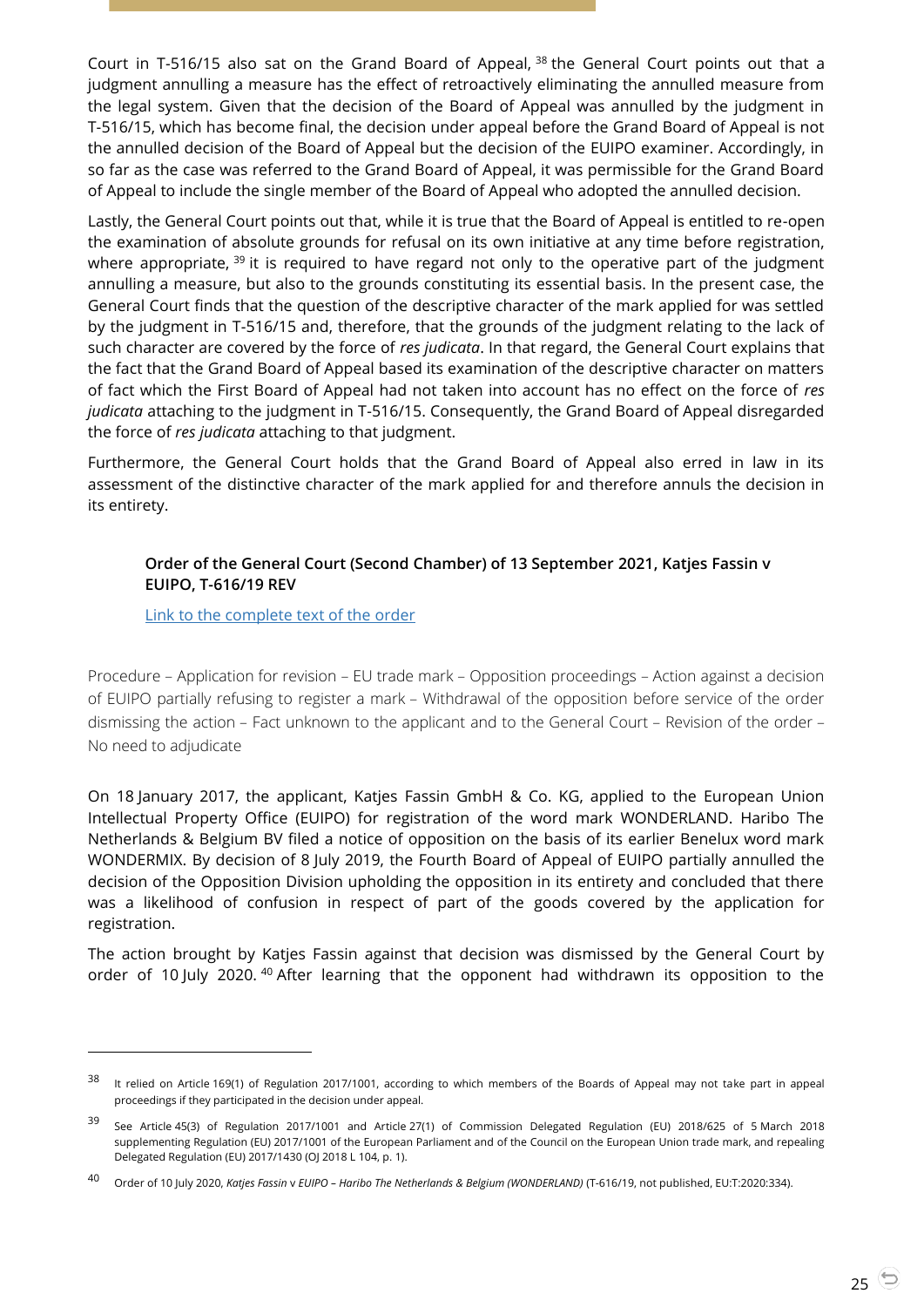registration of the mark WONDERLAND before the Court made its order, Katjes Fassin made an application for revision by which it requested the Court to resume the proceedings in the case in question and to amend its order.

By an initial decision, <sup>41</sup> the Court declares the application for revision admissible. By a second decision, <sup>42</sup> it grants that application and holds that there is no longer any need to adjudicate on the action for annulment, which has become devoid of purpose.

#### *Findings of the Court*

In its initial decision, the Court rules on the admissibility of the application for revision. First of all, it observes that an application for revision of its decision may be made only on discovery of a fact which is of such a nature as to be a decisive factor and which, when the judgment was delivered or the order served, was unknown to the Court and to the party claiming revision. <sup>43</sup> Furthermore, it states that revision is an exceptional review procedure that allows the force of *res judicata* attaching to a final judicial decision to be called in question on the basis of the findings of fact relied upon by the court.

Having made those clarifications, the Court examines, in the first place, whether the application for revision satisfies the conditions governing admissibility. In that regard, it notes that, although the opponent informed EUIPO of the withdrawal of the opposition, EUIPO did not make that information available to Katjes Fassin. Consequently, as it had not been informed of the actual withdrawal of the opposition before service of the order of 10 July 2020, the applicant was not in a position to know that fact on the date of service of that order. In addition, the Court points out that, when it made that order, it also did not have any information on the withdrawal of the opposition, of which it had not been notified by either EUIPO or the opponent.

Furthermore, the Court notes that the withdrawal of the opposition is a fact which is of such a nature as to be a decisive factor. Where the opposition is withdrawn in the course of the proceedings before the EU judicature for a ruling on an appeal to EUIPO against the decision on opposition, there is no longer any basis for the proceedings, with the result that those proceedings become devoid of purpose. The Court states that, had it been aware of the withdrawal of the opposition before the order of 10 July 2020 was made, it cannot be excluded that it would have been led to not adopt that order.

In the second place, the Court rules on Katjes Fassin's legal interest in bringing proceedings. It observes that, in the present case, the existence of that interest cannot be excluded despite the fact that the action for annulment became devoid of purpose following the withdrawal of the opposition. After recalling the specific subject matter of revision, namely to call into question the force of *res judicata* of a judicial decision, the Court finds that calling into question the force of *res judicata* of the order of 10 July 2020, which contains factual and legal considerations unfavourable to the applicant, procures for the latter an advantage justifying its interest in initiating the revision procedure. Moreover, the Court observes that revision of that order could also procure for the applicant an advantage as regards the allocation of costs which it had been ordered to pay.

The Court concludes that the admissibility criteria of the application for revision are fulfilled and that Katjes Fassin has an interest in seeking revision of the order of 10 July 2020.

In its second decision, the Court rules on the question of substance. It finds that, at the time of service of the order of 10 July 2020, the basis of the opposition proceedings had ceased to exist and the decision which was the subject of the action for annulment in the main proceedings had to be

<sup>41</sup> Order of 22 April 2021, *Katjes Fassin* <sup>v</sup>*EUIPO – Haribo The Netherlands & Belgium (WONDERLAND)* (T-616/19, not published, EU:T:2021:213).

<sup>42</sup> Order of 13 September 2021, *Katjes Fassin* <sup>v</sup>*EUIPO – Haribo The Netherlands & Belgium (WONDERLAND)* (T-616/19, not published, EU:T:2021:597).

Article 169(1) of the Rules of Procedure of the General Court.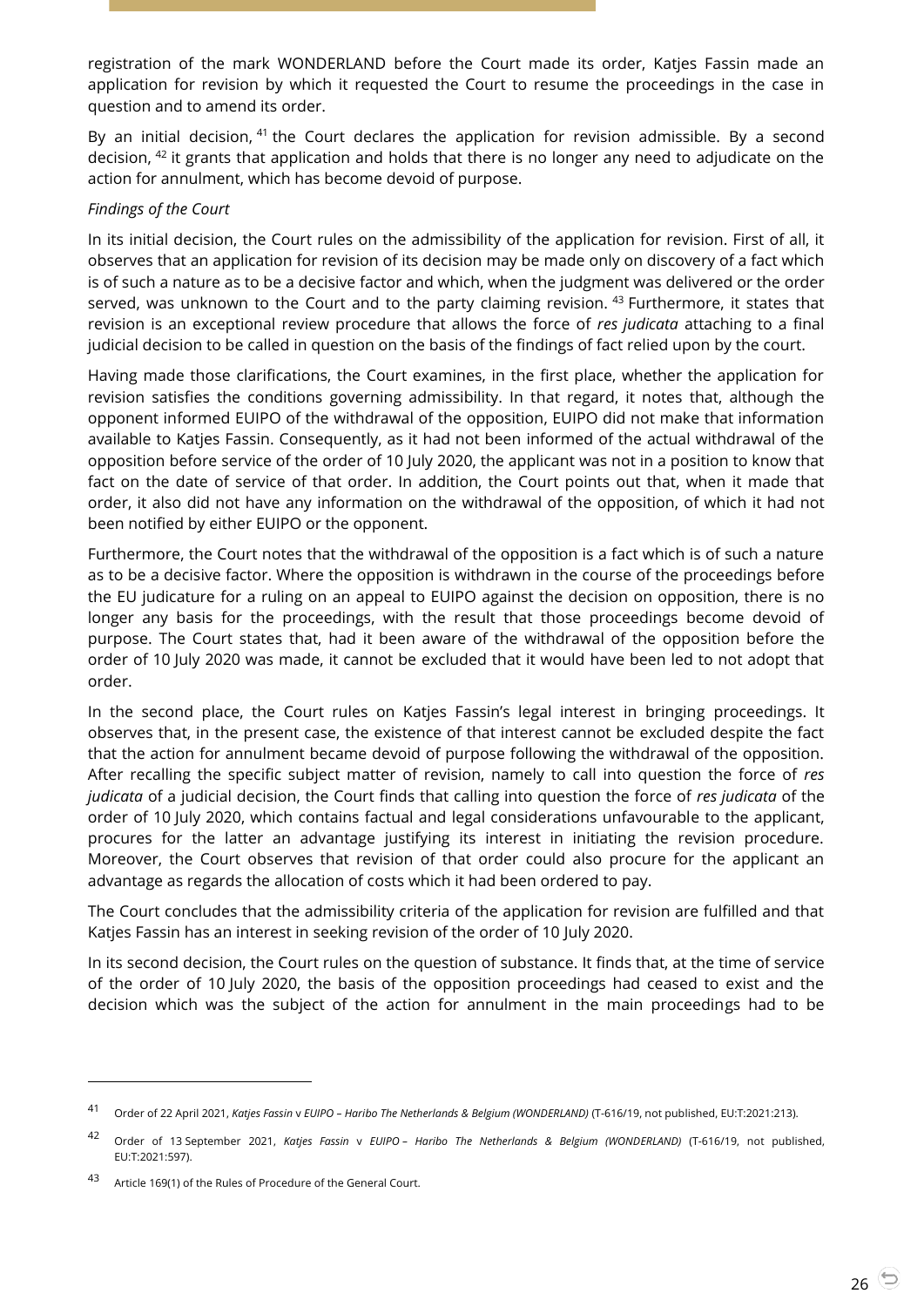deemed never to have existed. Consequently, had it been informed in good time of the withdrawal of the opposition, it would not have adopted that order.

Accordingly, the Court grants the application for revision, holds that, following the withdrawal of the opposition, the action for annulment has become devoid of purpose and that there is therefore no longer any need to adjudicate, and declares that each party is to bear its own costs relating to the annulment proceedings.

## <span id="page-26-0"></span>**Judgment of the General Court (Third Chamber) of 22 September 2021, Collibra v EUIPO – Dietrich (COLLIBRA), T-128/20 and T-129/20**

#### [Link to the complete text of the judgment](https://curia.europa.eu/juris/document/document.jsf?text=&docid=246457&pageIndex=0&doclang=en&mode=lst&dir=&occ=first&part=1&cid=20942607)

EU trade mark – Opposition proceedings – Applications for the EU word mark COLLIBRA and figurative mark collibra – Earlier national word mark Kolibri – Relative ground for refusal – Likelihood of confusion – Article 8(1)(b) of Regulation (EU) 2017/1001 – Right to be heard – Second sentence of Article 94(1) of Regulation 2017/1001

The company Collibra filed two applications for registration of EU trade marks with the European Union Intellectual Property Office (EUIPO): for the word mark COLLIBRA and the figurative mark collibra. Registration was sought for data governance software products for the purpose of organisation and management of internal data and for related services.<sup>44</sup> Mr Dietrich filed two notices of opposition to those marks, on the basis of his earlier German word mark, registered, in particular, for programs for data and word processing regarding real estate information systems. <sup>45</sup>

EUIPO rejected the applications for registration on the ground that there was a likelihood of confusion between the marks at issue, which were similar and covered similar goods and services.

In its judgment, the General Court dismisses the actions brought by Collibra. It provides clarifications on the assessment of the conceptual similarity of the marks and the similarity of the software products in the context of the examination of the likelihood of confusion. <sup>46</sup>

#### *Findings of the Court*

-

In the first place, as regards the comparison of the signs at issue, in particular from a conceptual point of view, the Court, first, upholds EUIPO's finding that the earlier mark Kolibri may, in German, refer to a hummingbird. Second, it notes that a significant part of the relevant German public may also perceive in the marks applied for, COLLIBRA and collibra, an allusion to the concept of a hummingbird, given the proximity in the pronunciation of the words 'collibra' and 'kolibri'. The average consumer normally perceives a mark as a whole and does not engage in an analysis of its various details, but, when perceiving a word sign, he or she will recognise word elements which, for him or her, suggest a specific meaning or which resemble words known to him or her. According to the Court, the fact that the concept of a hummingbird bears no relation to the goods and services covered by the marks applied for is irrelevant in view of the fact that those marks resemble the German word 'kolibri', which is known by a non-negligible part of the German public. Consequently, the Court considers that there is a high degree of conceptual similarity between the signs at issue.

<sup>44</sup> More specifically, the word mark COLLIBRA concerned goods and services in Classes 9 and 42, while the figurative mark collibra designated goods in Class 9 of the Nice Agreement Concerning the International Classification of Goods and Services for the Purposes of the Registration of Marks of 15 June 1957, as revised and amended.

<sup>&</sup>lt;sup>45</sup> The mark was used, inter alia, for goods and services in Classes 9 and 42 of the Nice Agreement.

<sup>46</sup> Within the meaning of Article 8(1)(b) of Council Regulation (EC) No 207/2009 of 26 February 2009 on the European Union trade mark (OI) 2009 L 78, p. 1), as amended.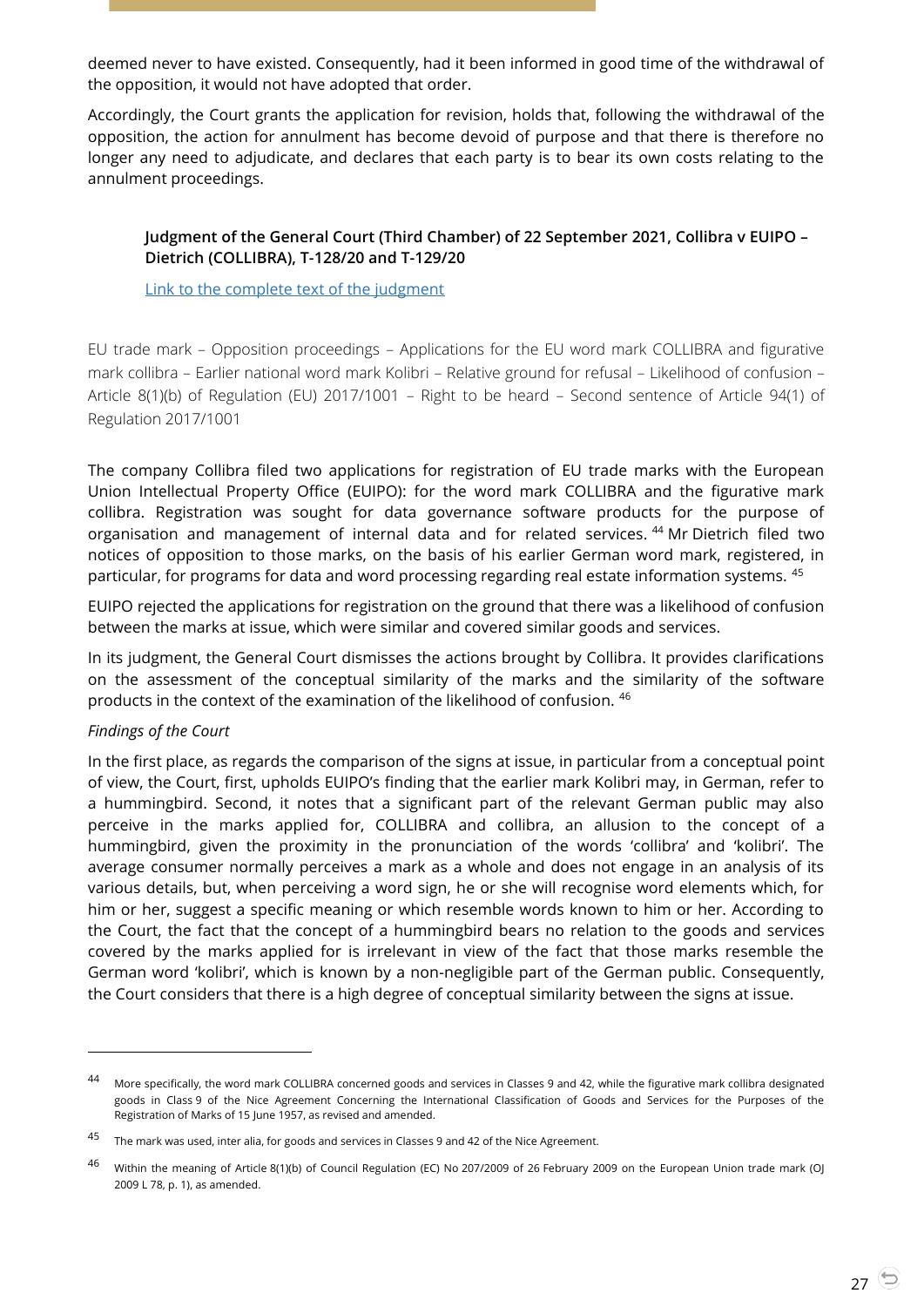In the second place, as regards the comparison of the goods and services at issue, the Court first examines the similarity of the goods, namely the software products at issue. It upholds EUIPO's reasoning to the effect that the 'data processing' concerning real estate covered by the earlier mark requires the features of organisation and management of internal data, which are also present in the data governance software products covered by the marks applied for. The 'facilities management' or 'house and/or real estate administration' software products covered by the earlier mark generate a large volume of data and incorporate certain functionalities for the organisation and management of those data, functionalities which they share with the 'data governance' software products. Thus, the Court finds that there is an overlap between the intended purposes of the software products at issue and concludes that they are similar to an average degree.

Next, the Court compares the software products covered by the earlier mark with the services covered by the word mark applied for. It upholds EUIPO's finding that those services, which concern data governance software products, are similar to the real estate management and facilities management software products covered by the earlier mark. All those software products may be designed and developed by the same companies and, in the field of information technology, software manufacturers will also commonly provide software services. In addition, the end users and the manufacturers of the goods and services at issue coincide.

<span id="page-27-0"></span>Accordingly, the Court upholds EUIPO's findings concerning a likelihood of confusion between the signs at issue.

## **Judgment of the General Court (Ninth Chamber) of 22 September 2021, Marina Yachting Brand Management v EUIPO – Industries Sportswear (MARINA YACHTING), T-169/20**

#### [Link to the complete text of the judgment](https://curia.europa.eu/juris/document/document.jsf?text=&docid=246449&pageIndex=0&doclang=en&mode=lst&dir=&occ=first&part=1&cid=20942607)

EU trade mark – Proceedings for the revocation of decisions or for the cancellation of entries – Cancellation of an entry in the register which contains an obvious error attributable to EUIPO – Trade mark involved in insolvency proceedings – Registration of the transfer of the mark – Effects vis-à-vis third parties of bankruptcy or similar proceedings – Competence of EUIPO – Duty of diligence – Articles 20, 24, 27 and 103 of Regulation (EU) 2017/1001 – Articles 3, 7 and 19 of Regulation (EU) 2015/848

On 28 September 2014, the EU word mark MARINA YACHTING was registered in the name of Industries Sportswear Co. Srl. That company was declared insolvent on 13 October 2017 by a judgment of the Tribunale di Venezia (District Court, Venice, Italy).

On 18 October 2017, the transfer of that mark to Spring Holdings SARL was entered in the register of the European Union Intellectual Property Office (EUIPO). On 25 October 2017, the appointed liquidator of Industries Sportswear informed EUIPO that that company had been declared insolvent and requested that the recordal of the transfer of the mark at issue to Spring Holdings be cancelled, on the ground that a company in liquidation is deprived of the right to administer its assets as from the date on which it is declared insolvent. EUIPO informed the liquidator that that request had been accepted, but did not record it in its database.

On 16 April 2018, Marina Yachting Brand Management Co. Ltd, which is managed by members of the same family as that which managed Industries Sportswear, filed a recordal application for the transfer of the mark at issue to itself. It claimed that that mark had been assigned to Spring Holdings on 26 June 2014 and had subsequently been assigned to it on 15 December 2017. The transfers of ownership were entered in EUIPO's register on the same day.

The liquidator requested the cancellation of the recordals of those transfers, which led the department in charge of EUIPO's register to adopt, on 30 January 2019, two decisions retroactively cancelling the recordals of those transfers. The Board of Appeal confirmed those decisions and found that EUIPO had made an obvious error in entering the successive transfers of the mark at issue in the register although it had been informed that Industries Sportswear had been declared insolvent since 13 October 2017.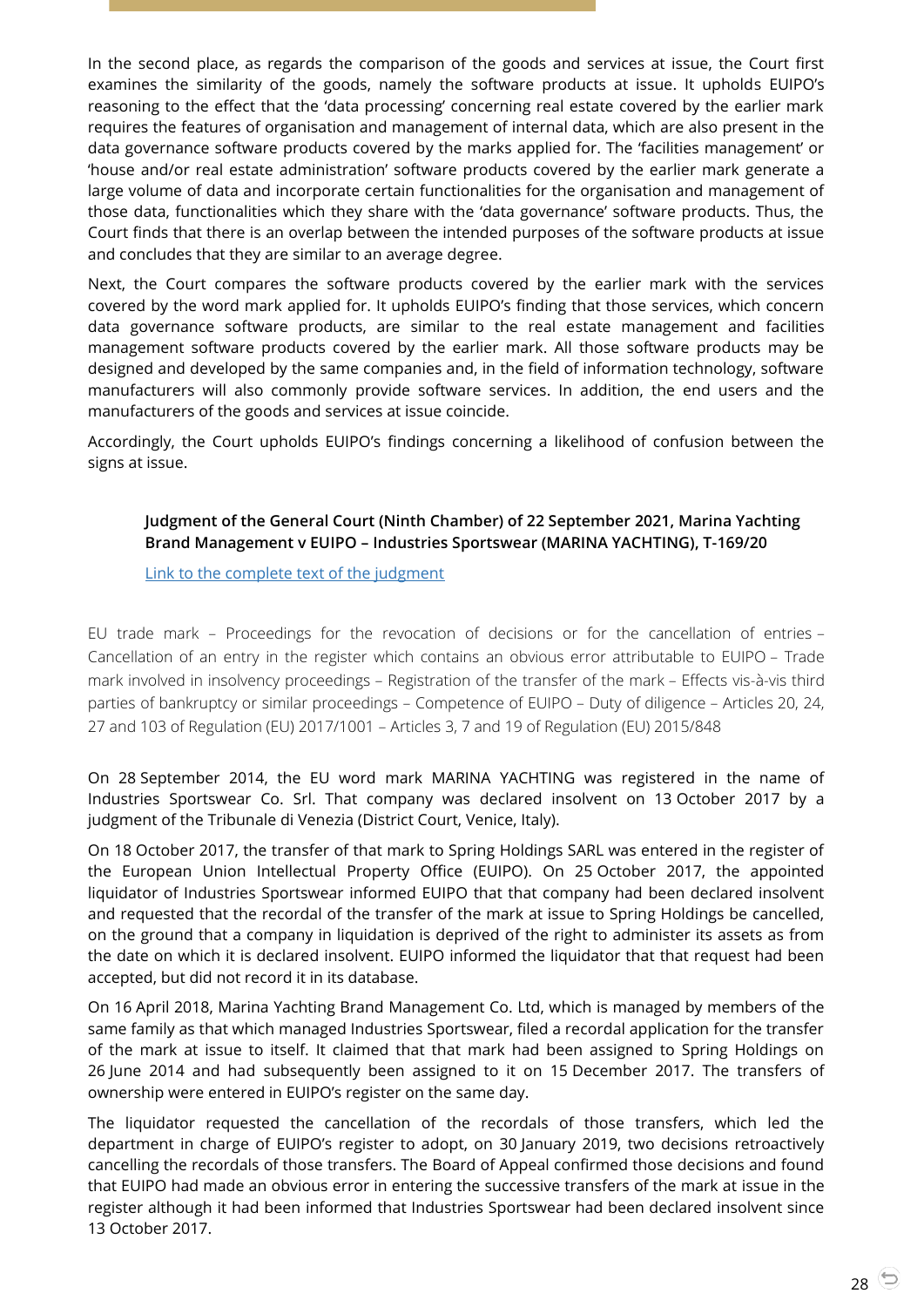The Court dismissed the action brought by Marina Yachting Brand Management and ruled on the cancellation of entries recording transfers of a trade mark in the register which were made after a failure to record an insolvency judgment.

#### *Findings of the Court*

In the first place, the Court specifies EUIPO's competence in the context of the registration of the transfer of a mark.

The Court points out that EUIPO must confine itself to examining the formal requirements for the validity of an application for registration of a transfer of a mark,  $47$  which does not imply an assessment of substantive issues arising under national law. However, EUIPO must diligently take into account facts that are capable of having legal implications for the application for registration of such a transfer, including the existence of insolvency proceedings.

That duty of diligence is all the more imperative where, before receiving an application for registration of the transfer of a trade mark, EUIPO was informed, by an earlier request for recordal <sup>48</sup> that that mark was involved in insolvency proceedings. In such a case, EUIPO must take into consideration the objective of 'guarantee[ing] the effectiveness' of the insolvency proceedings, <sup>49</sup> in particular if the existence, validity or certain date of that transfer is disputed by the liquidator.

Transfers of a trade mark are to have effects vis-à-vis third parties only after entry in the register, <sup>50</sup> from which it is apparent that such an entry does not have retroactive effect. Furthermore, the effects vis-à-vis third parties of insolvency proceedings are governed by national law. <sup>51</sup> Under the applicable Italian law, the insolvency proceedings at issue had the effect of making ineffective the formalities required to ensure that an act by the debtor was enforceable against third parties, since those formalities had been carried out after the declaration of insolvency. Consequently, EUIPO should have suspended the registration of the transfers at issue.

In the second place, the Court holds that that the necessary conditions for the cancellation of an entry in the register which contained an obvious error <sup>52</sup> had been satisfied. In that regard, it points out that, in entering the contested transfers in the register at the request of the applicant on 16 April 2018, after having failed to enter the insolvency proceedings concerning the proprietor of the mark at issue in the register, EUIPO had made an obvious error. EUIPO was therefore required to cancel the entries of 16 April 2018 as soon as possible.

Furthermore, the Court holds that the period of one year from the date on which the entry was made in the register <sup>53</sup> was duly complied with when, on 30 January 2019, the two decisions cancelling the register entries recording the transfers, entries which had been made on 16 April 2018, were adopted.

-

<sup>47</sup> Those formal requirements are set out in Article 20 of Regulation (EU) 2017/1001 of the European Parliament and of the Council of 14 June 2017 on the European Union trade mark (OJ 2017 L 154, p. 1) and in Article 13 of Commission Implementing Regulation (EU) 2018/626 of 5 March 2018 laying down detailed rules for implementing certain provisions of Regulation 2017/1001, and repealing Implementing Regulation (EU) 2017/1431 (OJ 2018 L 104, p. 37).

<sup>48</sup> Which had been submitted in accordance with Article 24(3) of Regulation 2017/1001.

<sup>49</sup> Which is referred to in recital 36 of Regulation (EU) 2015/848 of the European Parliament and of the Council of 20 May 2015 on insolvency proceedings (OJ 2015 L 141, p. 19, corrigendum OJ 2016 L 349, p. 9).

<sup>50</sup> Under Article 27(1) of Regulation 2017/1001.

<sup>51</sup> Under Article 27(4) of Regulation 2017/1001.

<sup>52</sup> Under Article 103 of Regulation 2017/1001.

<sup>53</sup> Article 103(2) of Regulation 2017/1001 provides that the cancellation of the entry in the register is to be effected within one year of the date on which the entry was made in the register.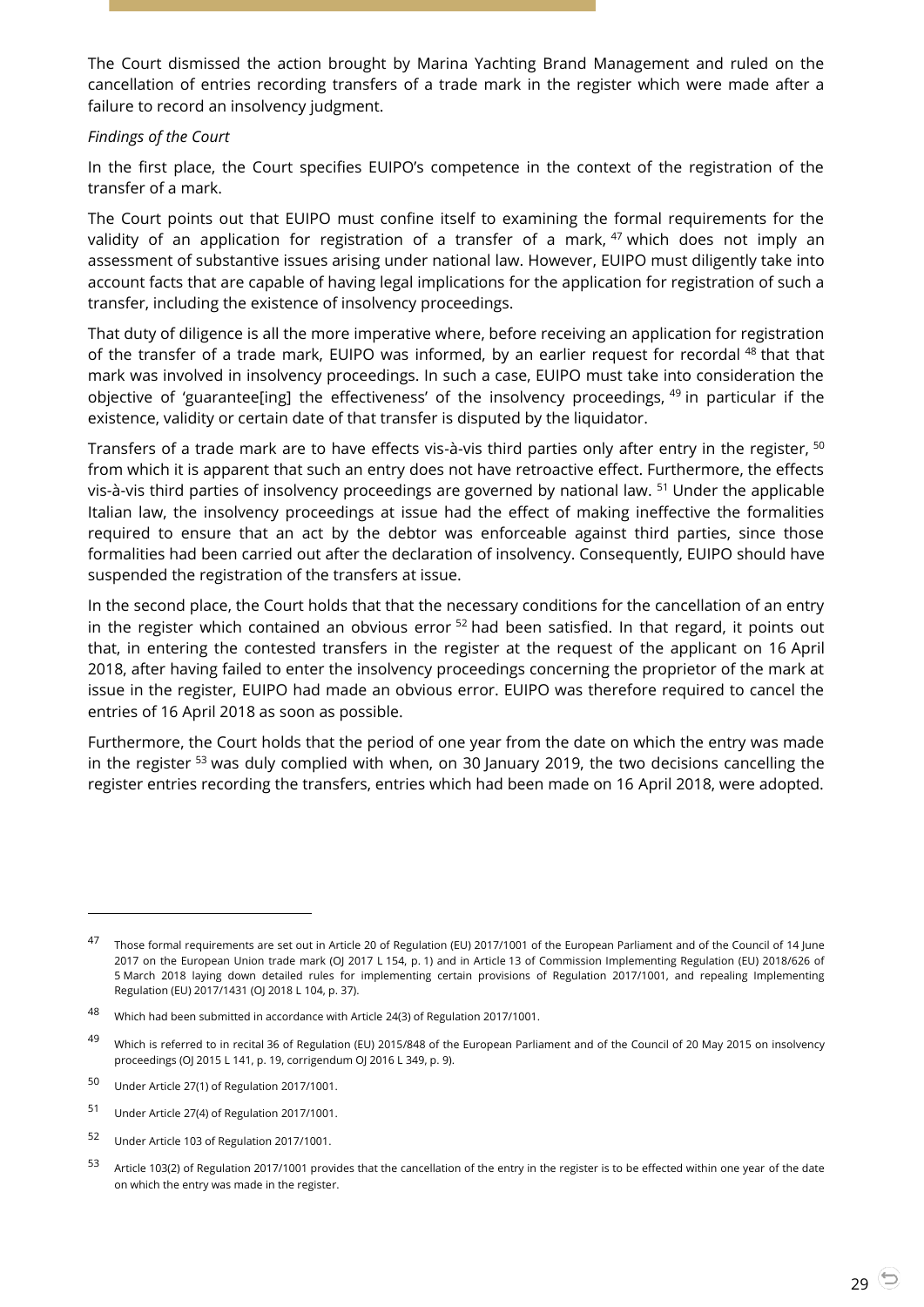# **2. PUBLIC PROCUREMENT**

## <span id="page-29-1"></span><span id="page-29-0"></span>**Judgment of the Court (Grand Chamber) of 7 September 2021, Klaipėdos regiono atliekų tvarkymo centras, C-927/19**

#### [Link to the complete text of the judgment](https://curia.europa.eu/juris/document/document.jsf;jsessionid=5973DC72C0BB61FE4ED95A3A535D4398?text=&docid=245661&pageIndex=0&doclang=en&mode=lst&dir=&occ=first&part=1&cid=21958517)

Reference for a preliminary ruling – Public procurement – Directive 2014/24/EU – Article 58(3) and (4) – Article 60(3) and (4) – Annex XII – Conduct of procurement procedures – Selection of participants – Selection criteria – Methods of proof – Economic and financial standing of economic operators – Whether the leader of a temporary association of undertakings may rely on income received in relation to a previous public contract in the same area as the public contract at issue including where it did not itself exercise the activity which is the subject matter of the public contract at issue – Technical and professional ability of economic operators – Exhaustive nature of means of proof permitted by the directive – Article 57(4)(h), (6) and (7) – Award of public service contracts – Non-compulsory grounds for exclusion from participation in a procurement procedure – Inclusion on a list of economic operators excluded from procurement procedures – Joint liability of members of a temporary association of undertakings – Personal nature of the penalty – Article 21 – Protection of the confidentiality of information submitted to the contracting authority by an economic operator – Directive (EU) 2016/943 – Article 9 – Confidentiality – Protection of trade secrets – Applicability to procurement procedures – Directive 89/665/EEC – Article 1 – Right to an effective remedy

By a notice of a public call for competition, Klaipėdos regiono atliekų tvarkymo centras UAB (Regional Waste Management Centre for the Region of Klaipėda, Lithuania) ('the contracting authority') launched an open international procurement procedure for the award of a contract for the provision of services relating to the collection and transport of municipal waste. It set out technical specifications in that notice. The notice also contained a description of the professional and technical capacities necessary for the performance of the contract and a description of the required financial and economic capacities.

At the end of that procedure, one of the tenderers to whom the contract was not awarded made, first, an application for access to the information used to establish the classification, then an administrative appeal to challenge the outcome of the tendering procedure before the contracting authority and, lastly, following the dismissal of its administrative appeal, an action for judicial review before the Klaipėdos apygardos teismas (Regional Court, Klaipėda, Lithuania). That court dismissed the action on the ground that the entity to which the contract had been awarded had the requisite qualifications. Ruling on an appeal brought by that tenderer, the Lietuvos apeliacinis teismas (Court of Appeal, Lithuania) set aside both the judgment of the court of first instance and the decision of the contracting authority establishing the ranking of the tenders. The appeal court also ordered the contracting authority to carry out a fresh evaluation of the tenders.

The contracting authority brought an appeal on a point of law before the Lietuvos Aukščiausiasis Teismas (Supreme Court of Lithuania). That court wishes to know how it should determine the nature of certain qualification requirements for tenderers set out in the tender notice that could be understood as conditions relating to the financial and economic standing of the economic operator, as conditions relating to its technical and professional abilities, as technical specifications or as conditions relating to the performance of the public contract. According to the referring court, the question also arises as to the appropriate balance between the protection of the confidential information provided by a tenderer and the effectiveness of the rights of defence of other tenderers.

In its Grand Chamber judgment, the Court of Justice provides clarifications as regards the selection criteria relating, inter alia, to the economic and financial standing of economic operators, the technical requirements set out in a call for tenders, the absence of joint liability between the members of a temporary association of undertakings and, in particular, the protection of the confidentiality of information submitted to a contracting authority by an economic operator.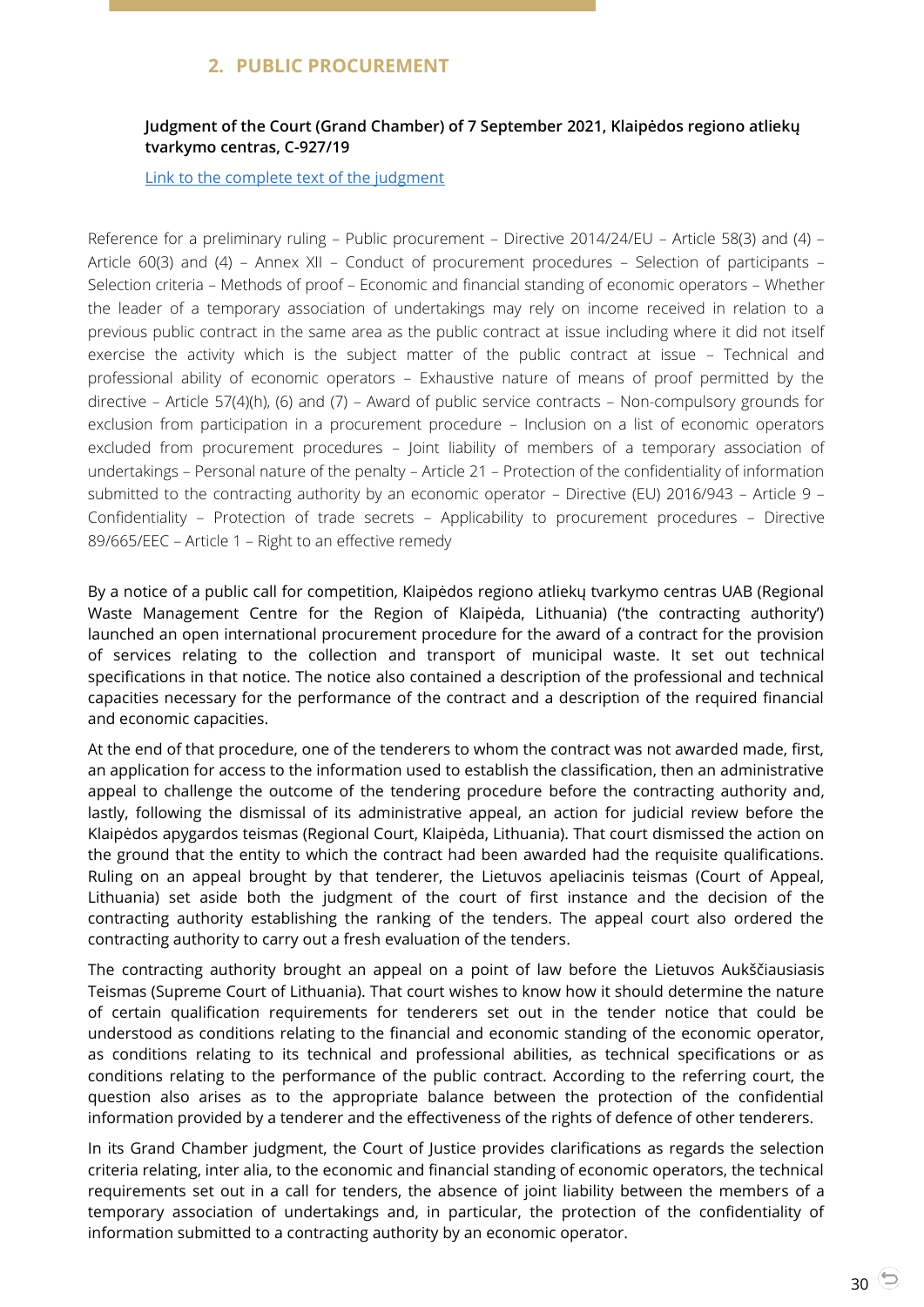#### *Findings of the Court*

As regards the selection criteria for economic operators, the Court notes that the obligation on economic operators to demonstrate that they have a certain average annual turnover in the area covered by the public contract at issue constitutes a selection criterion relating to the economic and financial standing of economic operators, within the meaning of Directive 2014/24 on public procurement. <sup>54</sup> In addition, where the contracting authority, when setting the requirements in relation to the economic and financial standing necessary in order to perform the contract, has required that economic operators have achieved a certain minimum turnover in the area covered by the public contract in question, an economic operator may, in order to prove its economic and financial standing, rely on income received by a temporary group of undertakings to which it belonged only if it actually contributed, in the context of a specific public contract, to the performance of an activity of that group analogous to the activity which is the subject matter of the public contract in question. <sup>55</sup>

As regards the technical requirements set out in a call for tenders, the Court considers that the directive on public procurement does not preclude the consideration of technical requirements simultaneously as selection criteria relating to technical and professional ability, as technical specifications and/or as conditions for the performance of the contract. <sup>56</sup> In that respect, the Court holds that a requirement, such as the technical characteristics of vehicles which must be used for the purpose of providing the services covered by a public contract, may be classified as a selection criterion relating to 'technical and professional ability', as 'technical specifications' or as a 'condition for performance' of the contract. <sup>57</sup> The Court notes that, if that latter classification should be adopted, compliance with the conditions for the performance of a contract is to be assessed during the performance of the contract, not when it is awarded. Furthermore, those requirements may be imposed in the context of a call for tenders, subject to compliance with the fundamental principles of public procurement. <sup>58</sup> The Court notes, lastly, that the classification of those requirements as selection criteria relating to the technical and professional ability of economic operators, as technical specifications, or as conditions for performance of the contract does not alter the scope of the contracting authority's power to allow the successful tenderer subsequently to supplement or clarify its initial tender. The extent of that right is limited by the need to comply with the principles of equal treatment and transparency and, where appropriate, any specific provisions of national law. <sup>59</sup>

As regards the protection of the confidentiality of information submitted to a contracting authority by an economic operator, the Court holds that a decision of a contracting authority refusing to disclose to an economic operator the information deemed confidential in the application file or in the tender of another economic operator is a measure amenable to review. Where the Member State in which the public procurement procedure takes place has provided, while respecting the principles of equivalence and effectiveness, that any person wishing to challenge decisions taken by the contracting authority is required to seek administrative review before bringing an action before the

<sup>54</sup> Article 58(3) of Directive 2014/24/EU of the European Parliament and of the Council of 26 February 2014 on public procurement and repealing Directive 2004/18/EC (OJ 2014 L 94, p. 65).

<sup>55</sup> Article 58(3) and Article 60(3) of Directive 2014/24.

<sup>56</sup> Within the meaning of Article 58(4), Article 42 and Article 70 of Directive 2014/24 respectively.

<sup>57</sup> Article 58(4), Articles 42 and 70 of Directive 2014/24.

<sup>58</sup> Article 18(1) of Directive 2014/24.

<sup>59</sup> Article 56(3) of Directive 2014/24.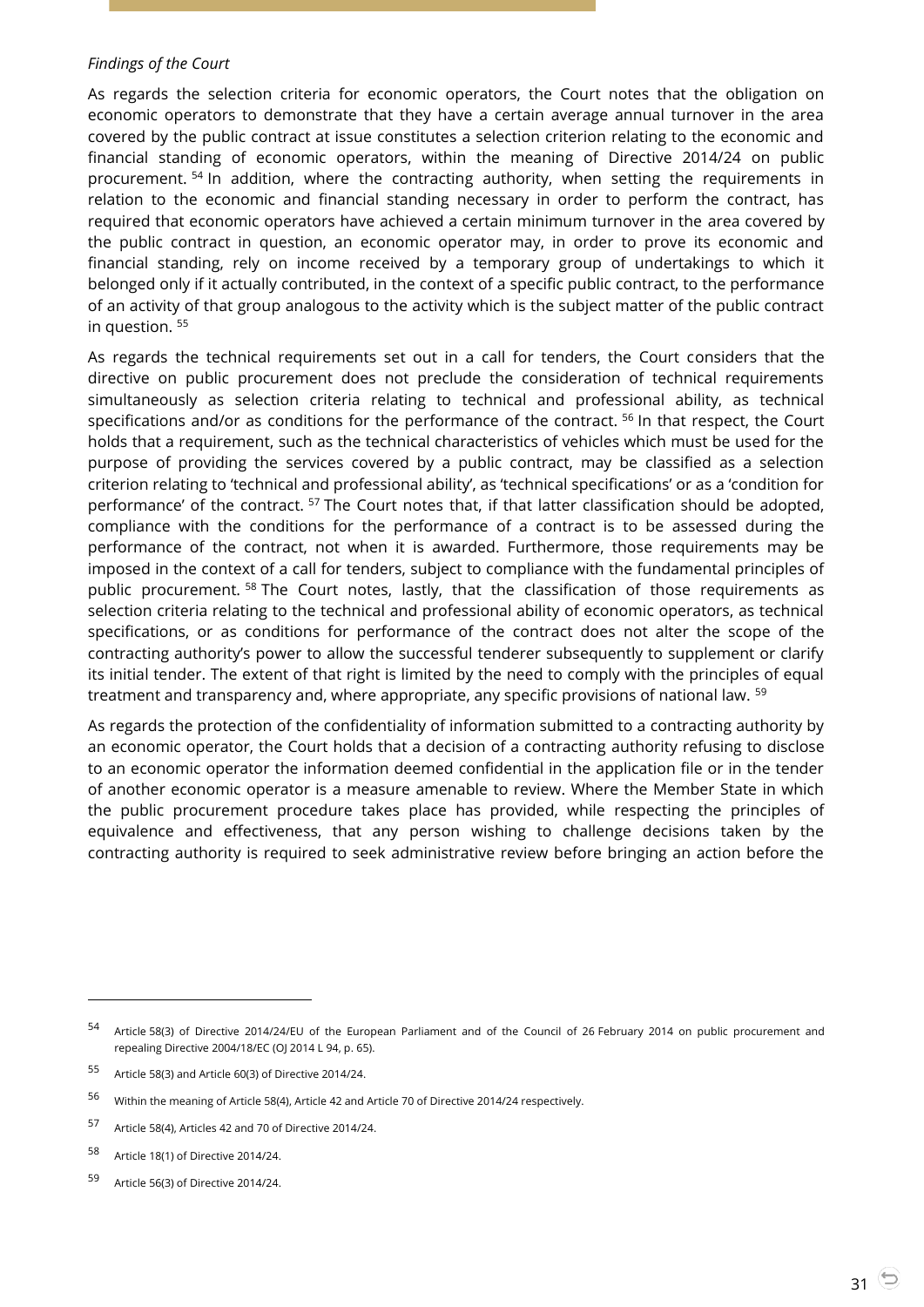courts, that Member State may also provide that judicial proceedings against that decision refusing access have to be preceded by such a prior administrative review procedure. <sup>60</sup>

A contracting authority, when requested by an economic operator to disclose information deemed confidential contained in the tender of a competitor to which the contract has been awarded, is not required to communicate that information where its disclosure would infringe the rules of EU law relating to the protection of confidential information, even if that request is made in the context of an action for administrative review brought by that operator challenging the lawfulness of the contracting authority's assessment of the competitor's tender. However, the contracting authority cannot be bound by an economic operator's mere claim that the information submitted is confidential; that operator must demonstrate the genuinely confidential nature of the information which it claims should not be disclosed. Where the contracting authority refuses to disclose such information or where, while refusing such disclosure, it dismisses the application for administrative review lodged by an economic operator concerning the lawfulness of the assessment of the tender of the competitor concerned, the contracting authority is required to balance the applicant's right to good administration with its competitor's right to protection of its confidential information in order that the refusal or dismissal decision is supported by a statement of reasons and the unsuccessful tenderer's right to an effective remedy is not rendered ineffective.

In addition, the contracting authority must communicate in a neutral form, to the extent possible and preserving the confidentiality of the information, the essential content of that information. To that end, the contracting authority may, inter alia, communicate in summary form certain aspects of an application or tender and their technical characteristics, in such a way that the confidential information cannot be identified. To the same end, it may also request the successful tenderer to provide it with a non-confidential version of the documents containing confidential information.

As regards the scope of the competent national court's obligations in the context of proceedings brought against a decision of the contracting authority rejecting a request for access to information submitted by the successful tenderer or in the context of an action brought against the decision of a contracting authority dismissing an application for administrative review lodged against such a refusal decision, the Court holds that that national court is required to weigh the applicant's right to an effective remedy against the competitor's right to protection of its confidential information and trade secrets. To that end, that court – which must necessarily have at its disposal the confidential information and trade secrets necessary in order to be able to determine, with full knowledge of the facts, whether that information can be disclosed – must examine all the relevant matters of fact and of law and review the adequacy of the statement of reasons for the decision by which the contracting authority refused to disclose the confidential information or for the decision dismissing the application for administrative review of the prior refusal decision. It must also be able to annul the refusal decision or the decision dismissing the application for administrative review if they are unlawful and, where appropriate, refer the case back to the contracting authority, or itself adopt a new decision if it is permitted to do so under national law. <sup>61</sup>

As regards the scope of the powers of the national court hearing a dispute between an economic operator excluded from the award of a contract and a contracting authority, the Court holds that that national court may depart from the latter's assessment of the lawfulness of the conduct of the economic operator to which the contract was awarded and, accordingly, draw all the necessary inferences in its decision. Accordingly, depending on the case, that court may rule to that effect on the merits or remit the case to the contracting authority or the competent national court for that

-

<sup>60</sup> The fourth subparagraph of Article 1(1), Article 1(3) and (5) and Article 2(1)(b) of Council Directive 89/665/EEC of 21 December 1989 on the coordination of the laws, regulations and administrative provisions relating to the application of review procedures to the award of public supply and public works contracts (OJ 1989 L 395, p. 33).

<sup>&</sup>lt;sup>61</sup> The fourth subparagraph of Article 1(1) and Article 1(3) and (5) of Directive 89/665 and Article 21 of Directive 2014/24, read in the light of Article 47 of the Charter of Fundamental Rights of the European Union.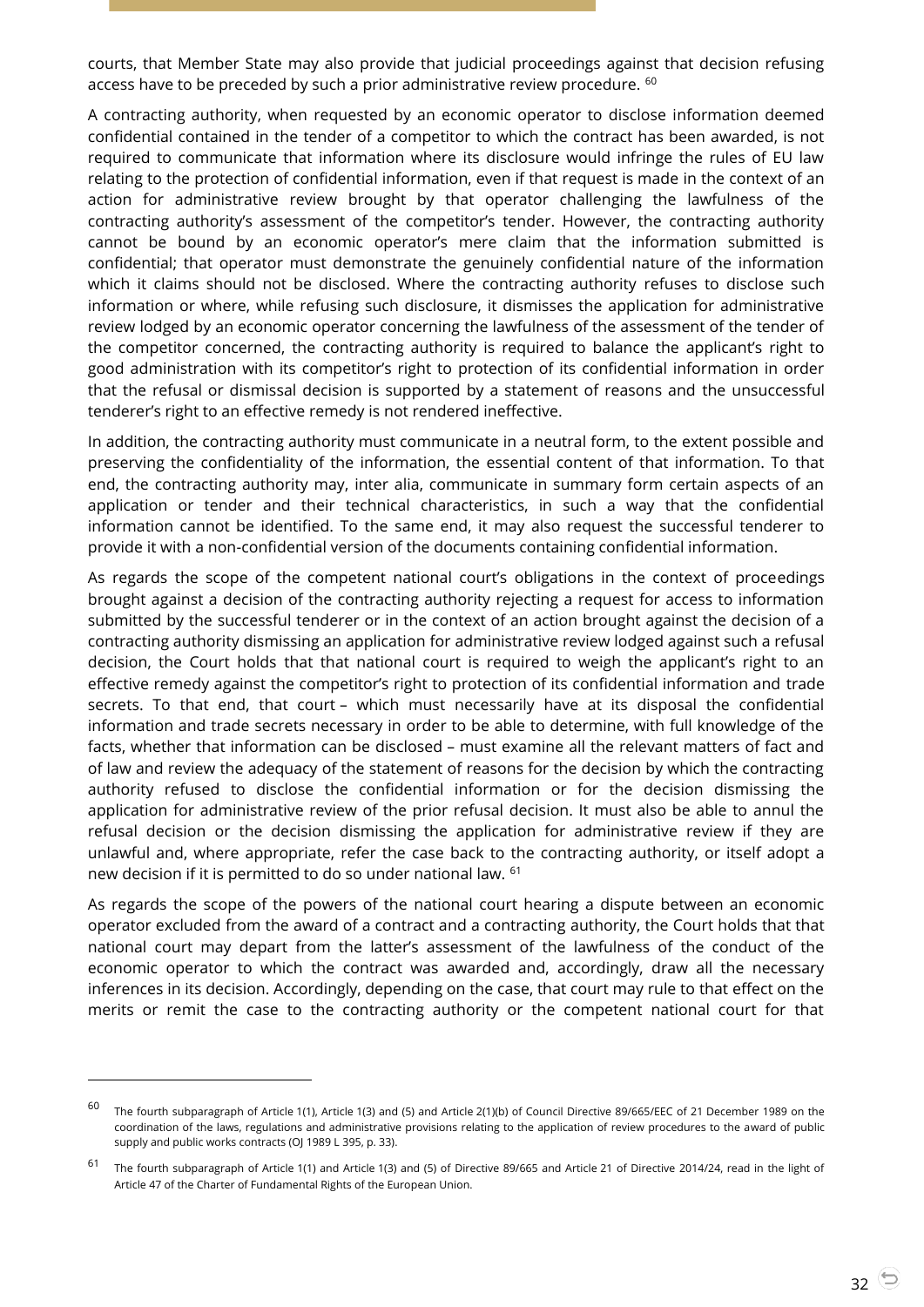purpose. However, in accordance with the principle of equivalence, such a court may raise of its own motion the issue of an error of assessment made by the contracting authority only if permitted to do so under national law. <sup>62</sup>

Finally, as regards the non-compulsory grounds for exclusion from participation in any procurement procedure, the Court holds that all of the members of a group of economic operators may not be excluded from participation in any public procurement procedure where an economic operator which is a member of that group has been found guilty of serious misrepresentation in supplying the information required for the verification, as regards that group, of the absence of grounds for exclusion or the fulfilment of the selection criteria, without the other members of that group having been aware of that misrepresentation. <sup>63</sup>

# **3. MONEY LAUNDERING**

## <span id="page-32-1"></span><span id="page-32-0"></span>**Judgment of the Court (Second Chamber) of 2 September 2021, LG and MH (Autoblanchiment), C-790/19**

[Link to the complete text of the judgment](https://curia.europa.eu/juris/document/document.jsf?text=&docid=245529&pageIndex=0&doclang=en&mode=lst&dir=&occ=first&part=1&cid=21958517)

Reference for a preliminary ruling – Prevention of the use of the financial system for the purposes of money laundering and terrorist financing – Directive (EU) 2015/849 – Directive 2005/60/EC – Offence of money laundering – Laundering by the perpetrator of the predicate offence ('self-laundering')

LG, the manager of a company, was sentenced by the Tribunalul Brașov (Regional Court, Brașov, Romania) to imprisonment, with a conditional suspension of execution of the sentence, for the offence of money laundering in respect of 80 acts committed between 2009 and 2013. The funds in question were derived from the offence of tax evasion committed by the same person ('the predicate offence').

Hearing the appeals brought against that judgment, the Curtea de Apel Brașov (Court of Appeal, Brașov, Romania), the referring court, harboured doubts as to whether the perpetrator of the predicate offence and the perpetrator of the offence of money laundering can be the same person.

In its judgment, the Court finds that Directive 2005/60<sup>64</sup> does not preclude national legislation which provides that the offence of money laundering may be committed by the perpetrator of the predicate offence.

#### *Findings of the Court*

The Court points out, first, that the conversion or transfer of property, knowing that such property is derived from criminal activity or from an act of participation in such activity, for the purpose of concealing or disguising the illicit origin of the property or of assisting any person who is involved in the commission of such activity to evade the legal consequences of his or her action is an act which, when committed intentionally, is to be regarded as constituting the offence of money laundering. <sup>65</sup>

<sup>62</sup> Article 57(4) of Directive 2014/24.

<sup>63</sup> Second subparagraph of Article 63(1) and Article 57(4) and (6) of Directive 2014/24.

<sup>64</sup> Directive 2005/60/EC of the European Parliament and of the Council of 26 October 2005 on the prevention of the use of the financial system for the purposes of money laundering and terrorist financing (OJ 2005 L 309, p. 15), Article 1(2)(a).

<sup>65</sup> Article 1(2)(a) of Directive 2005/60.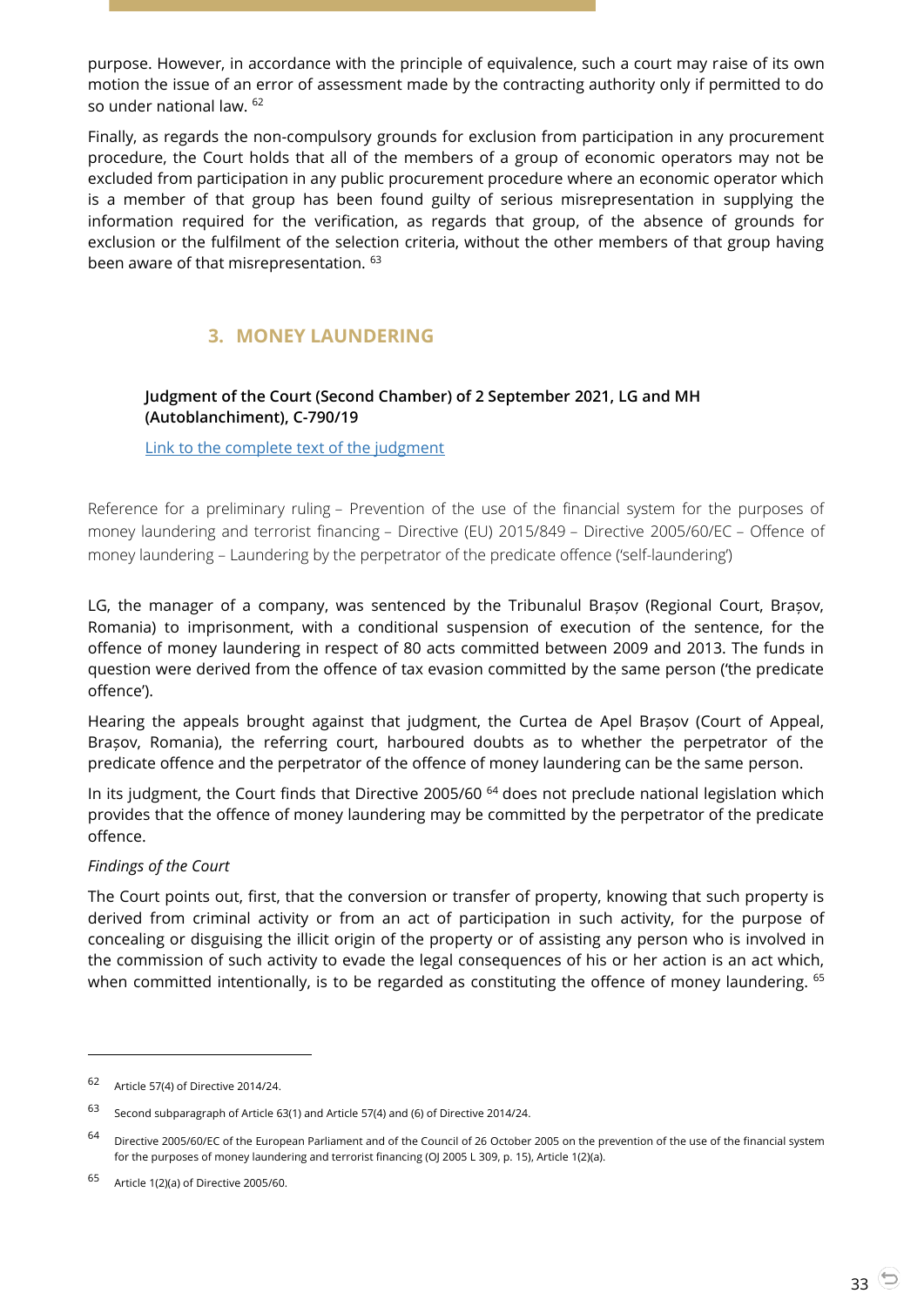Consequently, for a person to be regarded as the perpetrator of that offence, that person must be aware that the property is derived from criminal activity or from an act of participation in such activity. Since that condition is necessarily satisfied as regards the perpetrator of the predicate offence, Directive 2005/60 does not preclude that person from also being the perpetrator of the offence of money laundering. Furthermore, in so far as such conduct constitutes a contingent act which does not automatically result from the predicate offence, it may be committed both by the perpetrator of the predicate offence and by a third party.

Next, the Court analyses the legislative context of Directive 2005/60, and, in particular, the international commitments of the Member States <sup>66</sup> and the EU measures <sup>67</sup> in force on the date of its adoption. In that regard, the Court states that, on that date, it was open to the Member States not to criminalise, under their penal law, as regards the perpetrator of the predicate offence, acts which constitute money laundering. The obligation on the Member States to prohibit certain acts of money laundering, without prescribing the means for implementing such a prohibition, and the definition of money laundering in a manner which permits, but does not require, the criminalisation of those acts as regards the perpetrator of the predicate offence, leave that decision to the Member States, <sup>68</sup> in accordance with their international commitments and the fundamental principles of their domestic law. Furthermore, it was only Directive 2018/1673  $^{69}$  which imposed an obligation on the Member States to criminalise such conduct.

Lastly, the Court states that that criminalisation is in line with the objectives of Directive 2005/60, in so far as it is liable to make the introduction of criminal funds into the financial system more difficult and thereby contributes to the proper functioning of the internal market. Consequently, a Member State may criminalise, as regards the perpetrator of the predicate offence, the offence of money laundering.

Furthermore, as regards the principle *non bis in idem*, <sup>70</sup> and, in particular, the prohibition on prosecuting or punishing under criminal law a person for the same offence, the Court points out that the relevant criterion is the identity of the material facts, understood as the existence of a set of concrete circumstances which are inextricably linked together which resulted in the final acquittal or conviction of the person concerned. Accordingly, the imposition, with respect to identical facts, of several criminal penalties at the conclusion of different proceedings brought for those purposes is prohibited. In the present case, the principle *non bis in idem* does not preclude the perpetrator of the predicate offence from being prosecuted for the offence of money laundering where the facts in respect of which the prosecution is brought are not identical to those constituting the predicate offence. In that regard, the Court states that money laundering constitutes an act distinguishable from the predicate offence, even if that money laundering is carried out by the perpetrator of the predicate offence.

The Court clarifies the scope of the national court's obligations of verification. Thus, the national court must determine whether the predicate offence was the subject of criminal proceedings in which the perpetrator was finally acquitted or convicted and satisfy itself that the material facts constituting the predicate offence are not identical to those in respect of which the perpetrator is prosecuted for money laundering.

-

<sup>&</sup>lt;sup>66</sup> The Council of Europe Convention on Laundering, Search, Seizure and Confiscation of the Proceeds from Crime, signed in Strasbourg on 8 November 1990 (*European Treaty Series* No 141).

<sup>67</sup> Council Framework Decision 2001/500/JHA of 26 June 2001 on money laundering, the identification, tracing, freezing, seizing and confiscation of instrumentalities and the proceeds of crime (OJ 2001 L 182, p. 1).

<sup>68</sup> Article 1(1) and Article 1(2)(a) of Directive 2005/60.

<sup>&</sup>lt;sup>69</sup> Directive (EU) 2018/1673 of the European Parliament and of the Council of 23 October 2018 on combating money laundering by criminal law (OJ 2018 L 284, p. 22).

<sup>70</sup> Article 50 of the Charter of Fundamental Rights of the European Union.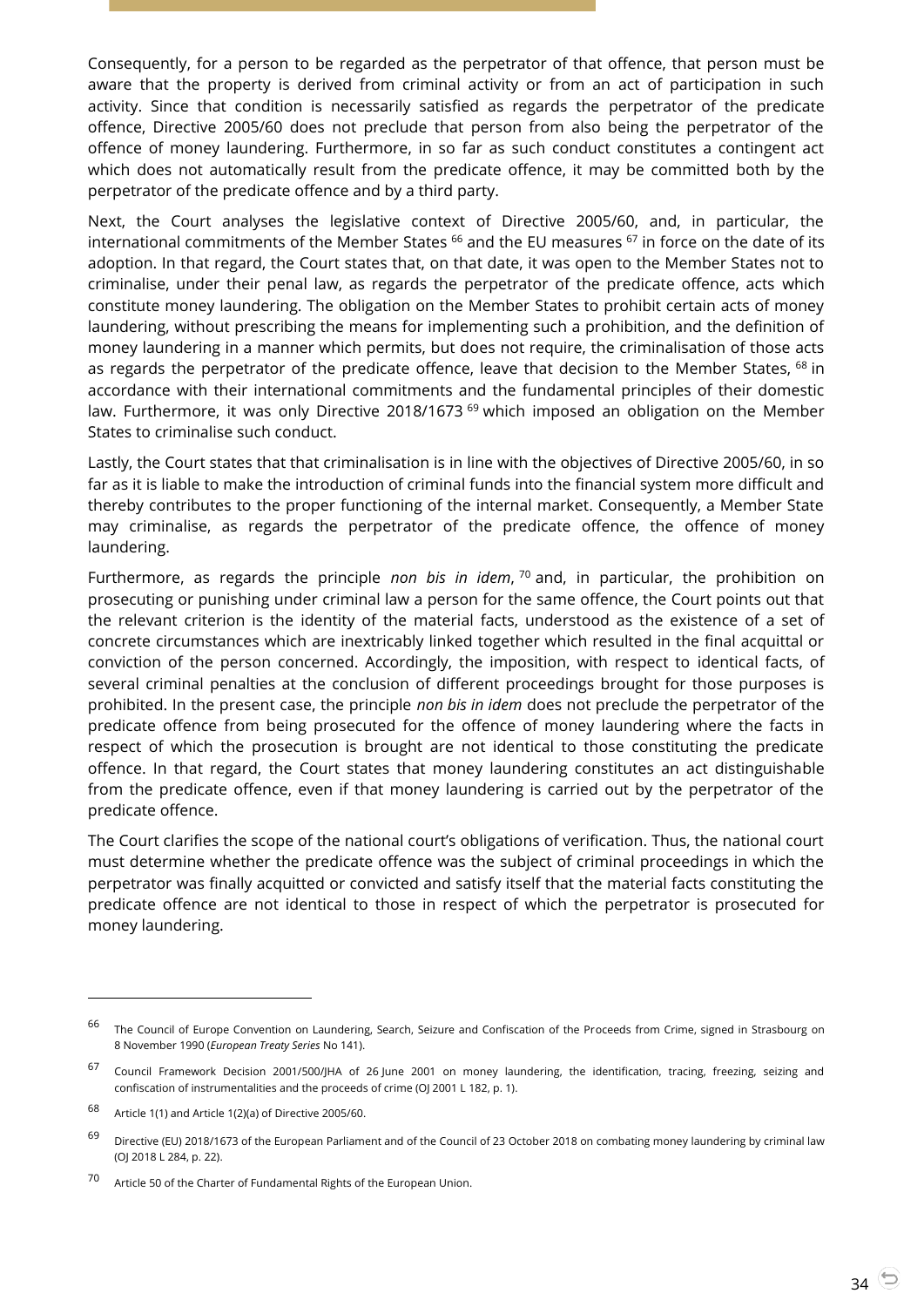# **4. CHEMICALS**

## <span id="page-34-1"></span><span id="page-34-0"></span>**Judgment of the General Court (Seventh Chamber) of 15 September 2021, Laboratoire Pareva and Biotech3D v Commission, T-337/18 and T-347/18**

[Link to the complete text of the judgment](https://curia.europa.eu/juris/document/document.jsf?text=&docid=246001&pageIndex=0&doclang=en&mode=lst&dir=&occ=first&part=1&cid=21958517)

Biocidal products – Active substance PHMB (1415; 4.7) – Refusal of approval for product-types 1, 5 and 6 – Conditional approval for product-types 2 and 4 – Risks to human health and the environment – Regulation (EU) No 528/2012 – Article 6(7)(a) and (b) of Delegated Regulation (EU) No 1062/2014 – Harmonised classification of the active substance under Regulation (EC) No 1272/2008 – Prior consultation of the ECHA – Manifest error of assessment – Read-across – Right to be heard

Laboratoire Pareva is a manufacturer of the active substance polyhexamethylene biguanide hydrochloride ('PHMB'), which is produced for biocidal purposes as a disinfectant and a preservative. In the context of the programme for the evaluation of existing active substances established by Directive 98/8, <sup>71</sup> Laboratoire Pareva notified the European Commission of PHMB (1415; 4.7) in combination with various products in order to obtain their approval.

The assessment report submitted by the evaluating competent authority was examined by the Biocidal Products Committee of the European Chemicals Agency (ECHA). In accordance with the opinion of the Committee, the Commission refused to approve PHMB as an existing active substance intended for use in product-types 1, 5 and 6 $^{72}$  on account of unacceptable risks to human health and the environment. By contrast, it approved it for product-types 2 and 4, subject to compliance with certain specifications and conditions.  $73$  Pareva brought two actions for annulment before the General Court against those Commission acts.

The Court dismisses the action and applies for the first time Regulation No 528/2012 in the context of an application for approval of an active substance.  $^{74}$  It provides important information, inter alia, on the possibility of submitting new studies during the evaluation procedure of such a substance.

#### *Findings of the Court*

 $\overline{a}$ 

In the first place, the Court recalls that, pursuant to Article 6(7)(a) of Delegated Regulation No 1062/2014, <sup>75</sup> the evaluating competent authority is required to submit a proposal for harmonised classification only after having carried out the examination of the existing active substance at issue and determined, on the basis of the complete dossier submitted by the applicant, what the effects of that substance were, on the one hand, and, on the other hand, the risks that it represented, inter alia,

Directive 98/8/EC of the European Parliament and of the Council of 16 February 1998 concerning the placing of biocidal products on the market (OJ 1998 L 123, p. 1).

<sup>&</sup>lt;sup>72</sup> Commission Implementing Decision (EU) 2018/619 of 20 April 2018 not to approve PHMB (1415; 4.7) as an existing active substance for use in biocidal products for product-types 1, 5 and 6 (OJ 2018 L 102, p. 21).

<sup>&</sup>lt;sup>73</sup> Commission Implementing Regulation (EU) 2018/613 of 20 April 2018 approving PHMB (1415; 4.7) as an existing active substance for use in biocidal products of product-types 2 and 4 (OJ 2018 L 102, p. 1).

<sup>74</sup> Regulation (EU) No 528/2012 of the European Parliament and of the Council of 22 May 2012 concerning the making available on the market and use of biocidal products (OJ 2012 L 167, p. 1).

<sup>75</sup> Commission Delegated Regulation (EU) No 1062/2014 of 4 August 2014 on the work programme for the systematic examination of all existing active substances contained in biocidal products referred to in Regulation (EU) No 528/2012 of the European Parliament and of the Council (OJ 2014 L 294, p. 1).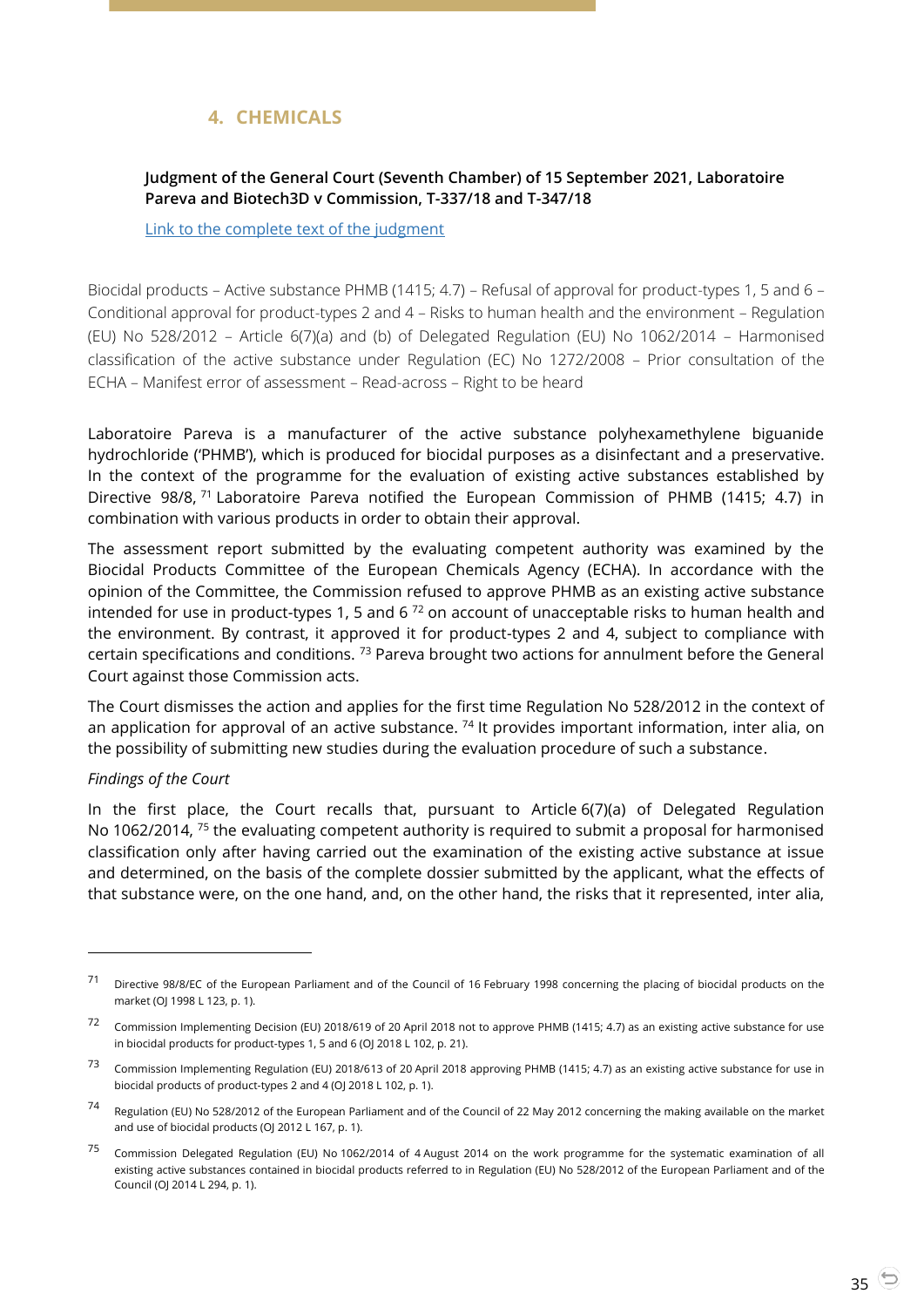for human health and the environment, taking into account the product-types in which its use was envisaged and the proposed use scenarios. In that regard, the Court notes that the evaluation procedure for the purposes of approval of an active substance with a view to its use in biocidal products concerns a different area and is governed by a procedure different to that which relates to the harmonisation of the classification criteria and rules on labelling and packaging of such a substance.  $76$  Furthermore, the approval procedure for an existing active substance is not subject to the procedure for harmonisation of classification and labelling of such a substance. On the contrary, the obligation on the evaluating competent authority to submit a proposal for harmonised classification for an active substance for biocidal use constitutes a preliminary step in the classification and labelling procedure.

In the second place, as regards Article 6(7)(b) of Delegated Regulation No 1062/2014, the Court states that the evaluating competent authority is not required to consult the ECHA prior to the submission of its assessment report. Such a consultation must indeed take place no later than on the date on which the report is submitted to the ECHA. Furthermore, the Court acknowledges that the ECHA has a certain discretion as to whether it is necessary to refer the matter to its expert group on the persistent, bioaccumulative and toxic ('PBT') character of an active substance, which is an informal body, in the context of such a consultation.  $77$  While such referral to the expert group is highly preferable and strongly recommended,  $78$  it falls within the remit of the internal organisation of the ECHA. Moreover, in order not to delay unnecessarily the work relating to the evaluation of an active substance, referral to that group of experts occurs only where there is no consensus on its PBT properties.

In the third and final place, the Court points out that, in the context of the evaluation of an active substance, neither the evaluating competent authority nor the ECHA are required to accept any further study or additional data which an applicant wishes to submit to them on his or her own initiative after the dossier submitted by that applicant has been considered to be complete and has thus been validated by the evaluating competent authority.

Moreover, the mere claim that scientific and technical knowledge has evolved does not enable applicants who have notified an active substance to benefit from the opportunity to submit new studies and data for as long as doubts remain as to the safety of that active substance. Such a possibility would run counter to the objective of a high level of protection of human and animal health and of the environment in that it would be tantamount to granting to those applicants a right of veto over the possible adoption of a non-approval decision of that substance. Admittedly, in specific circumstances, it may be necessary to take account of new documents or new data submitted by the applicant, which were not available at the time of validation of the dossier lodged by the applicant. However, if that applicant considers that new data or studies, submitted after the validation of his or her dossier, should have been taken into account for the evaluation of the substance at issue, he or she must, by virtue of the burden of proof relating to the conditions of approval of an active substance, demonstrate that they could not be submitted before his or her dossier was validated, that they were necessary and that they manifestly called into question the outcome of the assessment procedure.

-

<sup>76</sup> Regulation (EC) No 1272/2008 of the European Parliament and of the Council of 16 December 2008 on classification, labelling and packaging of substances and mixtures, amending and repealing Directives 67/548/EEC and 1999/45/EC, and amending Regulation (EC) No 1907/2006 (OJ 2008 L 353, p. 1).

<sup>77</sup> Article 6(7)(b) of Delegated Regulation No 1062/2014.

<sup>&</sup>lt;sup>78</sup> In accordance with the Commission document entitled 'Review Programme of active substances: establishment of a work programme to meet the 2024 deadline').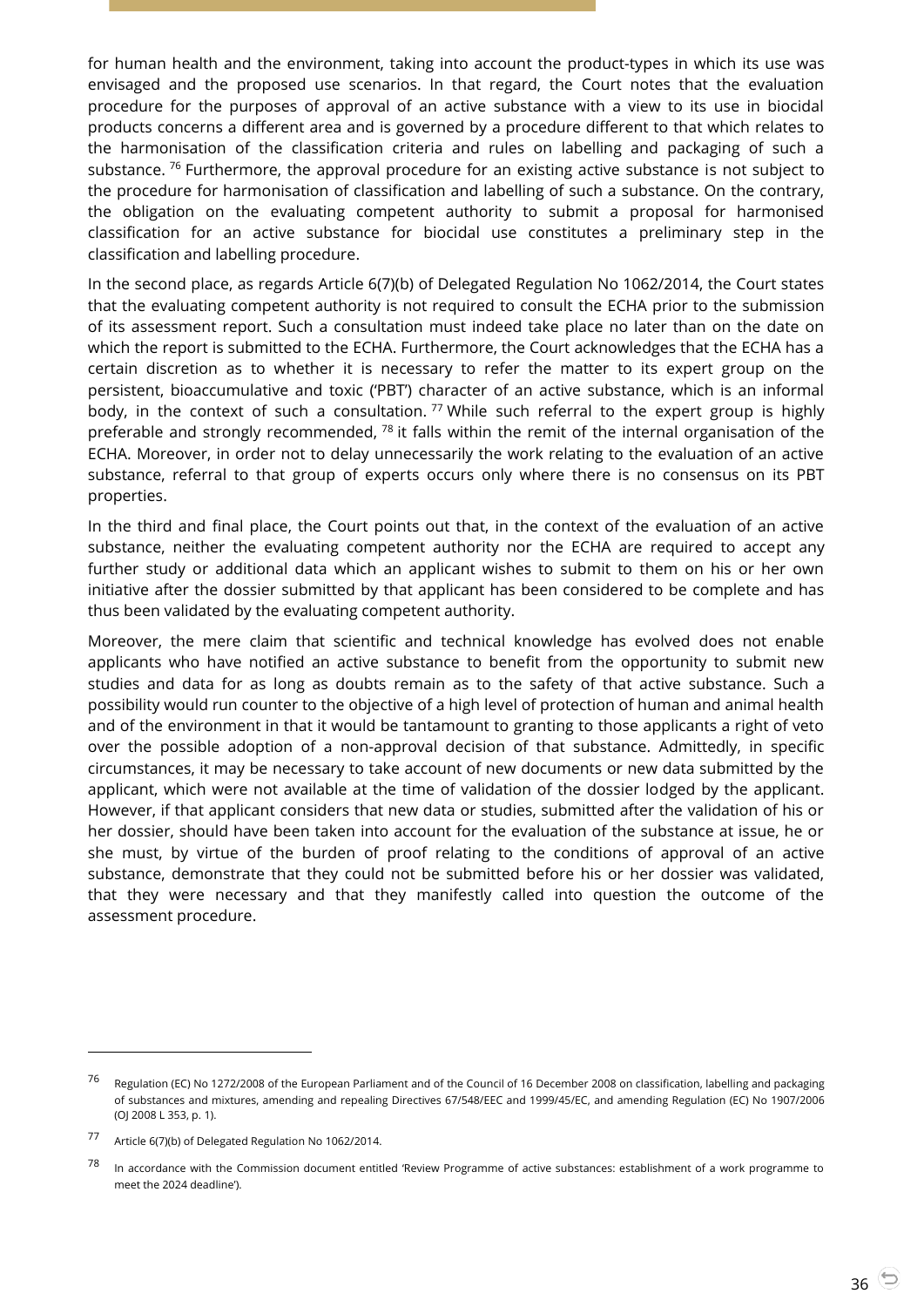## <span id="page-36-2"></span><span id="page-36-1"></span><span id="page-36-0"></span>**VIII. SOCIAL POLICY**

 $\overline{a}$ 

## **1. EQUAL TREATMENT IN EMPLOYMENT AND SOCIAL SECURITY**

## **Judgment of the Court (Grand Chamber) of 2 September 2021, INPS (Allocations de naissance et de maternité pour les titulaires de permis unique), C-350/20**

#### [Link to the complete text of the judgment](https://curia.europa.eu/juris/document/document.jsf?text=&docid=245541&pageIndex=0&doclang=EN&mode=lst&dir=&occ=first&part=1&cid=21766314)

Reference for a preliminary ruling – Directive 2011/98/EU – Rights for third-country workers who hold single permits – Article 12 – Right to equal treatment – Social security – Regulation (EC) No 883/2004 – Coordination of social security systems – Article 3 – Maternity and paternity benefits – Family benefits – Legislation of a Member State excluding third-country nationals holding a single permit from entitlement to a childbirth allowance and a maternity

The Italian authorities refused to grant childbirth and maternity allowances to a number of thirdcountry nationals residing legally in Italy who hold a single work permit obtained pursuant to the Italian legislation transposing Directive 2011/98. <sup>79</sup> That refusal was based on the fact that, contrary to the requirements laid down by Law No 190/2014 and Legislative Decree No 151/2001, those persons do not have long-term resident status.

Under the Law No 190/2014, which introduces a childbirth allowance in respect of each child born or adopted, the allowance is paid monthly to Italian nationals, to nationals of other Member States, and to third-country nationals who hold a long-term residence permit, in order to encourage the birth rate and to contribute to the costs of supporting it. Legislative Decree No 151/2001 grants entitlement to the maternity allowance, in respect of every child born since 1 January 2001 or in respect of any minor in pre-adoption foster care or adopted without foster care to women residing in Italy who are nationals of that Member State or of another EU Member State or who are holders of a long-term residence permit.

The third-country nationals concerned challenged that refusal before the Italian courts. In the context of those proceedings, the Corte suprema di cassazione (Supreme Court of Cassation, Italy), holding that the childbirth allowance regime infringes, inter alia, several provisions of the Italian Constitution, referred questions on constitutionality concerning Law No 190/2014 to the Corte costituzionale (Constitutional Court, Italy), in so far as that provision makes the grant of the allowance to thirdcountry nationals subject to the condition that they have long-term resident status. For the same reasons, that court was also called upon to answer a question as to constitutionality concerning Legislative Decree No 151/2001 on the maternity allowance.

Considering that the prohibition of arbitrary discrimination and the protection of motherhood and children, guaranteed by the Italian Constitution, must be interpreted in the light of the binding indications given by EU law, the Constitutional Court asked the Court of Justice to clarify the scope of the right to social benefits recognised by Article 34 of the Charter of Fundamental Rights of the European Union ('the Charter') and of the right to equal treatment in the field of social security granted to third-country workers by Article 12(1)(e) of Directive 2011/98. 80

<sup>&</sup>lt;sup>79</sup> Directive 2011/98/EU of the European Parliament and of the Council of 13 December 2011 on a single application procedure for a single permit for third-country nationals to reside and work in the territory of a Member State and on a common set of rights for third-country workers legally residing in a Member State (OJ 2011 L 343, p. 1).

<sup>80</sup> Those workers are those referred to in Article 3(1)(b) and (c) of that directive, namely, first, third-country nationals admitted to a Member State for purposes other than work, who are allowed to work and who hold a residence permit in accordance with Council Regulation (EC)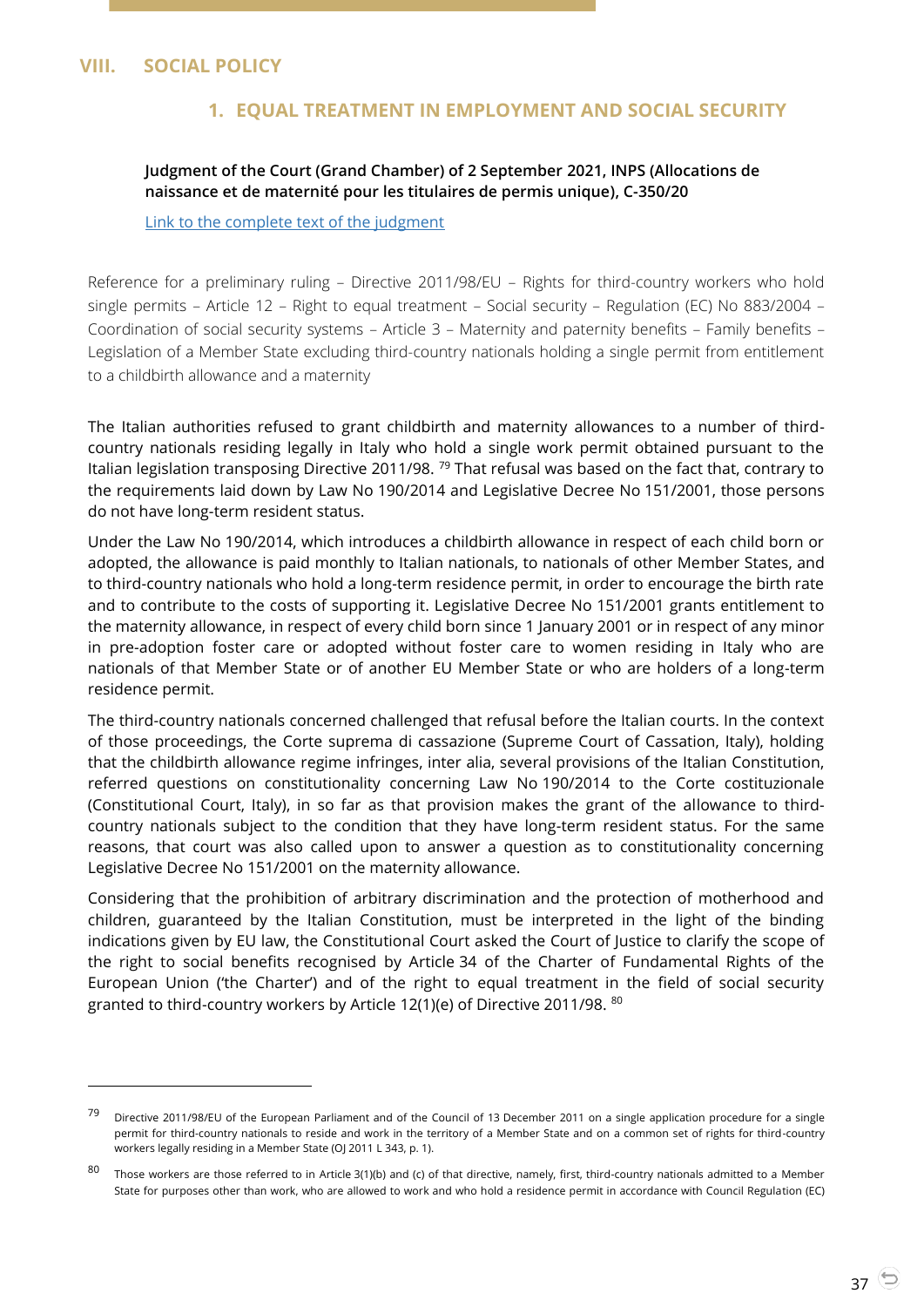In its Grand Chamber judgment, the Court confirms the right of third-country nationals who hold single permits to receive, in accordance with Article 12(1)(e) of Directive 2011/98, a childbirth allowance and a maternity allowance as provided for by the Italian legislation.

#### *Findings of the Court*

 $\overline{a}$ 

First, the Court states that, given that Article 12(1)(e) of Directive 2011/98 gives specific expression to the entitlement to social security benefits provided for in Article 34(1) and (2) of the Charter, it is necessary to examine the question concerning the compatibility of the Italian legislation with EU law in the light of that directive alone.

Second, since the scope of that provision of the directive, which refers to Regulation No 883/2004, <sup>81</sup> is determined by the latter, the Court ascertains whether the childbirth allowance and the maternity allowance at issue constitute benefits falling within the branches of social security listed in Article 3(1) of that regulation.

As regards the childbirth allowance, the Court notes that that allowance is granted automatically to households satisfying certain legally defined, objective criteria, without any individual and discretionary assessment of the applicant's personal needs. It is a cash benefit intended in particular, by means of a public contribution to the family's budget, to alleviate the financial burdens involved in the maintenance of a newly born or adopted child. The Court concludes from this that that allowance is a family benefit within the meaning of Article 3(1)(j) of Regulation No 883/2004.

As to the maternity allowance, the Court observes that it is granted or refused taking into account, in addition to the absence of maternity benefit in connection with employment, self-employment or professional practice, the resources of the household of which the mother is a member on the basis of an objective and legally defined criterion, namely the economic situation indicator, without the competent authority being able to take account of other personal circumstances. Furthermore, that allowance relates to the branch of social security referred to in Article 3(1)(b) of Regulation No 883/2004.

The Court finds that the childbirth allowance and the maternity allowance fall within the branches of social security in respect of which the third-country nationals referred to in Article 3(1)(b) and (c) of Directive 2011/98 enjoy the right to equal treatment provided for by that directive.

In view of the fact that Italy has not availed itself of the option of restricting equal treatment offered by the directive to the Member States,  $82$  the Court considers that the national legislation which excludes those third-country nationals from entitlement to those allowances does not comply with Article 12(1)(e) of that directive.

No 1030/2002 of 13 June 2002 laying down a uniform format for residence permits for third-country nationals (OJ 2002 L 157, p. 1), and, second, third-country nationals admitted to a Member State for the purpose of work.

<sup>81</sup> Regulation (EC) No 883/2004 of the European Parliament and of the Council of 29 April 2004 on the coordination of social security systems (OJ 2004 L 166, p. 1, and corrigendum OJ 2004 L 200, p. 1).

<sup>82</sup> That option is provided for by Article 12(2)(b) of Directive 2011/98.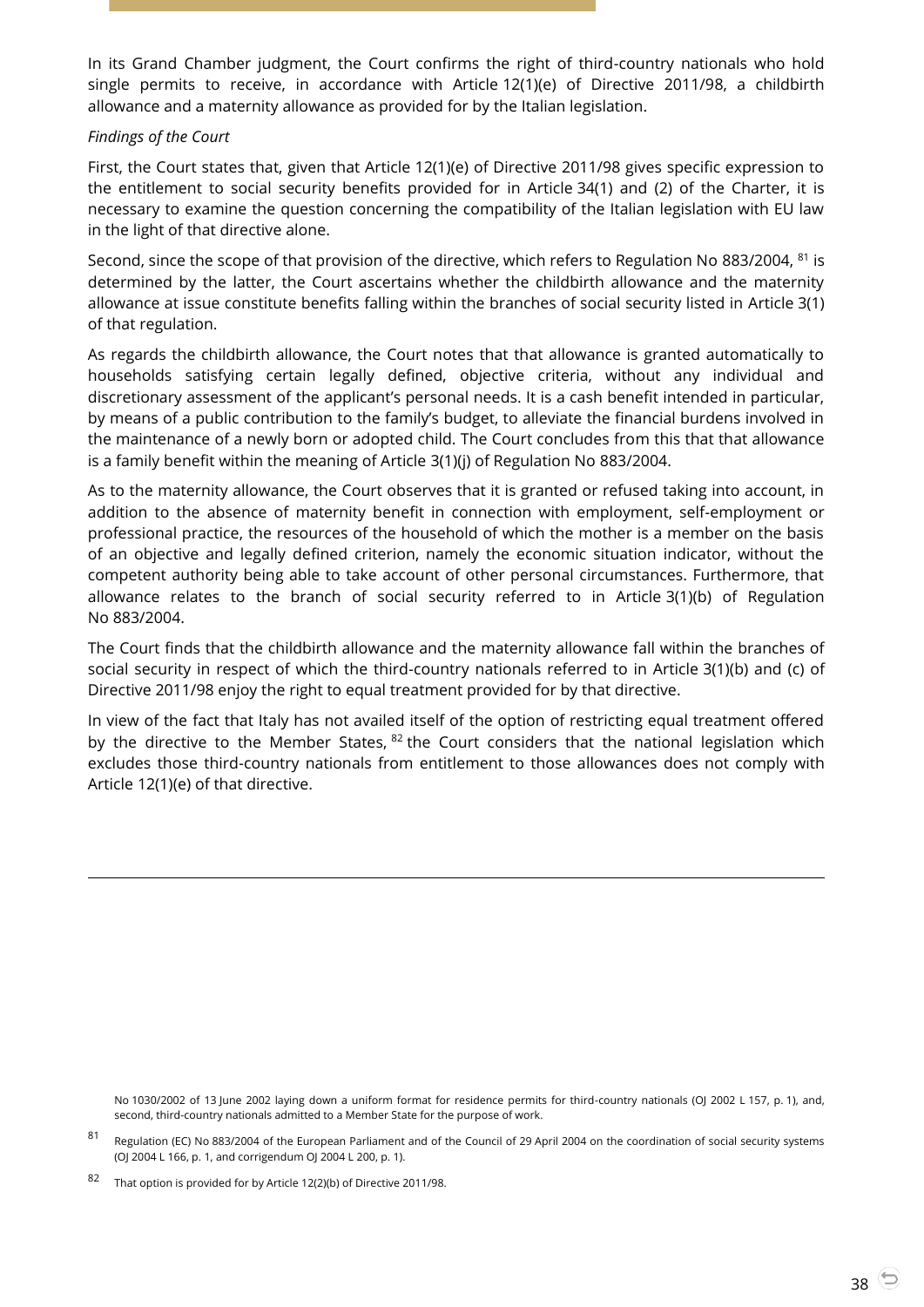# **2. AGREEMENT ON THE SOCIAL POLICY**

## <span id="page-38-1"></span><span id="page-38-0"></span>**Judgment of the Court (Grand Chamber) of 2 September 2021, EPSU v Commission, C-928/19 P**

#### [Link to the complete text of the judgment](https://curia.europa.eu/juris/document/document.jsf?text=&docid=245532&pageIndex=0&doclang=en&mode=lst&dir=&occ=first&part=1&cid=21958517)

Appeal – Law governing the institutions – Social policy – Articles 154 and 155 TFEU – Social dialogue between management and labour at EU level – Informing and consulting civil servants and employees of central government administrations of the Member States – Agreement concluded between the social partners – Joint request of the signatories to that agreement seeking its implementation at EU level – Refusal of the European Commission to submit a proposal for a decision to the Council of the European Union – Standard of judicial review – Obligation to state reasons for the decision refusing to submit the proposal

In April 2015, the European Commission launched a consultation concerning the possible extension of the scope of application of several directives on information and consultation of workers 83 to cover civil servants and employees of central administrations of the Member States. A few months later, in the context of that consultation, two social partners, the Trade Unions' National and European Administration Delegation (TUNED) and European Public Administration Employers (EUPAE), concluded an agreement establishing a general framework for informing and consulting civil servants and employees of those national administrations. The parties to the agreement then requested the Commission to submit to the Council of the European Union a proposal for a decision implementing the agreement at EU level, on the basis of Article 155(2) TFEU.  $84$  By decision of 5 March 2018, the Commission refused their request ('the contested decision').

In May 2018, EPSU, an association which brings together European trade unions representing public service workers and which contributed to the creation of TUNED, challenged that decision before the General Court, seeking its annulment. The General Court dismissed the action, 85 holding that Article 155(2) TFEU does not require the EU institutions to give effect to a joint request submitted by the signatories to an agreement seeking its implementation at EU level. After holding that the contested decision had to be the subject of a limited review, the General Court found that that decision satisfied the obligation to state reasons laid down in Article 296 TFEU and that the three contested reasons in the decision were well founded.

Hearing an appeal brought by EPSU, the Court of Justice, sitting as the Grand Chamber, upholds the judgment of the General Court, while noting the discretion enjoyed by the Commission in that area and the limited judicial review of such decisions.

*Findings of the Court*

<sup>83</sup> Council Directive 98/59/EC of 20 July 1998 on the approximation of the laws of the Member States relating to collective redundancies (OJ 1998 L 225, p. 16), Council Directive 2001/23/EC of 12 March 2001 on the approximation of the laws of the Member States relating to the safeguarding of employees' rights in the event of transfers of undertakings, businesses or parts of undertakings or businesses (OJ 2001 L 82, p. 16) and Directive 2002/14/EC of the European Parliament and of the Council of 11 March 2002 establishing a general framework for informing and consulting employees in the European Community – Joint declaration of the European Parliament, the Council and the Commission on employee representation (OJ 2002 L 80, p. 29).

<sup>84</sup> Essentially, under that provision, agreements concluded between management and labour at EU level are to be implemented either in accordance with the procedures and practices specific to management and labour and the Member States or, in matters covered by Article 153 TFEU (that is to say, in fields falling within social policy), at the joint request of the signatory parties, by a Council decision on a proposal from the Commission.

<sup>85</sup> Judgment of 24 October 2019, *EPSU and Goudriaan* <sup>v</sup>*Commission* (T-310/18, EU:T:2019:757).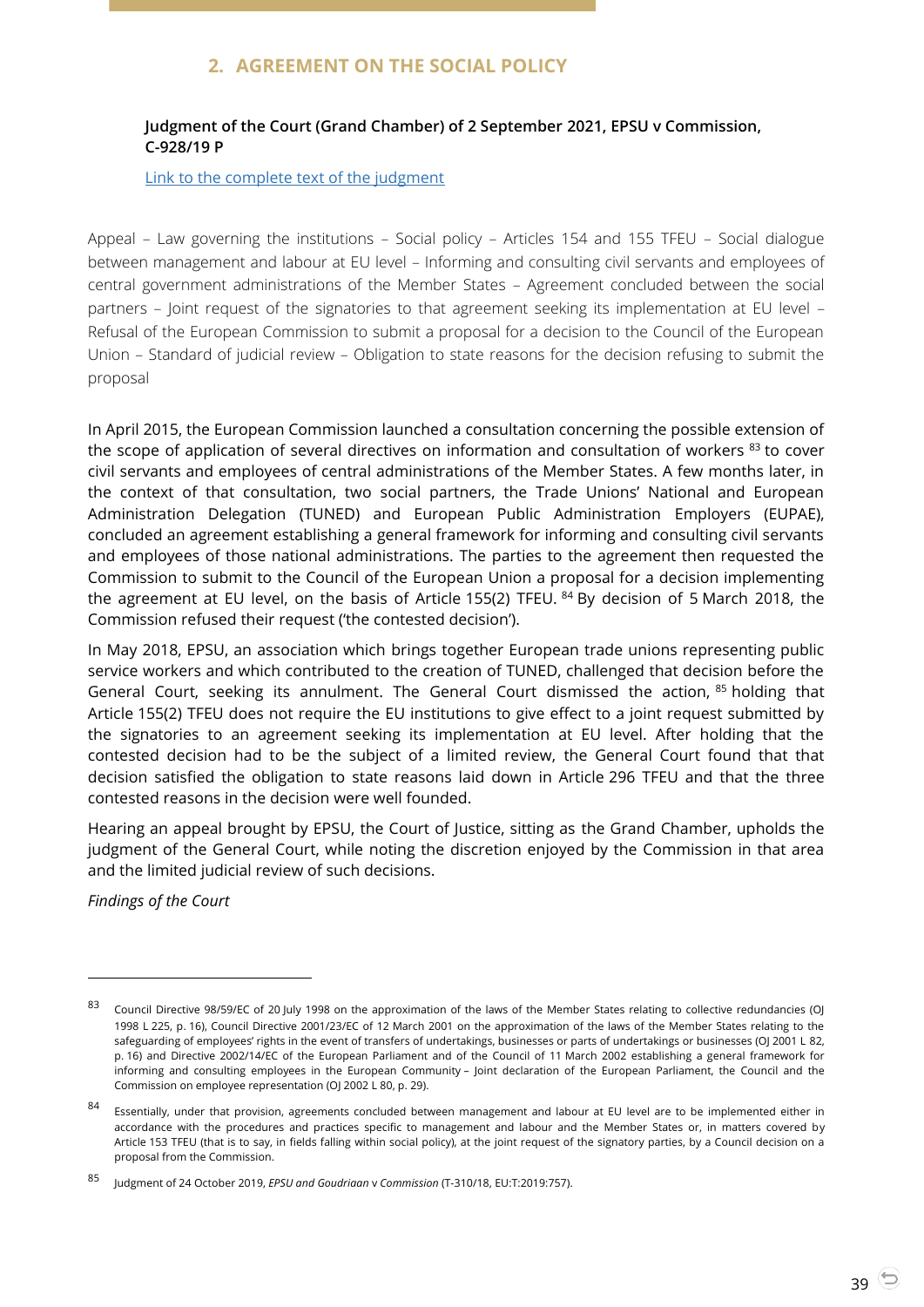As regards, first of all, the literal interpretation of Article 155(2) TFEU, the Court observes that that provision does not contain an indication that the Commission may be obliged to submit a proposal for a decision to the Council. The imperative formulations used in a number of language versions are thus intended solely to express the exclusivity of the two alternative procedures laid down in that provision, one of which is a specific procedure resulting in the adoption of an EU act.

Next, so far as concerns the contextual and teleological interpretation of Article 155(2) TFEU, the Court analyses that provision within the framework of the powers conferred on the Commission by the Treaties, in particular by Article 17 TEU, paragraph 1 of which assigns it the task of promoting the general interest of the European Union and paragraph 2 of which accords it a general power of legislative initiative. The Court concludes therefrom that Article 155(2) TFEU confers upon the Commission a specific power, which falls within the scope of the role that is assigned to it in Article 17(1) TEU and consists in determining whether it is appropriate to submit a proposal to the Council on the basis of an agreement between management and labour (the social partners), for the purpose of its implementation at EU level. A different interpretation would have the effect that the interests of the management and labour signatories to an agreement alone would prevail over the task, entrusted to the Commission, of promoting the general interest of the European Union. That conclusion is not called into question by the autonomy of the social partners, which is enshrined in the first paragraph of Article 152 TFEU and must be taken into account in the context of the dialogue between management and labour promoted as an objective of the European Union by the first paragraph of Article 151 TFEU. The existence of that autonomy, which characterises the stage of negotiation of a possible agreement between social partners, does not mean that the Commission must automatically submit to the Council at their request a proposal for a decision implementing such an agreement at EU level, because that would be tantamount to according those social partners a power of initiative of their own that they do not have.

The Court points out, moreover, that the question, raised by EPSU, as to whether legal acts adopted on the basis of Article 155(2) TFEU are legislative in nature is separate from the question of the power that the Commission holds to decide whether it is appropriate to submit a proposal to the Council pursuant to that provision and that the scope of that power of the Commission is the same whether or not the act is legislative in nature.

Furthermore, regarding the issue of the standard of judicial review of the contested decision, the Court points out that the Commission has a discretion when deciding whether it is appropriate to submit a proposal to the Council pursuant to Article 155(2) TFEU. Given the complex assessments that must be carried out by the Commission for that purpose, judicial review of that type of decision is limited. It must be limited in particular when the EU institutions, as in the present instance, have to take account of potentially divergent interests and to take decisions involving policy choices that have regard to political, economic and social considerations.

Finally, the appellant pleaded an alleged infringement of its legitimate expectations, submitting that the Commission departed from the communications previously published by it concerning social policy. In that regard, the Court acknowledges that, in adopting rules of conduct and announcing by publishing them that it will henceforth apply them to the cases to which they relate, an institution imposes a limit on the exercise of its discretion. However, the view cannot be taken in the absence of an explicit and unequivocal commitment on the part of the Commission that in the present instance it has imposed a limit on the exercise of its power laid down in a provision of primary law, by undertaking to examine solely certain specific considerations before submitting its proposal, thereby transforming that discretion into a circumscribed power where certain conditions are met.

Thus, the Court confirms that the General Court did not commit any error of law and dismisses EPSU's appeal in its entirety.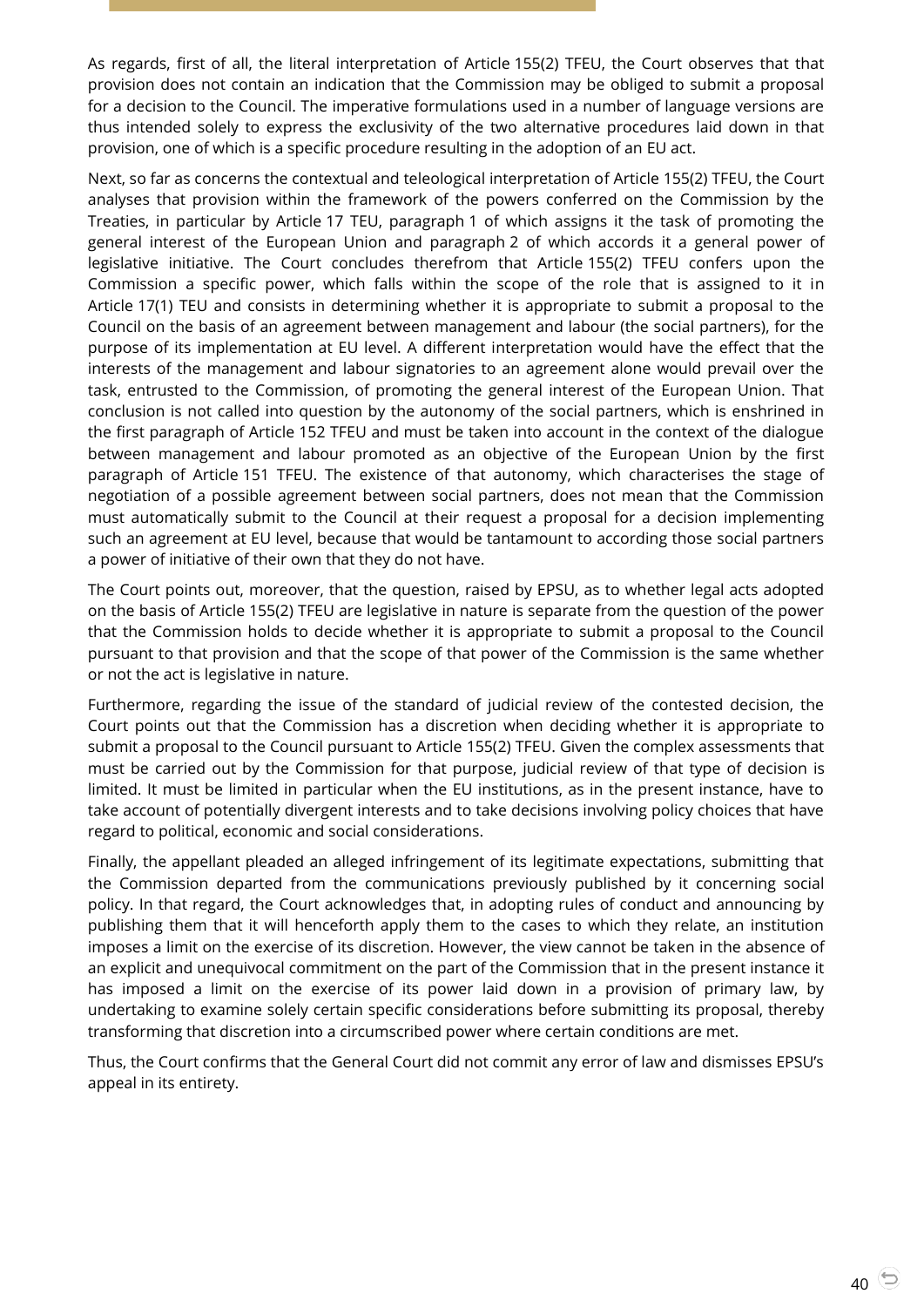## <span id="page-40-1"></span><span id="page-40-0"></span>**IX. ENVIRONMENT**

## **Judgment of the General Court (Second Chamber, Extended Composition) of 15 September 2021, Daimler v Commission, T-359/19**

Environment – Regulation (EC) No 443/2009 – Implementing Regulation (EU) No 725/2011 – Implementing Decision (EU) 2015/158 – Implementing Decision (EU) 2019/583 – Carbon dioxide emissions – Testing methodology – Passenger cars

In the context of the application of Regulation No  $443/2009$ ,  $86$  which aims to reduce emissions of carbon dioxide (CO<sub>2</sub>) from light-duty vehicles, all manufacturers of passenger cars must ensure that their average specific emissions of  $CO<sub>2</sub>$  do not exceed the specific emissions target assigned to them. 87 The regulation, which also aims to encourage investment in new technologies, provides, in particular, that  $CO<sub>2</sub>$  savings achieved through the use of innovative technologies are to be deducted from the specific  $CO_2$  emissions of the vehicles in which those technologies are used. <sup>88</sup> To that end, the European Commission adopted an implementing regulation 89 establishing a procedure for the approval and certification of those innovative technologies.

In 2015, by Implementing Decision 2015/158,  $90$  the Commission approved two high efficient alternator models as eco-innovations for reducing  $CO<sub>2</sub>$  emissions from passenger cars. For approval purposes, some of the alternators in question had undergone various preparation methods, falling under the generic description 'preconditioning'.

Daimler AG, a German car manufacturer which fits certain passenger cars with high efficient alternators, applied for and obtained certification from the competent German authorities of the  $CO<sub>2</sub>$ savings achieved by the use of those alternators.

However, in 2017, following an ad hoc review of those certifications, the Commission found that the savings thus certified using a testing methodology that involved preconditioning were much higher than those that could be shown using the methodology prescribed by Implementing Decision 2015/158, <sup>91</sup> which did not, in the Commission's view, allow for preconditioning. Consequently, in its Implementing Decision 2019/583<sup>92</sup> ('the contested decision'), the Commission held that the savings attributed to Daimler AG's eco-innovations should not be taken into account in calculating its average specific emissions of  $CO<sub>2</sub>$  for 2017.  $93$ 

<sup>86</sup> Regulation (EC) No 443/2009 of 23 April 2009 setting emission performance standards for new passenger cars as part of the Community's integrated approach to reduce CO<sub>2</sub> emissions from light-duty vehicles (OJ 2009 L 140, p. 1).

<sup>87</sup> Article 4 of Regulation No 443/2009.

<sup>88</sup> Article 12 of Regulation No 443/2009.

<sup>89</sup> Commission Implementing Regulation (EU) No 725/2011 of 25 July 2011 establishing a procedure for the approval and certification of innovative technologies for reducing CO<sub>2</sub> emissions from passenger cars pursuant to Regulation (EC) No 443/2009 of the European Parliament and of the Council (OJ 2011 L 194, p. 19).

 $90$  Commission Implementing Decision (EU) 2015/158 of 30 January 2015 on the approval of two Robert Bosch GmbH high efficient alternators as the innovative technologies for reducing CO<sub>2</sub> emissions from passenger cars pursuant to Regulation (EC) No 443/2009 of the European Parliament and of the Council (OJ 2015 L 26, p. 31).

<sup>91</sup> Article 1(3) of Implementing Decision 2015/158.

<sup>&</sup>lt;sup>92</sup> Commission Implementing Decision (EU) 2019/583 of 3 April 2019 confirming or amending the provisional calculation of the average specific emission of CO<sub>2</sub> and specific emissions targets for manufacturers of passenger cars for the calendar year 2017 and for certain manufacturers belonging to the Volkswagen pool for the calendar years 2014, 2015 and 2016 pursuant to Regulation (EC) No 443/2009 of the European Parliament and of the Council (OJ 2019 L 100, p. 66).

<sup>&</sup>lt;sup>93</sup> The Commission's right to carry out that review, and the procedure for carrying it out, are set out in Article 12 of Implementing Regulation No 725/2011.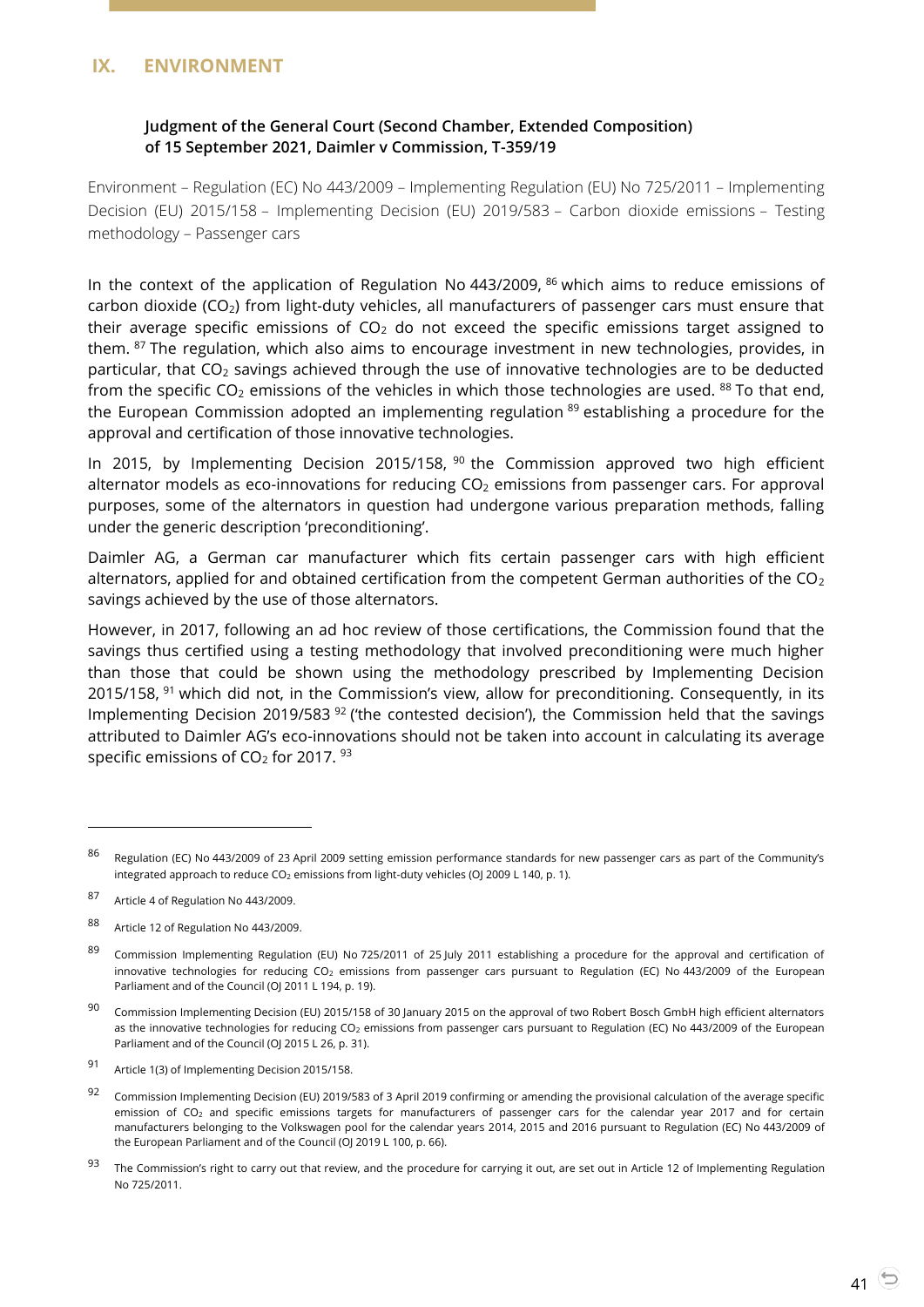Daimler AG therefore brought an action for annulment of the contested decision in so far as it excluded, for Daimler AG, the average specific emissions of  $CO<sub>2</sub>$  and the  $CO<sub>2</sub>$  savings attributed to ecoinnovations. In its judgment, the Second Chamber, Extended Composition, of the General Court upholds the action, finding that the Commission infringed the implementing regulation when it carried out the ad hoc review of the certifications of  $CO<sub>2</sub>$  savings.

## *Findings of the Court*

In the first place, the Court finds that the Commission erred in law when, in the ad hoc review of the certifications of  $CO<sub>2</sub>$  savings, it excluded the use of a testing methodology that involved preconditioning, such as that used in the approval procedure for the alternators in question. Such an approach does not comply with Article 12 of the implementing regulation, which sets out, in particular, the procedure for that review.

By using a testing methodology that differed from the one used in the approval procedure for the alternators in question, the Commission made it impossible to compare the certified reductions in emissions with the savings set out in Implementing Decision 2015/158.

As regards the Commission's argument that its approach was justified in the light of the principles of equal treatment and legal certainty, the Court recalls, first, that the principle of equal treatment requires that comparable situations must not be treated differently and that different situations must not be treated in the same way. The Court notes, in that regard, that the testing methodology used by the Commission, which did not take into account the specific technical features of each alternator or the way in which it had been preconditioned, was liable to favour some car manufacturers and to disadvantage others.

The Court finds, secondly, that that methodology was not defined clearly and precisely in any legislation and did not constitute standard industry practice. Accordingly, it could not be regarded as an appropriate means of safeguarding the principle of legal certainty.

As for the Commission's objections to the use of preconditioning, which is standard industry practice, the Court holds that the Commission had the ability to raise objections or ask for further clarifications regarding the testing methodology at the time of the approval procedure for the alternators and not at the time of the ad hoc review.

In the second place, regarding the interpretation of Article 12(2) of the implementing regulation, which gives the Commission the right, in certain circumstances, not to take into account 'the certified CO<sup>2</sup> savings … for the calculation of the average specific emissions of that manufacturer for the following calendar year', the Court clarifies that this right relates only to the calendar year following the year of the ad hoc review. In that regard, the Court observes that the expression 'following calendar year' could not be interpreted as actually referring to the calendar year preceding the year of the ad hoc review, as the Commission suggested. Such an interpretation was contrary to the clear and unambiguous wording of that provision and raised questions in view of the principle of legal certainty, given that the contested decision had serious retroactive consequences for Daimler AG, whereas it should have affected only 'the following calendar year'.

Lastly, the Court finds that the provision of the implementing regulation in question is clear and unambiguous, meaning that, contrary to the arguments put forward by the Commission, an interpretation consistent with the basic regulation, namely Regulation No 443/2009, was unnecessary.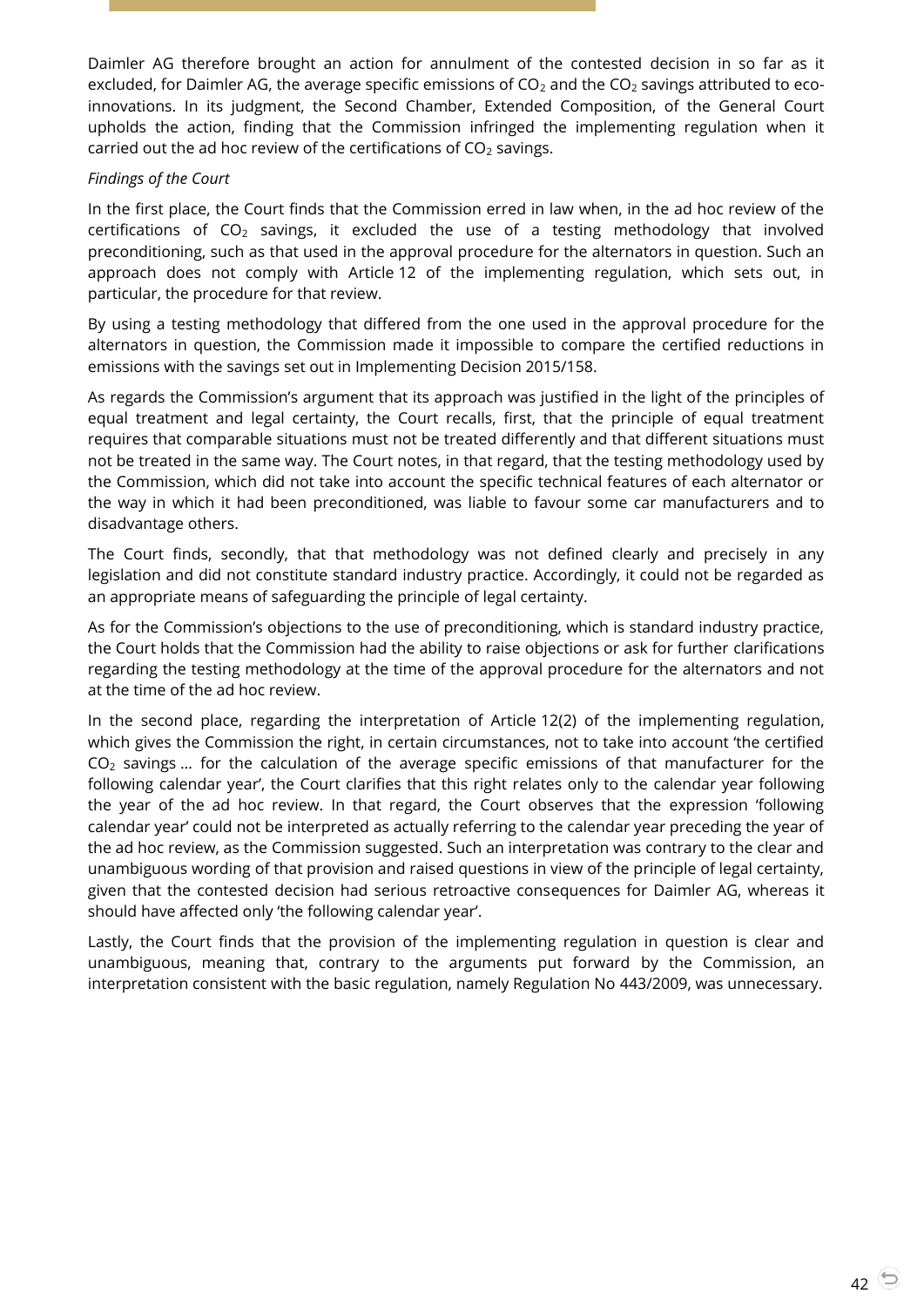# <span id="page-42-1"></span><span id="page-42-0"></span>**X. ENERGY**

## **Judgment of the Court (Fourth Chamber) of 2 September 2021, Commission v Germany (Transposition des directives 2009/72 et 2009/73), C-718/18**

[Link to the complete text of the judgment](https://curia.europa.eu/juris/document/document.jsf?text=&docid=245521&pageIndex=0&doclang=en&mode=lst&dir=&occ=first&part=1&cid=21958517)

Failure of a Member State to fulfil obligations – Internal markets for electricity and natural gas – Directive 2009/72/EC – Article 2(21) – Article 19(3), (5) and (8) – Article 37(1)(a) and (6)(a) and (b) – Directive 2009/73/EC – Article 2(20) – Article 19(3), (5) and (8) – Article 41(1)(a) and (6)(a) and (b) – Concept of a 'vertically integrated undertaking' – Effective unbundling of networks from the activities of production and supply of electricity and natural gas – Independent transmission operator – Independence of the staff and the management of the transmission system operator – Transitional periods – Shares held in the capital of the vertically integrated undertaking – National regulatory authorities – Independence – Exclusive powers – Article 45 TFEU – Freedom of movement for workers – Charter of Fundamental Rights of the European Union – Article 15 – Right to engage in work and to pursue an occupation – Article 17 – Right to property – Article 52(1) – Restrictions – Principle of democracy

The purpose of Directives 2009/72<sup>94</sup> and 2009/73<sup>95</sup> is to provide all EU consumers with a real choice in domestic electricity and natural gas markets. In order to avoid discrimination, the directives provide for the effective separation of transmission networks from activities of generation and supply ('effective unbundling'). Compliance with the provisions of the directives is ensured through the creation of independent, impartial and transparent national regulatory authorities ('NRAs').  $96$ 

By its judgment, the Court of Justice upholds, in its entirety, the action for failure to fulfil obligations brought by the European Commission against the Federal Republic of Germany. The four complaints put forward by the Commission in support of its action all relate to the incorrect transposition by the Federal Republic of Germany of several provisions of Directives 2009/72 and 2009/73 into the Energy Industry Act. <sup>97</sup>

#### *Findings of the Court*

 $\overline{a}$ 

The Court upholds the first complaint, by which the Commission claims that the Federal Republic of Germany failed to transpose correctly into national law the concept of a 'vertically integrated undertaking' ('VIU'), by restricting its definition to activities carried on within the European Union. <sup>98</sup> The Court points out that the concept of a 'VIU' is an autonomous concept of EU law which does not impose any territorial restriction and must be interpreted in the light of the concept of 'effective unbundling' in order to avoid a risk of discrimination as regards network access. There may be conflicts of interest between a transmission system operator located in the European Union and electricity or natural gas producers or suppliers carrying on activities in those fields outside the

<sup>94</sup> Directive 2009/72/EC of the European Parliament and of the Council of 13 July 2009 concerning common rules for the internal market in electricity and repealing Directive 2003/54/EC (OI 2009 L 211, p. 55). That directive was repealed with effect from 1 January 2021 by Directive (EU) 2019/944 of the European Parliament and of the Council of 5 June 2019 on common rules for the internal market for electricity and amending Directive 2012/27/EU (OJ 2019 L 158, p. 125). However, it remains applicable to the case at issue *ratione temporis*.

<sup>95</sup> Directive 2009/73/EC of the European Parliament and of the Council of 13 July 2009 concerning common rules for the internal market in natural gas and repealing Directive 2003/55/EC (OJ 2009 L 211, p. 94).

<sup>96</sup> Article 35(4) of Directive 2009/72 and Article 39(4) of Directive 2009/73.

<sup>97</sup> Energiewirtschaftsgesetz (Energy Industry Act) of 7 July 2005 (BGBl. I, pp. 1970 and 3621), as amended by Paragraph 2(6) of the Law of 20 July 2017 (BGBl. I, p. 2808, 2018 I p. 472).

<sup>98</sup> Infringement of Article 2(21) of Directive 2009/72 and of Article 2(20) of Directive 2009/73.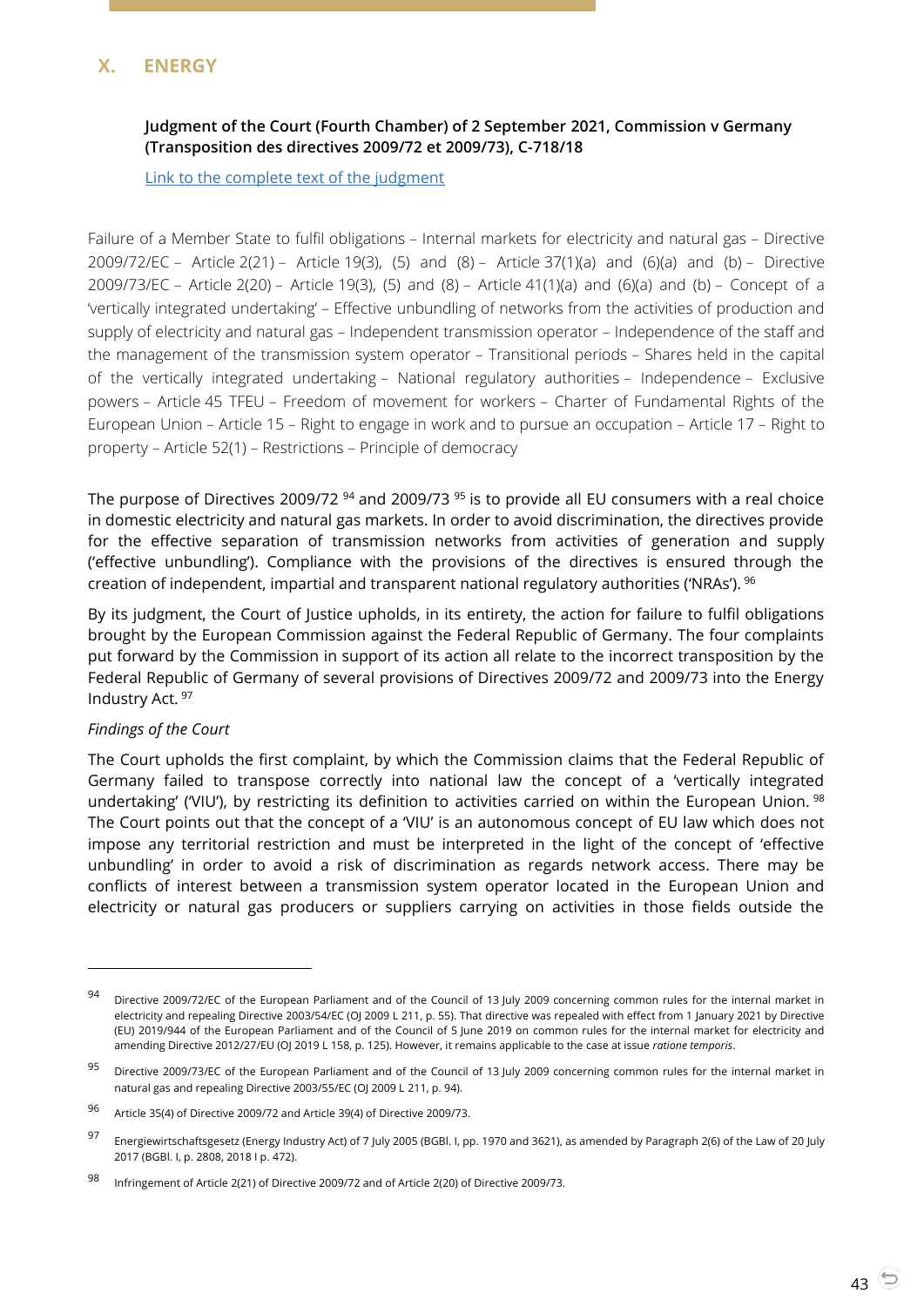European Union. A broad interpretation of the concept of a 'VIU' may encompass, where appropriate, activities carried on outside the European Union. That does not imply an extension of the European Union's regulatory power. Consequently, the Federal Republic of Germany's restrictive interpretation of the concept of a 'VIU' is not in line with the objectives pursued by those provisions.

In the context of the independence of the staff and the management of the transmission system operator, the Court upholds the second complaint, by which the Commission submits that the German legislation limits the application of the provisions of the directives concerning transitional periods – which relate to persons changing posts within the VIU – to those parts of the VIU which carry on their activities in the energy sector.<sup>99</sup> The Court points out that those provisions of the directives do not contain any such restriction. Such a restriction would be contrary to the objective of 'effective unbundling', which is necessary to ensure the functioning of the internal energy market and the security of energy supply. Under the provisions of the directives, transitional periods apply to persons responsible for the management and/or members of the administrative bodies of the transmission system operator who, before their appointment, held a position in the VIU or in one of the VIU's controlling shareholders, even if that position was not held in the VIU's energy sector or in an undertaking which is the controlling shareholder of one of VIU's energy sector undertakings.

In response to an argument by the Federal Republic of Germany relating to the freedom of movement for workers and the fundamental right to pursue a freely chosen occupation, the Court observes that freedoms are not absolute rights and may be restricted under certain conditions, as is the case here. The Court concludes that the scope *ratione personae* of the German law is contrary to the provisions of the directives at issue.

The Court upholds the third complaint, by which the Commission submits that the provisions of the directives prohibiting the holding of certain interests in or receipt of financial benefits from any part of the VIU have been transposed only in part into the German legislation, and do not apply to shareholdings of the transmission system operator's employees, <sup>100</sup> even though it is clear from the wording of the provisions that those prohibitions also apply to employees. That interpretation is supported by the objective of 'effective unbundling' and by the risk that employees who do not participate in the day-to-day management of the transmission system operator may nevertheless be able to influence the activities of their employer, with the result that situations of conflicts of interests could arise if those employees hold shares in the VIU or in parts thereof. In response to an argument by the Federal Republic of Germany relating to the right to property of employees, guaranteed by Article 17(1) of the Charter of Fundamental Rights of the European Union, the Court observes that the prohibitions in the relevant provisions do not constitute such a disproportionate and intolerable interference with that right as to impair its very substance.

The Court upholds the fourth complaint, by which the Commission claims that the Federal Republic of Germany disregarded the powers exclusively reserved to NRAs under the directives, by attributing to the Federal Government, under the German legislation, the power to determine the methodologies used to calculate or establish the conditions for access to national networks, including the applicable tariffs.<sup>101</sup> The Court points out that NRAs must be completely independent in order to ensure impartiality and non-discrimination towards economic actors and public entities. It observes that the procedural autonomy of Member States must be exercised in accordance with the objectives and obligations laid down in the directives. In particular, tariffs and calculation methodologies for both national and cross-border exchanges must be determined on the basis of uniform criteria, such as those laid down by the directives and other EU legislative acts.

<sup>99</sup> Infringement of Article 19(3) and (8) of Directives 2009/72 and 2009/73.

<sup>100</sup> Infringement of Article 19(5) of Directives 2009/72 and 2009/73.

<sup>101</sup> Infringement of Article 37(1)(a) and (6)(a) and (b) of Directive 2009/72 and Article 41(1)(a) and (6)(a) and (b) of Directive 2009/73.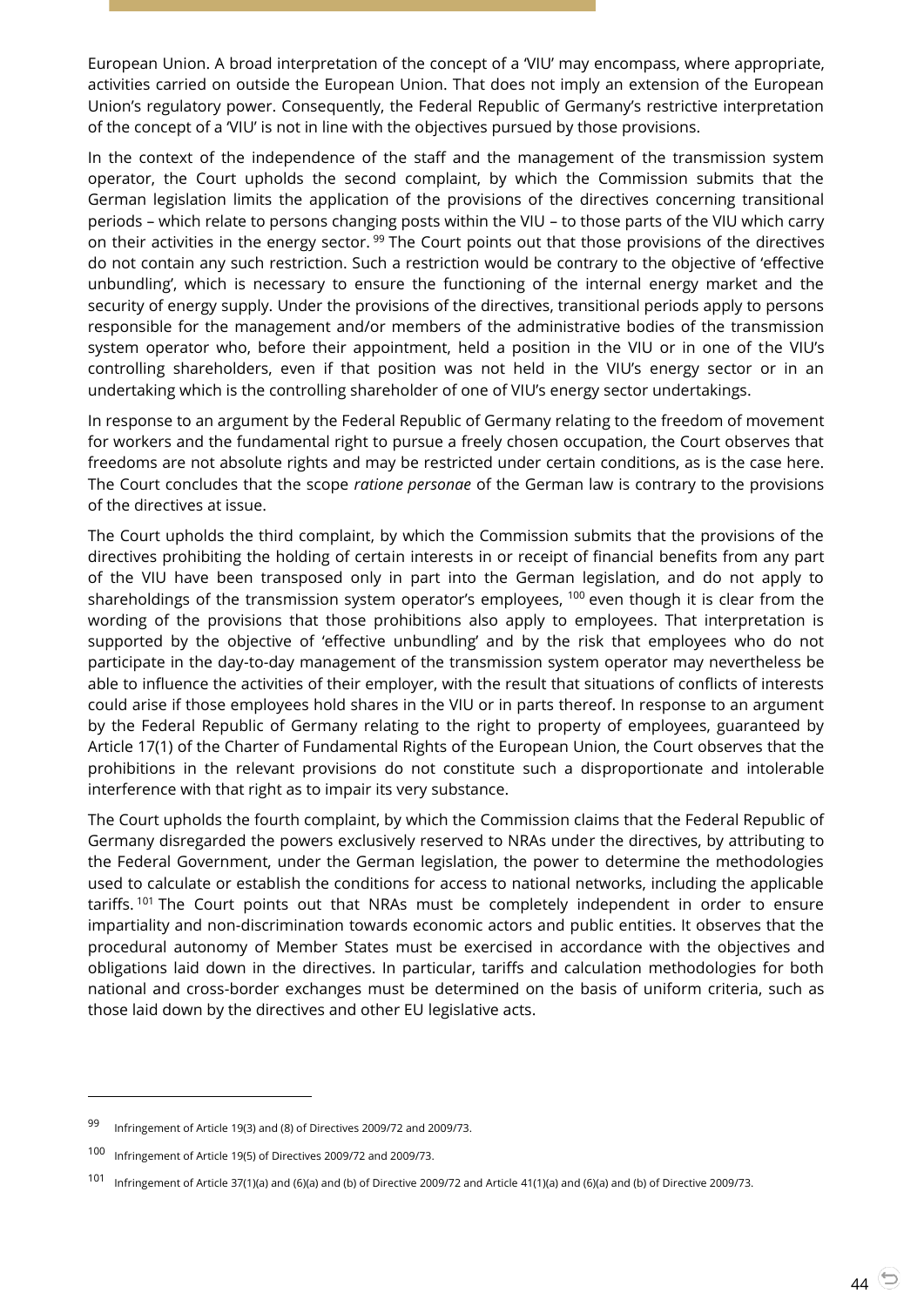In response to the Federal Republic of Germany's argument that Article 24 of the Energy Industry Act is legislative in nature, the Court emphasises that the functioning of the European Union is founded on the principle of representative democracy and, in particular, that directives are adopted under the legislative procedure. Moreover, the Court stresses that the principle of democracy does not preclude the existence of public authorities outside the classic hierarchical administration and more or less independent of the government. The independent status of NRAs does not in itself deprive those authorities of their democratic legitimacy, since they are not shielded from all parliamentary influence. <sup>102</sup>

The Court points out that the powers reserved to the NRAs are executive powers that are based on technical and specialist assessment, and do not confer upon those authorities a margin of discretion which might entail decision-making of a political nature. The Court notes that, in the present case, the NRAs are subject to principles and rules established by a detailed legislative framework at EU level.

# <span id="page-44-1"></span><span id="page-44-0"></span>**XI. INTERNATIONAL AGREEMENTS: INTERPRETATION OF AN INTERNATIONAL AGREEMENT**

## **Judgment of the Court (Grand Chamber) of 2 September 2021, Commission v Council (Accord avec l'Arménie), C-180/20**

[Link to the complete text of the judgment](https://curia.europa.eu/juris/document/document.jsf?text=&docid=245539&pageIndex=0&doclang=en&mode=lst&dir=&occ=first&part=1&cid=21958517)

-

Action for annulment – Decisions (EU) 2020/245 and 2020/246 – Position to be taken on behalf of the European Union within the Partnership Council established by the Comprehensive and Enhanced Partnership Agreement between the European Union and the European Atomic Energy Community and their Member States, of the one part, and the Republic of Armenia, of the other part – Agreement, certain provisions of which may be linked with the common foreign and security policy (CFSP) – Adoption of the Rules of Procedure of the Partnership Council, of the Partnership Committee, subcommittees and other bodies – Adoption of two separate decisions – Choice of legal basis – Article 37 TEU – Article 218(9) TFEU – Voting rules

The Comprehensive and Enhanced Partnership Agreement between the European Union and the European Atomic Energy Community and their Member States, of the one part, and the Republic of Armenia, of the other part ('the Partnership Agreement with Armenia'), was signed on 24 November 2017. <sup>103</sup> That agreement provides for the establishment of a Partnership Committee and the possibility of establishing subcommittees and other bodies. It also provides that the Partnership Council is to adopt its own Rules of Procedure and to determine therein the duties and functioning of the Partnership Committee.

<sup>102</sup> To that effect, judgment of 9 March 2010, *Commission* <sup>v</sup>*Germany* (C-518/07, EU:C:2010:125, paragraphs 42, 43 and 46); to that effect, judgment of 11 June 2020, *Prezident Slovenskej republiky* (C-378/19, EU:C:2020:462, paragraphs 36 to 39).

<sup>103</sup> Council Decision (EU) 2018/104 on the signing, on behalf of the Union, and provisional application of the Comprehensive and Enhanced Partnership Agreement between the European Union and the European Atomic Energy Community and their Member States, of the one part, and the Republic of Armenia, of the other part (OJ 2018 L 23, p. 1).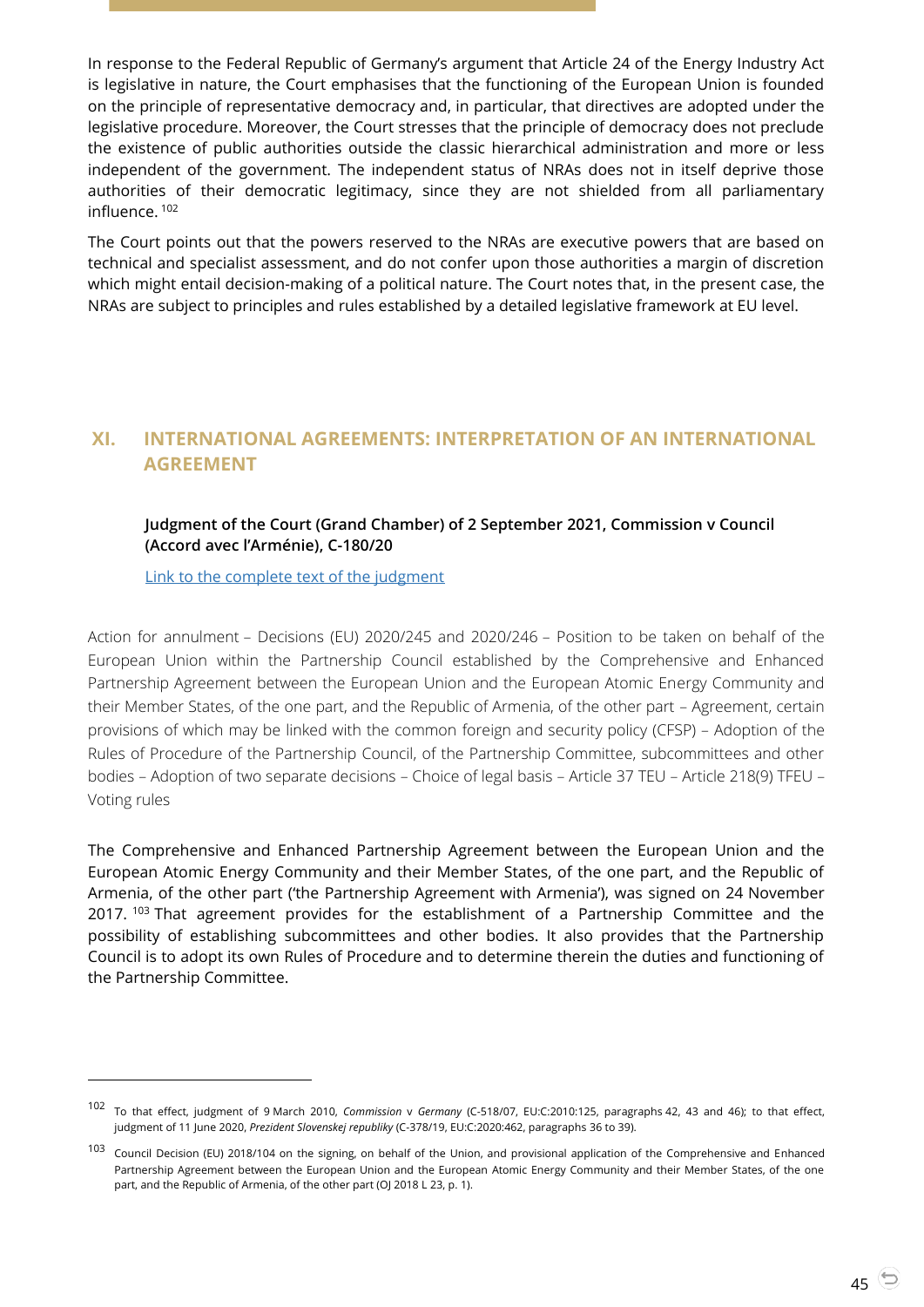The European Commission and the High Representative of the European Union for Foreign Affairs and Security Policy jointly adopted, on 29 November 2018, a proposal for a Council Decision on the position to be taken on behalf of the European Union within the Partnership Council established by the Partnership Agreement with Armenia, as regards the adoption of decisions on the rules of procedure of the Partnership Council, the Partnership Committee and those of specialised subcommittees or any other body. In its amended proposal of 19 July 2019, the Commission deleted the reference to Article 37 TEU, which covers the conclusion of agreements in the field of the common foreign and security policy (CFSP), as a substantive legal basis. The Council split that proposal for a decision into two separate decisions. It thus adopted, first, Decision 2020/245, intended to ensure the application of the Partnership Agreement with Armenia with the exception of Title II thereof, based on a substantive legal basis constituted by Articles 91, 207 and 209 TFEU, in the fields of transport, trade and development. Second, it adopted Decision 2020/246, intended to ensure the application of Title II of that agreement, covering cooperation in the field of the CFSP, based on a substantive legal basis constituted solely by Article 37 TEU. Whereas Decision 2020/245 was adopted by qualified majority, Decision 2020/246 was adopted by unanimity. The Commission contested, before the Court, the splitting of the Council act into two decisions, the choice of Article 37 TEU as the legal basis of Decision 2020/246, and the voting rules that resulted from that choice, and consequently sought the annulment of those two Council decisions.

The Court of Justice, sitting as the Grand Chamber, annuls Council Decisions 2020/245 and 2020/246. It holds that, although the partnership agreement has some links with the CFSP, the components or declarations of intention it includes which may be linked to the CFSP are insufficient to constitute an autonomous component of that agreement capable of justifying the choice of Article 37 TEU as the substantive legal basis and the second subparagraph of Article 218(8) TFEU as the procedural legal basis of Decision 2020/246. It also holds that, in those circumstances, there is nothing to justify splitting into two decisions the act on the position to be taken by the European Union within the Partnership Council established by the Partnership Agreement with Armenia.

## *Findings of the Court*

At the outset, the Court recalls that, pursuant to Article 218(8) TFEU the Council is to act, in principle, by way of qualified majority and that it is only in the situations set out in the second subparagraph of that provision that it is to act by unanimity. In those circumstances, the voting rules applicable must, in each individual case, be determined according to whether or not it falls within one of the situations set out in the second subparagraph of Article 218(8) TFEU, as the choice of substantive legal basis of the decision concerned must be based on objective factors amenable to judicial review, which include the aim and the content of that measure.

The Court recalls in that regard that, if examination of a European Union measure reveals that it pursues a twofold purpose or that it has a twofold component and if one of those is identifiable as the main or predominant purpose or component, whereas the other is merely incidental, the measure must be founded on a single legal basis, namely, that required by the main or predominant purpose or component. In the present case, although the contested decisions formally concern different titles of the partnership agreement, the Court observes that the field that they cover and, thus, the legal basis of the external action of the European Union at issue, must be assessed with regard to the agreement as a whole, as those decisions concern, overall, the functioning of the international bodies created on the basis of the Partnership Agreement with Armenia. Moreover, the adoption of two separate decisions of the Council, based on different legal bases, but which seek to establish the single position to be adopted on behalf of the European Union on the functioning of the bodies established by that agreement, can be justified only if the agreement, considered as a whole, contains distinct components corresponding to the different legal bases used for the adoption of those decisions.

In that regard, the Court emphasises that the characterisation of an agreement as a development cooperation agreement must be determined having regard to its essential object and not in terms of its individual clauses. While it is true that the provisions of Title II of the Partnership Agreement with Armenia cover subjects capable of falling within the CFSP and reaffirm the will of the parties to collaborate in that area, those provisions are nevertheless few in number in the agreement and are, for the main part, limited to declarations of a programmatic nature which merely describe the relationship between the contracting parties and their common future intentions.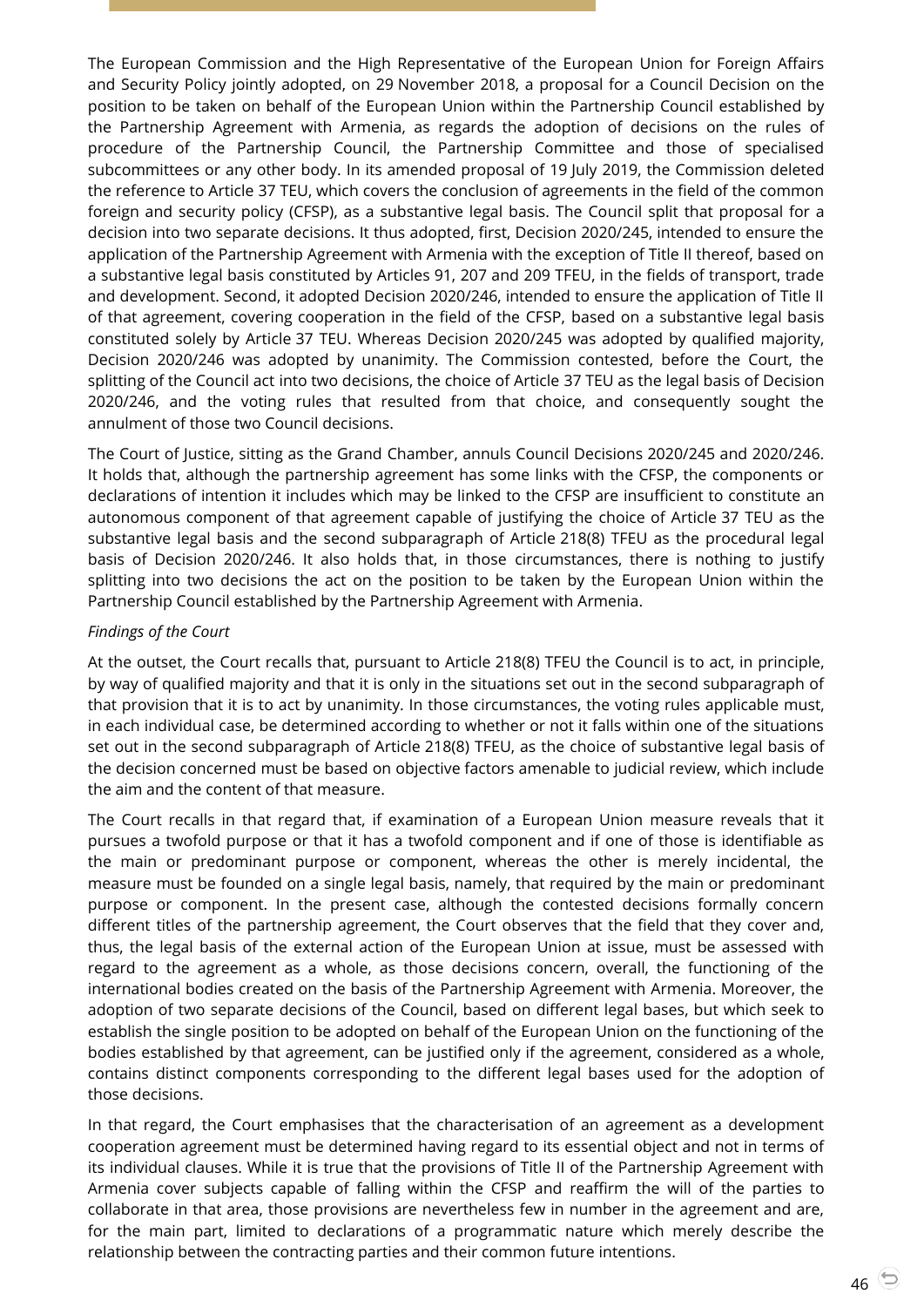The Court next observes, as regards the aims of the agreement, that it seeks principally to establish the framework for cooperation in matters of transport, trade and development with Armenia. In that context, the Court finds that to require a development cooperation agreement also to be based on a provision other than the provision relating to that policy whenever the agreement touches on a specific area would in practice be liable to render devoid of substance the competence and the procedure laid down in Article 208 TFEU. In the present case, while some of the specific aims seeking to strengthen political dialogue may be linked to the CFSP, the Court observes that the enumeration of those specific aims is not accompanied by any programme of action or concrete terms governing cooperation in that field that may be capable of establishing that the CFSP constitutes one of the distinct components of that same agreement, outside the scope of those aspects connected with trade and development cooperation.

Finally, while a contextual element of a measure, such as, in the present case, the Nagorno-Karabakh conflict, may also be taken into account in order to determine the legal basis of that measure, the Court finds that the Partnership Agreement with Armenia does not envisage any concrete or specific measure with a view to addressing that situation which puts international security in issue.

In the light of the foregoing, the Court annuls Decision 2020/246 since it was wrongly based on the substantive legal basis of Article 37 TEU. The Court also annuls Decision 2020/245. As is apparent from recital 10 and from Article 1 thereof, that decision does not relate to the position to be adopted on behalf of the European Union within the Partnership Council established by the Partnership Agreement with Armenia in so far as that position is covered by the application of Title II of that agreement. However, the provisions comprising that title do not constitute a distinct component of that agreement that obliged the Council to use, inter alia, Article 37 TEU and the second subparagraph of Article 218(8) TFEU as a basis for establishing that same position. Therefore, there was nothing to justify the Council excluding the position in question from the object of Decision 2020/245, in so far as it covers the application of Title II of that same agreement and adopting a separate decision pursuant to Article 218(9) TFEU, which has as its object the establishment of that position in so far as it covers that same application.

<span id="page-46-0"></span>The Court decides however, on grounds of legal certainty, to maintain the effects of the annulled decisions pending a new decision to be taken by the Council which complies with the judgment.

## **Judgment of the Court (Grand Chamber) of 2 September 2021, République de Moldavie, C-741/19**

[Link to the complete text of the judgment](https://curia.europa.eu/juris/document/document.jsf?text=&docid=245528&pageIndex=0&doclang=en&mode=lst&dir=&occ=first&part=1&cid=21958517)

Reference for a preliminary ruling – Energy Charter Treaty – Article 26 – Inapplicability between Member States – Arbitration Award – Judicial review – Jurisdiction of a court of a Member State – Dispute between a third-State operator and a third State – Jurisdiction of the Court – Article 1(6) of the Energy Charter Treaty – Concept of 'investment'

In performance of a series of contracts concluded in 1999, Ukrenergo, a Ukrainian producer, sold electricity to Energoalians, a Ukrainian distributor, which resold that electricity to Derimen, a company registered in the British Virgin Islands, which in turn resold that electricity to Moldtranselectro, a Moldovan public undertaking with a view to exporting it to Moldova. The volumes of electricity to be supplied were agreed each month directly between Moldtranselectro and Ukrenergo.

Derimen paid Energoalians the full amounts due for the electricity purchased, whilst Moldtranselectro only partially settled the amounts due to Derimen for that electricity. On 30 May 2000, Derimen assigned to Energoalians the claim that it had against Moldtranselectro. The latter settled its debt to Energoalians in part by assigning to it claims that it held. Energoalians attempted unsuccessfully to obtain payment of the remainder of that debt, a sum of 16 287 185.94 United States dollars (USD) (approximately EUR 13 735 000), by bringing proceedings before the Moldovan courts and subsequently the Ukrainian courts.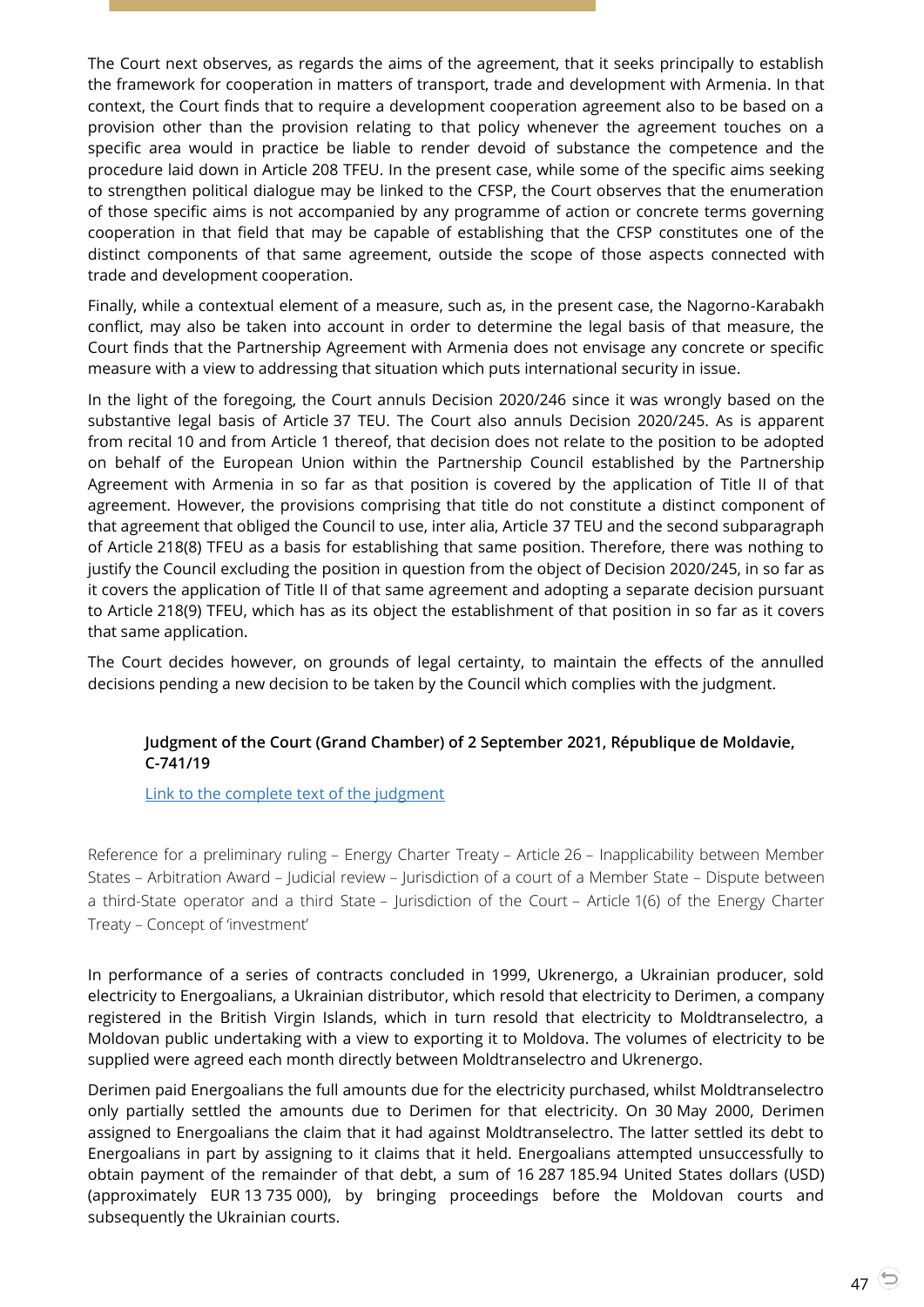Energoalians considered that certain conduct by the Republic of Moldova in that context constituted serious breaches of the undertakings made under the Energy Charter Treaty  $104$  ('the ECT'), the essential concept of which is to catalyse economic growth by means of measures to liberalise investment and trade in energy.

Energoalians, whose rights were subsequently assigned to Komstroy LLC, initiated the arbitration procedure provided for by the ECT. <sup>105</sup> The ad hoc arbitral tribunal constituted in order to resolve that dispute, sitting in Paris (France), held that it had jurisdiction and ordered the Republic of Moldova to pay a sum of money to Energoalians on the basis of the ECT. Following an action to set aside the arbitral award and a judgment of the Cour de cassation (Court of Cassation, France), the jurisdiction of that arbitral tribunal is disputed by the Republic of Moldova before the Cour d'appel de Paris (Court of Appeal, Paris, France), the referring court, on the ground that the claim arising from a contract for the sale of electricity does not constitute an 'investment' within the meaning of the ECT. 106 To that end, the referring court has asked three questions relating to the concept of 'investment'.

By its judgment, the Court, sitting as the Grand Chamber, holds that the acquisition, by an undertaking of a Contracting Party to the ECT, of a claim arising from a contract for the supply of electricity, which is not connected with an investment, held by an undertaking of a third State to that treaty against a public undertaking of another Contracting Party to the same treaty, does not constitute an 'investment' within the meaning of the ECT. <sup>107</sup>

#### *Findings of the Court*

As a preliminary matter, the Court ascertains its own jurisdiction to answer the questions referred for a preliminary ruling since several parties, including Komstroy, submitted that EU law does not apply to the dispute in issue, the parties to the dispute being outsiders to the European Union.

The Court confirms that it has jurisdiction to give a preliminary ruling on the interpretation of the ECT, which is a mixed agreement, that is to say concluded by the European Union and a large number of Member States. More specifically, it has jurisdiction to answer the questions referred since they concern the concept of 'investment' within the meaning of the ECT and, since the entry into force of the Treaty of Lisbon, the European Union has exclusive competence as regards foreign direct investment and, as regards investments that are not direct, it has shared competence. <sup>108</sup>

That conclusion is not called into question by the fact that the dispute at the origin of the main proceedings is between an investor of a third State and another third State. It is true that, in principle, the Court does not have jurisdiction to interpret an international agreement as regards its application in the context of a dispute not covered by EU law. That is the case in particular where such a dispute is between an investor of a non-member State and another non-member State. However, it is in the interest of the European Union that, in order to forestall future differences of interpretation, the concept of 'investment' should be interpreted uniformly, whatever the circumstances in which it is to apply. That is the case for the provisions whose interpretation is sought by the referring court. In particular, in a case covered by EU law, that court could be required to rule on the interpretation of those same provisions of the ECT whether in the context of an application to set aside an arbitral award or in ordinary court proceedings.

-

<sup>104</sup> Energy Charter Treaty, signed at Lisbon on 17 December 1994 (OJ 1994 L 380, p. 24; 'the ECT') approved on behalf of the European Communities by Council and Commission Decision 98/181/EC, ECSC, Euratom of 23 September 1997 (OJ 1998 L 69, p. 1).

<sup>105</sup> Article 26(1) ECT.

<sup>106</sup> Article 1(6) and Article 26(1) ECT.

<sup>107</sup> Article 1(6) and Article 26(1) ECT

<sup>108</sup> Article 207 TFEU; Opinion 1/17 (EU-Canada CET Agreement), of 30 April 2019 (EU:C:2019:341)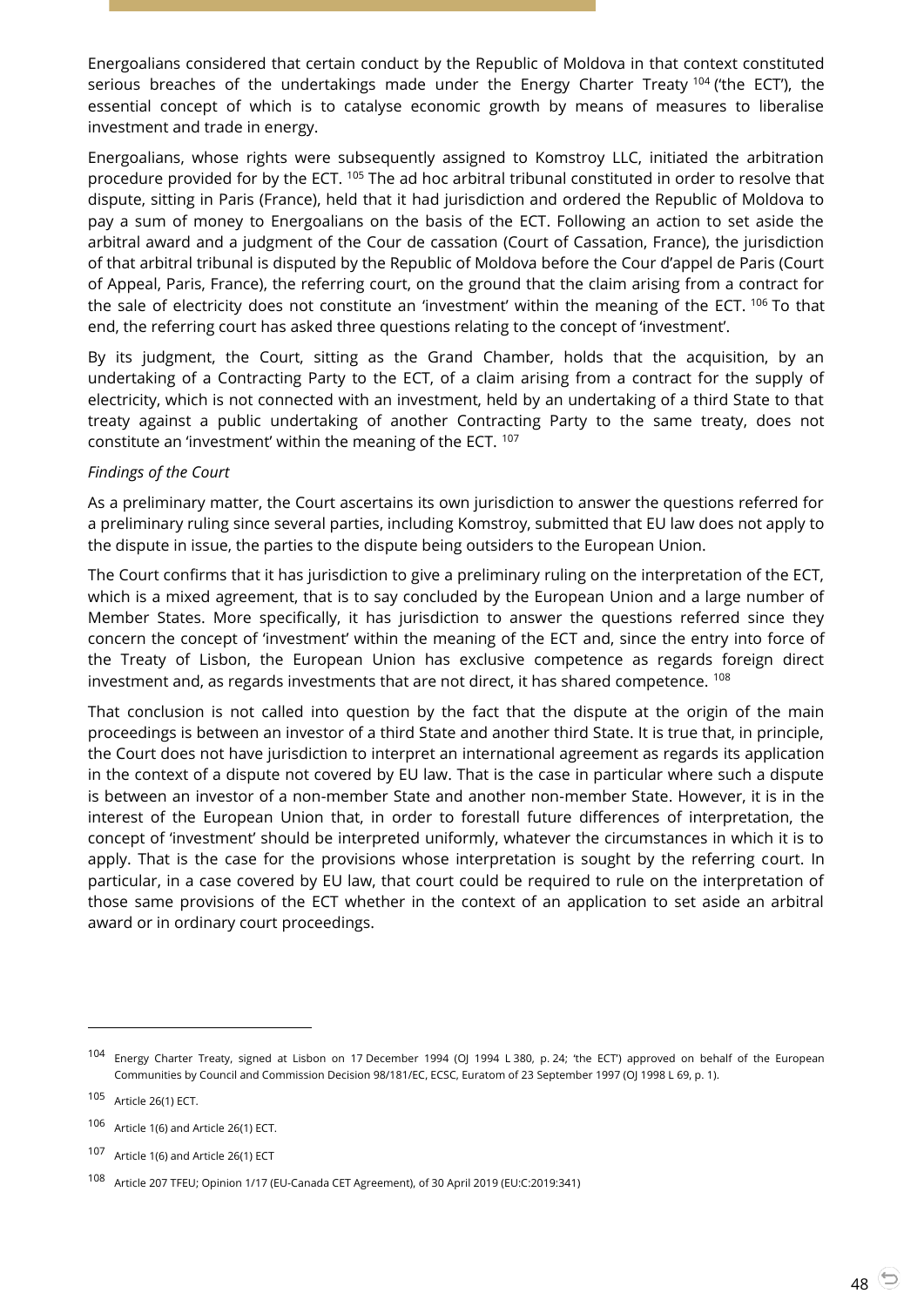In any event, the parties to the dispute chose to submit that dispute to an ad hoc arbitral tribunal established on the basis of the Arbitration Rules of the United Nations Commission on International Trade Law (Uncitral)<sup>109</sup> and agreed, in accordance with those arbitration rules, that the seat of the arbitration should be established in Paris, that is to say on the territory of a Member State, in this case France, in which the ECT is applicable as an act of EU law. For the purposes of the proceedings brought in that Member State, that fixing of the seat of arbitration thus entails the application of EU law, compliance with which the court hearing the case is obliged to ensure in accordance with Article 19 TEU.

In order to answer the referring court's first question relating to the concept of 'investment' within the meaning of the ECT, that interpretation being necessary in order to ascertain whether the ad hoc arbitral tribunal has jurisdiction, the Court first of all examines which disputes may be brought before an arbitral tribunal pursuant to Article 26 ECT. Several Member States that participated in the written and oral stages of the proceedings invited the Court to specify whether such a tribunal may, in compliance with the principle of the autonomy of the EU judicial system, rule on a dispute between an operator of one Member State and another Member State. <sup>110</sup>

The Court states in that regard, in the first place, that the arbitral tribunal rules in accordance with the ECT, which is an act of EU law, and also of international law, with the result that that tribunal may be required to interpret and apply EU law.

In the second place, that arbitral tribunal does not constitute an element of the judicial system of a Member State, in this case France. It follows that that tribunal cannot be regarded as a court or tribunal 'of a Member State' within the meaning of Article 267 TFEU, and is not therefore entitled to make a reference to the Court for a preliminary ruling. <sup>111</sup>

In the third place, in order to ensure compliance with the principle of the autonomy of the EU judicial system, the arbitral award must be subject to review by a court of a Member State, capable of ensuring full compliance with EU law, guaranteeing that questions of EU law may, if necessary, be submitted to the Court by means of a reference for a preliminary ruling. In the present case, the parties to the dispute chose an arbitral tribunal on the basis of the Uncitral arbitration rules and accepted that the seat of arbitration be established in Paris, with the result that that renders French law applicable to proceedings for judicial review of the arbitration award made by that tribunal. However, such judicial review can be exercised by that national court only to the extent that national law so permits. French law provides only for limited review concerning, in particular, the jurisdiction of the arbitral tribunal. Moreover, the arbitration procedure in question is different from commercial arbitration proceedings, which originate in the freely expressed wishes of the parties concerned. That procedure derives from a treaty whereby Member States consent to remove from the system of judicial remedies that they are required to establish disputes that could involve the application and interpretation of EU law.

Having regard to all of the characteristics of the arbitral tribunal, if the dispute was between Member States, the mechanism for settling that dispute would not be capable of ensuring that the dispute would be determined by a court within the EU judicial system, it being understood that only such a court is capable of guaranteeing the full effectiveness of EU law. <sup>112</sup> Consequently, the provision of the ECT at issue  $113$  does not apply to disputes between a Member State and an investor in another Member State on the subject of an investment made by the latter in the first Member State.

<sup>109</sup> Article 26(4)(b) ECT.

<sup>110</sup> Article 26 ECT.

<sup>111</sup> Judgment of 6 March 2018, *Achmea*, (C-284/16, EU:C:2018:158, paragraphs 43 to 49).

<sup>112</sup> Judgment of 6 March 2018, *Achmea*, (C-284/16, EU:C:2018:158, paragraph 56).

<sup>113</sup> Article 26(2)(c) ECT.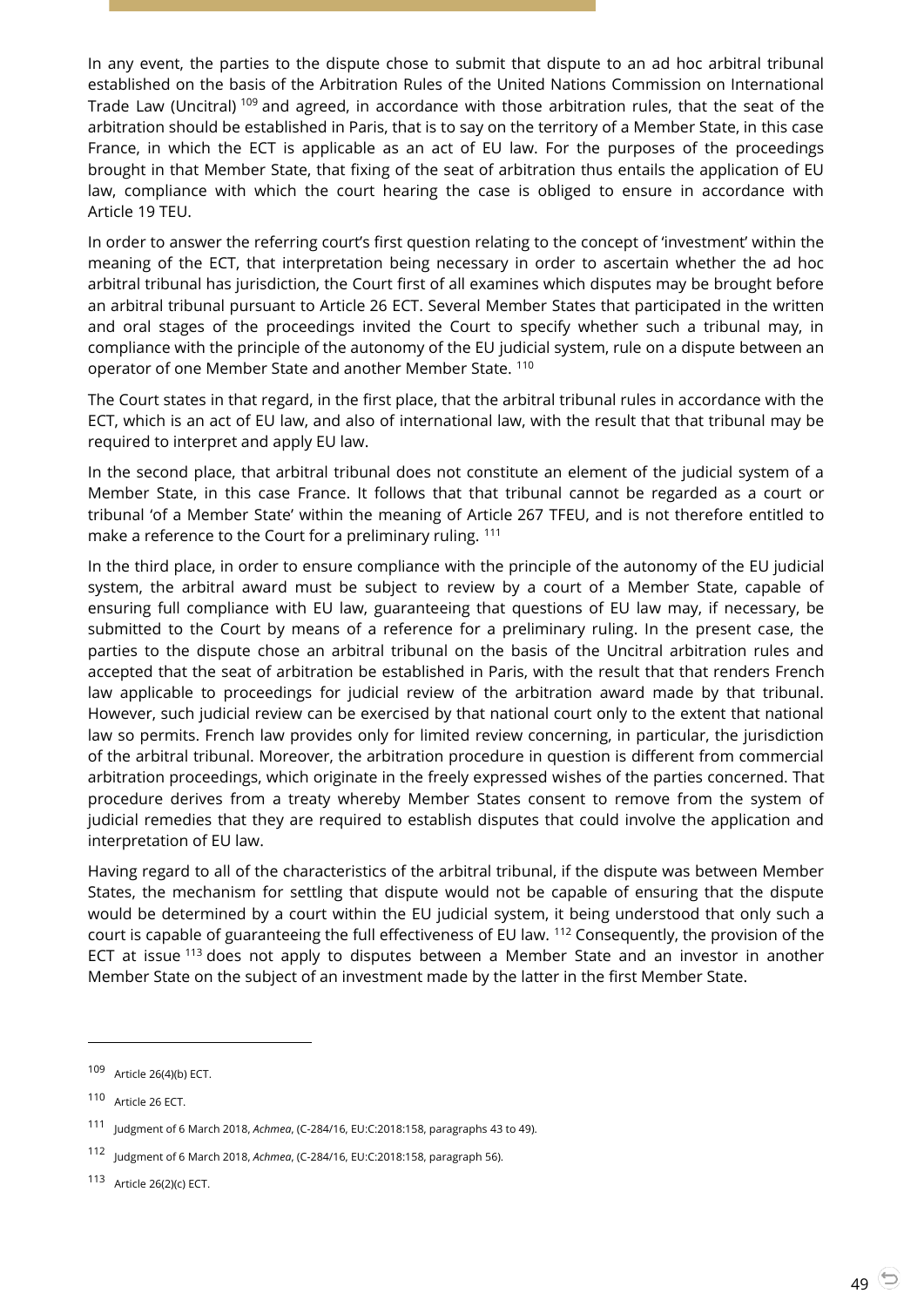Next, the Court clarifies the concept of 'investment' within the meaning of the ECT. In that regard, the Court holds that a claim arising from a contract for the supply of electricity constitutes an asset held directly by an investor, it being specified that the term 'investor', defined by the ECT and used in particular in Article 26(1) ECT, designates, inter alia, as regards a Contracting Party such as Ukraine, any undertaking organised in accordance with the legislation applicable in the territory of that Contracting Party. However, a claim arising from a mere contract for the sale of electricity cannot be regarded as having been granted in order to undertake an economic activity in the energy sector. It follows that a mere contract for the supply of electricity, in this case produced by other operators, is a commercial transaction which cannot, in itself, constitute an 'investment'. That interpretation is consistent with the clear distinction made by the ECT between trade and investments.

# <span id="page-49-1"></span><span id="page-49-0"></span>**XII. JUDGMENTS PREVIOUSLY DELIVERED**

# **1. INSTITUTIONAL PROVISIONS: NON-CONTRACTUAL LIABILITY OF THE UNION**

## <span id="page-49-2"></span>**Judgment of the General Court (First Chamber) of 7 July 2021, HTTS v Council, T-692/15 RENV**

Non-contractual liability – Common foreign and security policy – Restrictive measures against Iran – List of persons and entities subject to the freezing of funds and economic resources – Sufficiently serious breach of a rule of law intended to confer rights on individuals

<span id="page-49-3"></span>**and**

 $\overline{a}$ 

## **Judgment of the General Court (First Chamber) of 7 July 2021, Bateni v Council, T-455/17,**

Non-contractual liability – Common foreign and security policy – Restrictive measures against Iran – List of persons and entities subject to the freezing of funds and economic resources – Jurisdiction of the General Court – Limitation – Sufficiently serious breach of a rule of law intended to confer rights on individuals

Pursuant to adoption by the United Nations Security Council of a number of resolutions concerning the nuclear proliferation programme of the Islamic Republic of Iran <sup>114</sup> and calling on the Member States, inter alia, to freeze the assets of Islamic Republic of Iran Shipping Lines ('IRISL') and any legal or natural persons that might be linked to it, on account of its shipping activities, the Council of the European Union adopted restrictive measures against IRISL, HTTS Hanseatic Trade Trust & Shipping ('HTTS'), <sup>115</sup> a company incorporated under German law carrying on activities of shipping agents and of

<sup>114</sup> United Nations Security Council Resolutions 1737 (2006), 1747 (2007), 1803 (2008) and 1929 (2010).

<sup>115</sup> Council Decision 2010/413/CFSP of 26 July 2010 concerning restrictive measures against Iran and repealing Common Position 2007/140/CFSP (OJ 2010 L 195, p. 39) and Council implementing Regulation (EU) No 668/2010 of 26 July 2010 implementing Article 7(2) of Regulation (EC) No 423/2007 concerning restrictive measures against Iran (OJ 2010 L 195, p. 25).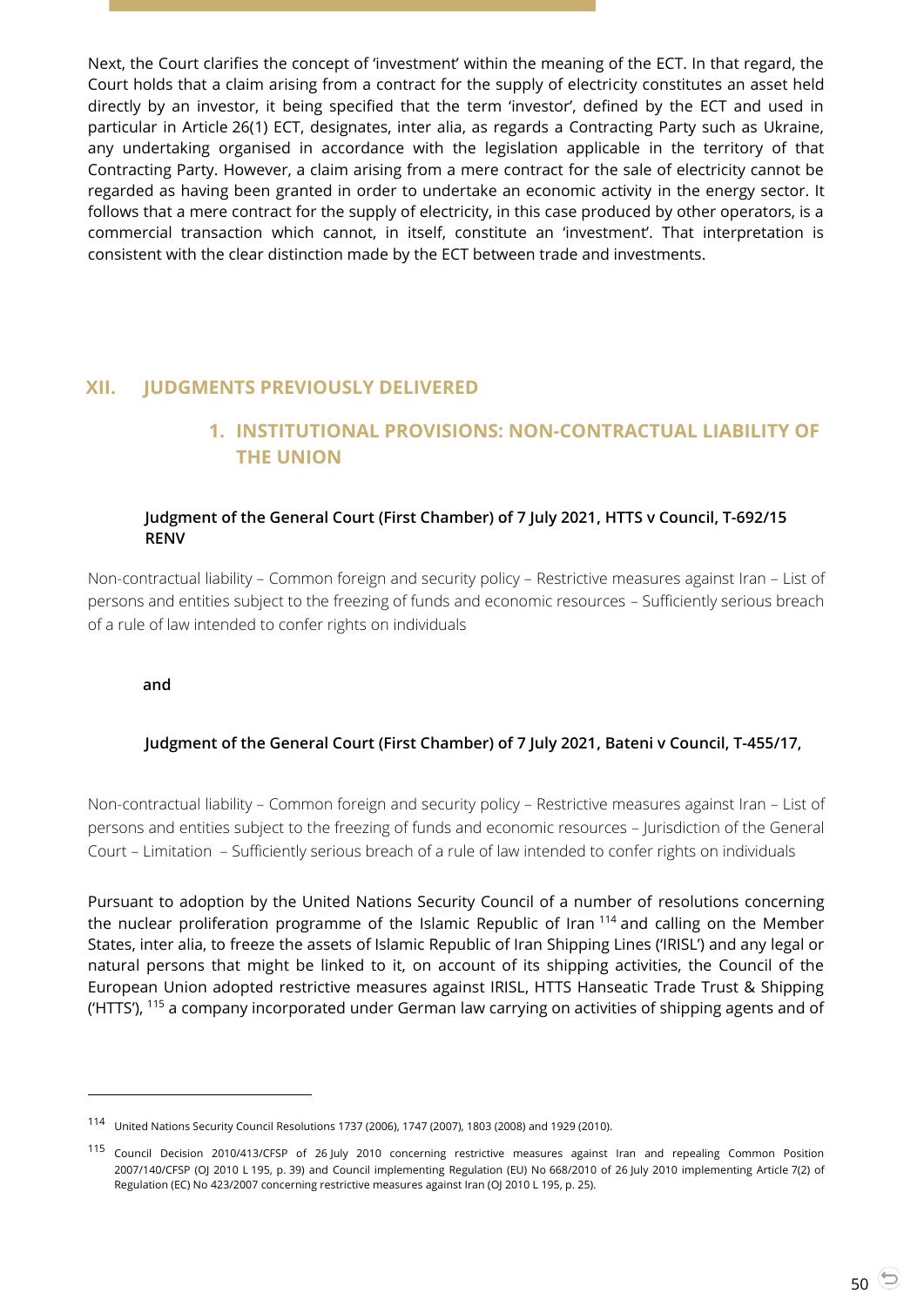technical managers of vessels, and Mr Naser Bateni. <sup>116</sup> The Council subsequently extended those measures several times.

HTTS was relisted as a person or entity subject to those measures, on 25 October 2010, on the grounds that it was under the control or acting on behalf of IRISL, <sup>117</sup> and again on 23 January 2012, on the grounds that it was registered in Germany at the same address as IRISL Europe GmbH and that Mr Naser Bateni, its director, had previously been employed by IRISL. <sup>118</sup> Mr Bateni, for his part, was included in the list in question on 1 December 2011 on the grounds that he was the former legal director of IRISL and the director of HTTS, which was subject to EU sanctions. After the Council modified the listing criteria by directly targeting 'persons and entities providing insurance or other essential services to ... IRISL, or to entities owned or controlled by [it] or acting on [its] behalf, <sup>119</sup> Mr Naser Bateni was kept on the list on the grounds that he had acted on behalf of IRISL, had been the director of that company until 2008, and subsequently managing director of IRISL Europe, and that he was the director of HTTS which, as their general agent, provided essential services to two other shipping entities, SAPID and HSDL, which were also designated as entities acting on behalf of IRISL. <sup>120</sup>

Before the Court, HTTS and Mr Naser Bateni ('the applicants') and IRISL challenged the majority of the successive measures adopted against them by the Council and were granted annulment of those measures. <sup>121</sup> In those proceedings, under Articles 268 and 340 TFEU which apply to the noncontractual liability of the European Union, the applicants sought compensation for the damage they each allegedly suffered as a result of their inclusion in the lists at issue. They argued, inter alia, that their inclusion in those lists constituted sufficiently serious breaches of rules of law intended to confer rights on individuals. <sup>122</sup>

In both these cases, the Court dismissed the applicants' actions for damages and recalled, in particular, that a finding that a legal act of the European Union is unlawful is not, as such, a sufficient basis for holding that the non-contractual liability of the European Union, stemming from unlawful conduct on the part of one of its institutions, has automatically arisen.

<sup>116</sup> Council Decision 2011/783/CFSP of 1 December 2011 amending Decision 2010/413/CFSP concerning restrictive measures against Iran (OJ 2011 L 319, p. 71) and Council Implementing Regulation (EU) No 1245/2011 of 1 December 2011 implementing Regulation (EU) No 961/2010 on restrictive measures against Iran (OJ 2011 L 319, p. 11).

<sup>117</sup> Council Regulation (EU) No 961/2010 of 25 October 2010 on restrictive measures against Iran and repealing Regulation (EC) No 423/2007 (OJ 2010 L 281, p. 1).

<sup>118</sup> Council Decision 2012/35/CFSP of 23 January 2012 amending Decision 2010/413/CFSP concerning restrictive measures against Iran (OJ 2012 L 19, p. 22) and Council Implementing Regulation (EU) No 54/2012 of 23 January 2012 implementing Regulation (EU) No 961/2010 on restrictive measures against Iran (OJ 2012 L 19, p. 1).

<sup>119</sup> Article 20(1)(b) of Council Decision 2010/413/CFSP of 26 July 2010 concerning restrictive measures against Iran and repealing Common Position 2007/140/CFSP (OJ 2010 L 195, p. 39), as amended by Decision 2013/497/CFSP, and Article 23(2)(e) of Council Regulation (EU) No 267/2012 of 23 March 2012 concerning restrictive measures against Iran and repealing Regulation (EU) No 961/2010 (OJ 2012 L 88, p. 1), as amended by Regulation (EU) No 971/2013.

<sup>120</sup> Council Decision 2013/661/CFSP of 15 November 2013 amending Decision 2010/413/CFSP concerning restrictive measures against Iran (OJ 2013 L 306, p. 18) and Council Implementing Regulation (EU) No 1154/2013 of 15 November 2013 implementing Regulation (EU) No 267/2012 concerning restrictive measures against Iran (OJ 2013 L 306, p. 3).

<sup>121</sup> See judgment of 7 December 2011, *HTTS* v *Council* (T-562/10, EU:T:2011:716); judgment of 12 June 2013, *HTTS* v *Council* (T-128/12 and T-182/12, EU:T:2013:312); judgment of 6 September 2013, *Bateni* v *Council* (T-42/12 and T-181/12, EU:T:2013:409); judgment of 16 September 2013, *Islamic Republic of Iran Shipping Lines and Others* v *Council* (T-489/10, EU:T:2013:453); and judgment of 18 September 2015, *HTTS and Bateni* v *Council* (T-45/14, EU:T:2015:650).

<sup>122</sup> In *HTTS* v *Council* (T-692/15, EU:T:2017:890), the General Court first of all, by its judgment of 13 December 2017, rejected HTTS's claim for compensation. That judgment was then set aside by the Court of Justice on 10 September 2019 in *HTTS* v *Council* (C-123/18 P, EU:C:2018:694) and the case referred back to the General Court.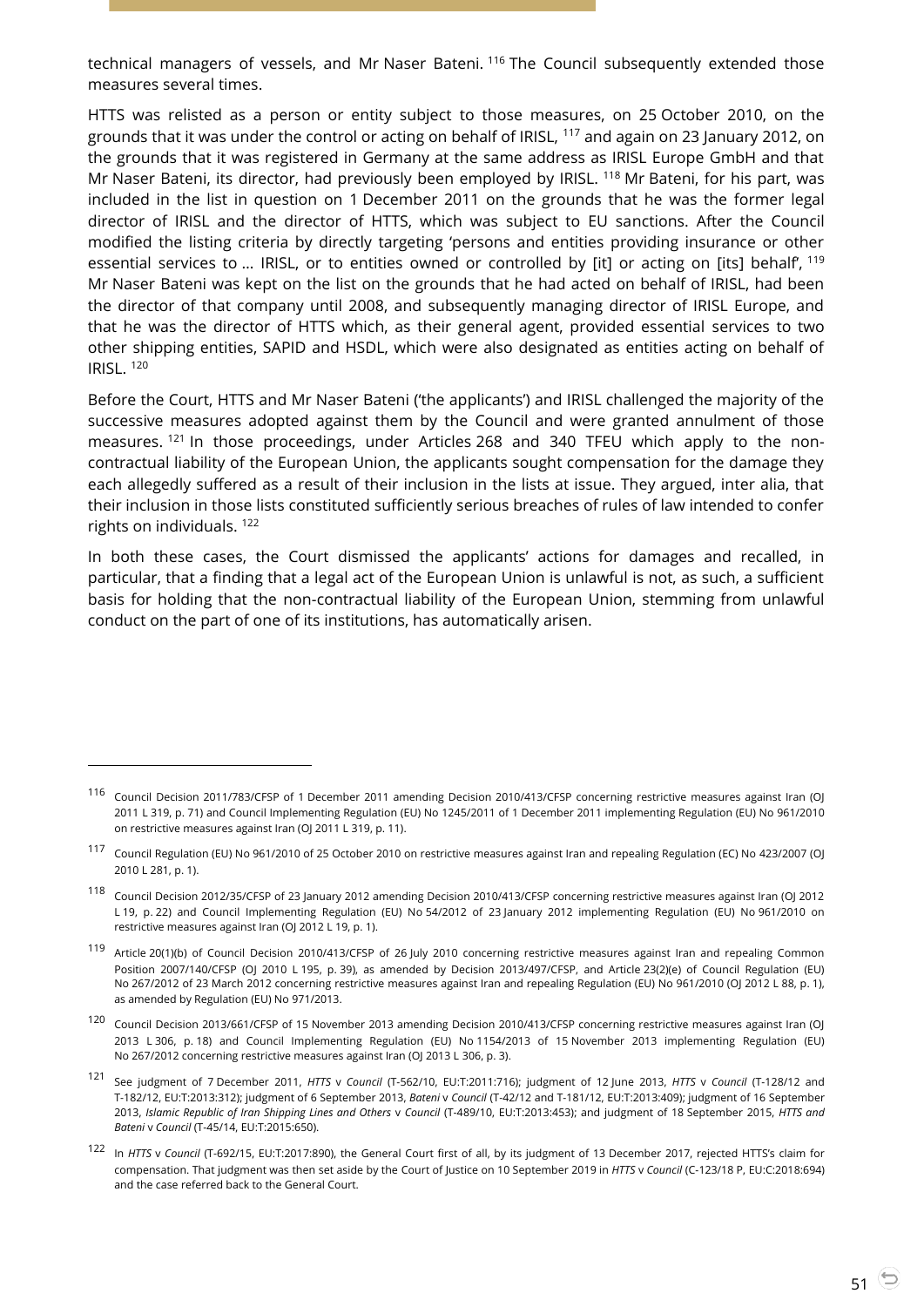#### *Findings of the Court*

 $\overline{a}$ 

In both cases, the Court examined whether the evidence adduced by the applicants demonstrates that the listings at issue constituted sufficiently serious breaches of a rule of law intended to confer rights on individuals, as the case-law on the non-contractual liability of the European Union requires.

The Court noted in these cases that the parameters that are required to be taken into account when assessing whether there is a sufficiently serious breach of a rule of EU law intended to confer rights on individuals must all relate to the date on which the decision or the conduct was adopted by the institution concerned. It also observed that a manifest error of assessment adduced as a plea in support of an action for annulment must be distinguished from the manifest and grave disregard for the limits set on an institution's discretion, relied upon when alleging such a breach in an action for damages.

The Court noted that the Council had access to a large amount of information constituting a likewise large amount of evidence of links between IRISL, HTTS and Mr Naser Bateni.

The Court highlighted in particular that the concept of a company 'owned or controlled by another entity' afforded the Council a degree of discretion and that the Council itself had provided information which it considered capable of establishing the nature of the links between HTTS, IRISL and Mr Naser Bateni. In Case T-455/17, the Court likewise found that the applicant's listings were based both on a personal link between the applicant and IRISL and on the fact that he had a management role within a company allegedly controlled or owned by IRISL, in particular HTTS, which provided essential services to other companies allegedly controlled or owned by IRISL. The Court found in that respect that, even if, at the time of the listings at issue, the Council had erred in its assessment on that point, the error could not have been flagrant and inexcusable and it was not possible to find that an administrative authority exercising ordinary care and diligence would not have made that error in similar circumstances.

Lastly, the Court rejected the applicants' complaints that their listings, based also on the fact that companies belonging to IRISL, including SAPID and HDSL, participated in nuclear proliferation, were erroneous because the restrictive measures adopted against IRISL had been annulled on 16 September 2013. <sup>123</sup> The Court noted in particular that the lawfulness of the contested measures must be assessed on the basis of the facts and the law as they stood at the time when the act was adopted and emphasised that it had not been disputed that IRISL had in fact violated the arms embargo imposed by the UN and that IRISL's involvement in three incidents concerning the transportation of military material increased the risk that it was also involved in incidents relating to the transportation of material linked to nuclear proliferation, and that the Council therefore did not breach the substantive listing conditions in a manner giving rise to non-contractual liability on the part of the European Union.

The Court therefore dismissed both actions for damages in their entirety.

<sup>123</sup> Judgment of 16 September 2013, *Islamic Republic of Iran Shipping Lines and Others* v *Council* (T-489/10, EU:T:2013:453).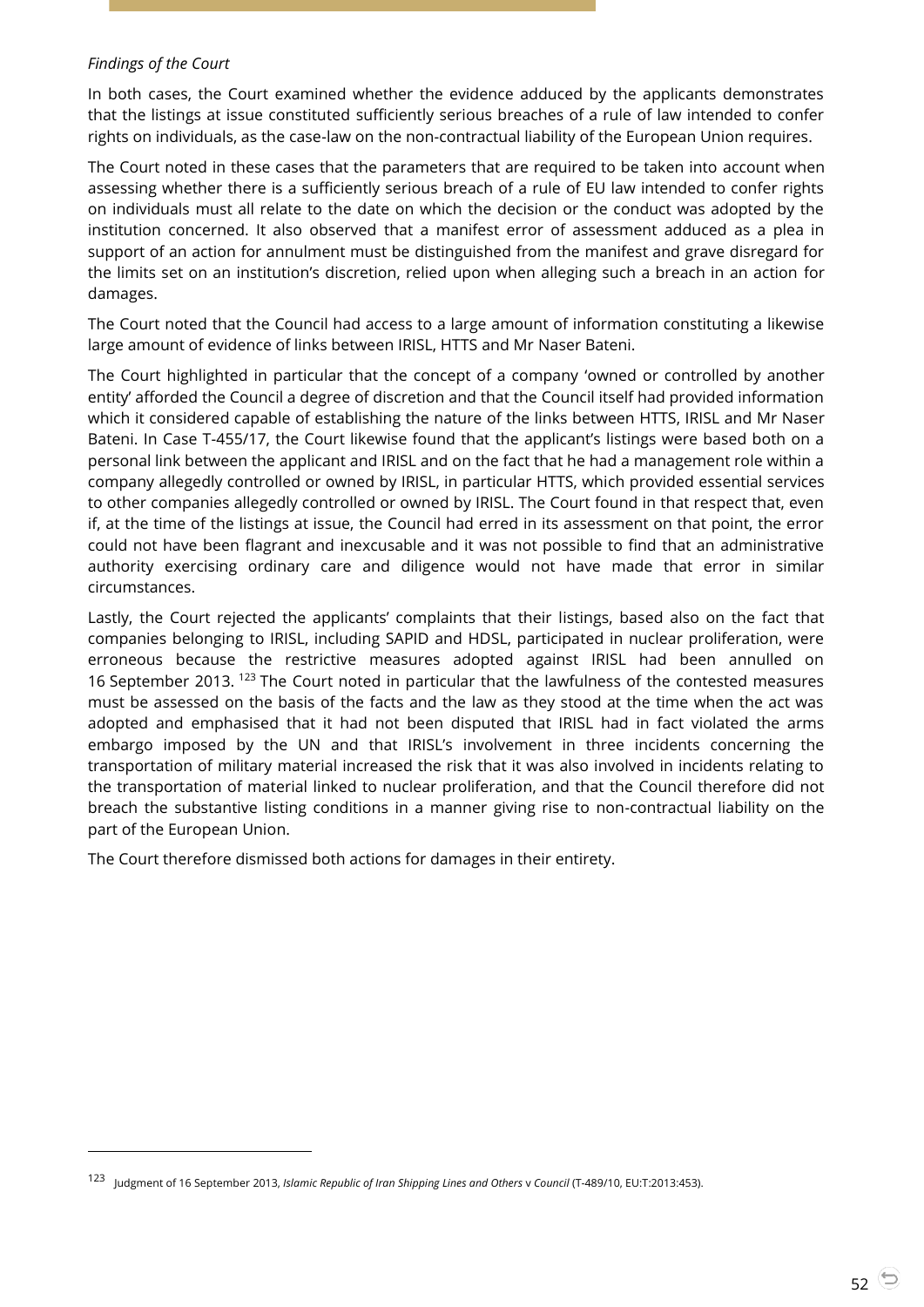# **2. COMPETITION: STATE AID**

## <span id="page-52-1"></span><span id="page-52-0"></span>**Judgment of the General Court (Seventh Chamber) of 5 May 2021, ITD and Danske Fragtmænd v Commission, T-561/18**

[Link to the complete text of the judgment](https://curia.europa.eu/juris/document/document.jsf?text=&docid=240821&pageIndex=0&doclang=en&mode=lst&dir=&occ=first&part=1&cid=21958517)

State aid – Postal sector – Compensation for the discharge of the universal service obligation – Decision not to raise any objections – Calculation of the compensation – Net avoided cost methodology – Taking into account the intangible benefits of the universal service – Use of funds granted as compensation – State guarantee of redundancy payments in the event of bankruptcy – VAT exemption for certain transactions carried out by the universal service provider – Accounting allocation of common costs between universal service activities and non-universal service activities – Capital contribution from a public undertaking in order to avoid the bankruptcy of its subsidiary – Complaint from a competitor – Decision finding no State aid after the preliminary examination stage – Existing aid – Advantages granted on a periodic basis – Whether imputable to the State – Private investor test

Post Danmark is a universal postal service provider in Denmark that is wholly owned by PostNord, which is, in turn, owned by the public authorities (Kingdom of Denmark and Kingdom of Sweden). It benefited from a series of measures granted by the public authorities which formed the subject of a complaint from a competing undertaking concerning, inter alia, compensation for the provision of the universal postal service in Denmark, which had been notified to the Commission.

By its decision of 28 May 2018 ('the contested decision'), the Commission found that the compensation for the provision of the universal postal service over the period from 2016 to 2019, notified by the Danish authorities, constituted State aid compatible with the internal market. The Commission also took a view on the measures challenged in the complaint of one of the applicants. First, it found that the guarantee provided by the public authorities under which, in the event of the undertaking's bankruptcy, they undertook to pay, without any consideration in return, the costs relating to the redundancy payments for former civil servants, constituted existing aid. Secondly, the Commission considered that a Danish administrative practice that allowed exemption from VAT for customers of mail-order companies when those companies chose to purchase a transport service from Post Danmark and a capital increase made in February 2017 by PostNord to its subsidiary Post Danmark, did not constitute State aid. The Court annuls that decision in so far as it found, at the end of the preliminary examination stage, that, first, the exemption from VAT and, secondly, PostNord's capital increase in favour of Post Danmark did not constitute State aid.

In its judgment, by which the Court partially annuls the contested decision, clarification is given concerning the criteria for assessing the compatibility of compensation for the cost of the universal service obligation, the starting point for the limitation period for recovery of the aid, the classification of a guarantee as State aid, the imputability to the State of national measures taken pursuant to a directive and measures taken by a public undertaking, and on the private investor in a market economy test in assessing a measure taken in favour of a company on the verge of bankruptcy.

## *Findings of the Court*

In the first place, the Court holds that the applicants have not provided evidence of serious difficulties as regards the compatibility of the compensation received by Post Danmark for the provision of the universal postal service. In its examination of the arguments relating to that compensation, it recalls that Article 106(2) TFEU seeks to prevent, through the assessment of the proportionality of the aid, that the operator responsible for the public service benefits from funding which exceeds the net costs of the public service. Thus, as part of the review of proportionality, it is for the Commission to compare the amount of the planned State aid with the net costs of the public service missions performed by the beneficiary of that aid.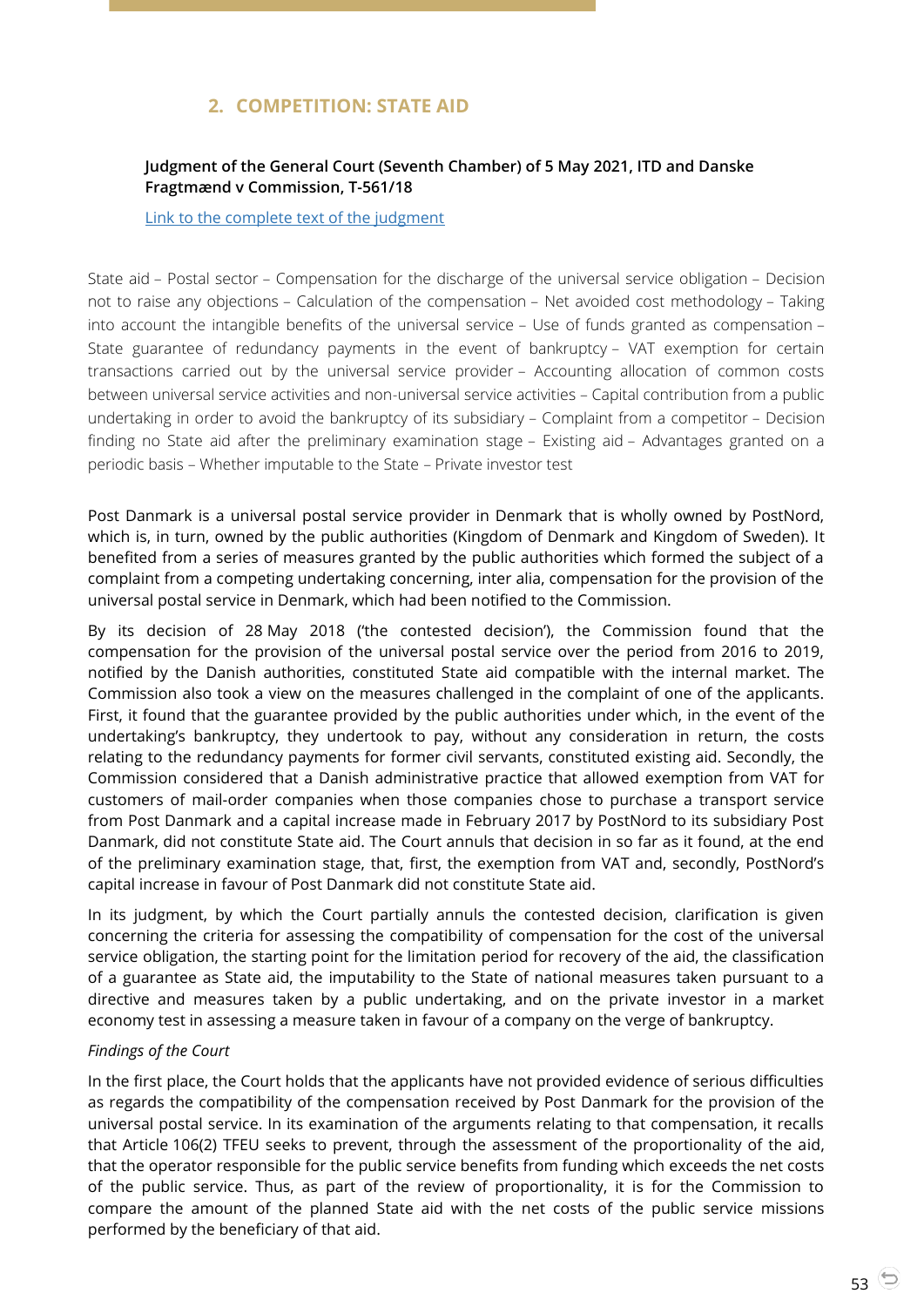From that perspective, in order to identify the cost inherent in the provision of a universal service, the net avoided cost methodology, provided for by the framework on services of general economic interest, <sup>124</sup> involves developing a counterfactual scenario, that is to say, a hypothetical situation in which the provider of the universal service is no longer responsible for it, and to compare that scenario with the factual scenario in which that provider is entrusted with the universal service obligation. In that regard, first, the Court notes that, in order to develop a counterfactual scenario, that scenario must describe a stable situation that does not take account of the costs inherent in the transition, for the universal service provider, to the situation in which it is no longer entrusted with the universal service obligation. Thus, according to the Court, the calculation of the net avoided cost may include, in the counterfactual scenario, activities that are not profitable in the short term but are profitable in the long term.

Secondly, the Court points out that any calculation of the net avoided cost must deduct the intangible benefits attributable to the universal service obligation. In that regard, it notes that the enhancement of the reputation of the universal service provider may be regarded as an intangible benefit attributable to the universal service obligation in the postal sector. It points out, however, that the circumstances of the present case, characterised in particular by a fall in Post Danmark's activity and revenue in connection with the universal service owing to the generalised use of electronic communications, are such as to exclude the existence of serious difficulties as regards the failure to deduct profits linked to the enhancement of Post Danmark's reputation in the net avoided cost calculation. In addition, the Court states that, for the purposes of deducting intangible benefits in the context of the net avoided cost calculation, it is necessary not to assess the value of the corporate brand of the universal service provider but rather to determine whether the reputation of a universal service provider is enhanced by the fact that it provides such a service. As regards the ubiquity of the universal service provider, where ubiquity attracts customers and increases the loyalty of customers, who are more inclined to choose the universal service provider than its competitors, the Court notes that, even in the absence of a universal service obligation, Post Danmark's ubiquity would not have been fundamentally altered. Thus, the Commission was entitled to conclude that there was no need to deduct an intangible benefit linked to ubiquity when calculating the net avoided cost presented by the Danish authorities.

Thirdly, as regards the use of the compensation granted to Post Danmark, the Court holds that the Commission was entitled to declare that that compensation was compatible with the internal market while authorising that such compensation be used not for the discharge of the universal service obligation but to pay the costs arising from the dismissal of former civil servants. According to the Court, an assessment as to whether public service compensation is compatible with the internal market consists in verifying, irrespective of whether the corresponding amount is actually allocated to it, whether such a public service exists and imposes a net cost on the undertaking responsible for providing it. In particular, as regards the postal sector, the interpretation of the provisions relating to the recovery of the net costs of the universal service obligations in Directive 97/67  $^{125}$  excludes any requirement that the transfer of funds corresponding to compensation for the universal service actually be used for the performance of such a service.

In the second place, as regards the guarantee at issue, the Court finds it is an individual measure that is not part of a multiannual aid scheme and, therefore, the limitation period began to run from the date on which it was granted, in 2002. In addition, the Court notes that, irrespective of the classification of the guarantee at issue, the applicants have not put forward any evidence capable of establishing that the amount of the premium that Post Danmark should have paid each year, in

-

<sup>&</sup>lt;sup>124</sup> Points 25 to 27 of the European Union framework for State aid in the form of public service compensation (OJ 2012 C 8, p. 15).

<sup>125</sup> The first paragraph of Part C of Annex I to Directive 97/67/EC of the European Parliament and of the Council of 15 December 1997 on common rules for the development of the internal market of Community postal services and the improvement of quality of service (OJ 1998 L 15, p. 14), as amended by Directive 2008/6/EC of the European Parliament and of the Council of 20 February 2008 amending Directive 97/67 with regard to the full accomplishment of the internal market of Community postal services (OJ 2008 L 52, p. 3).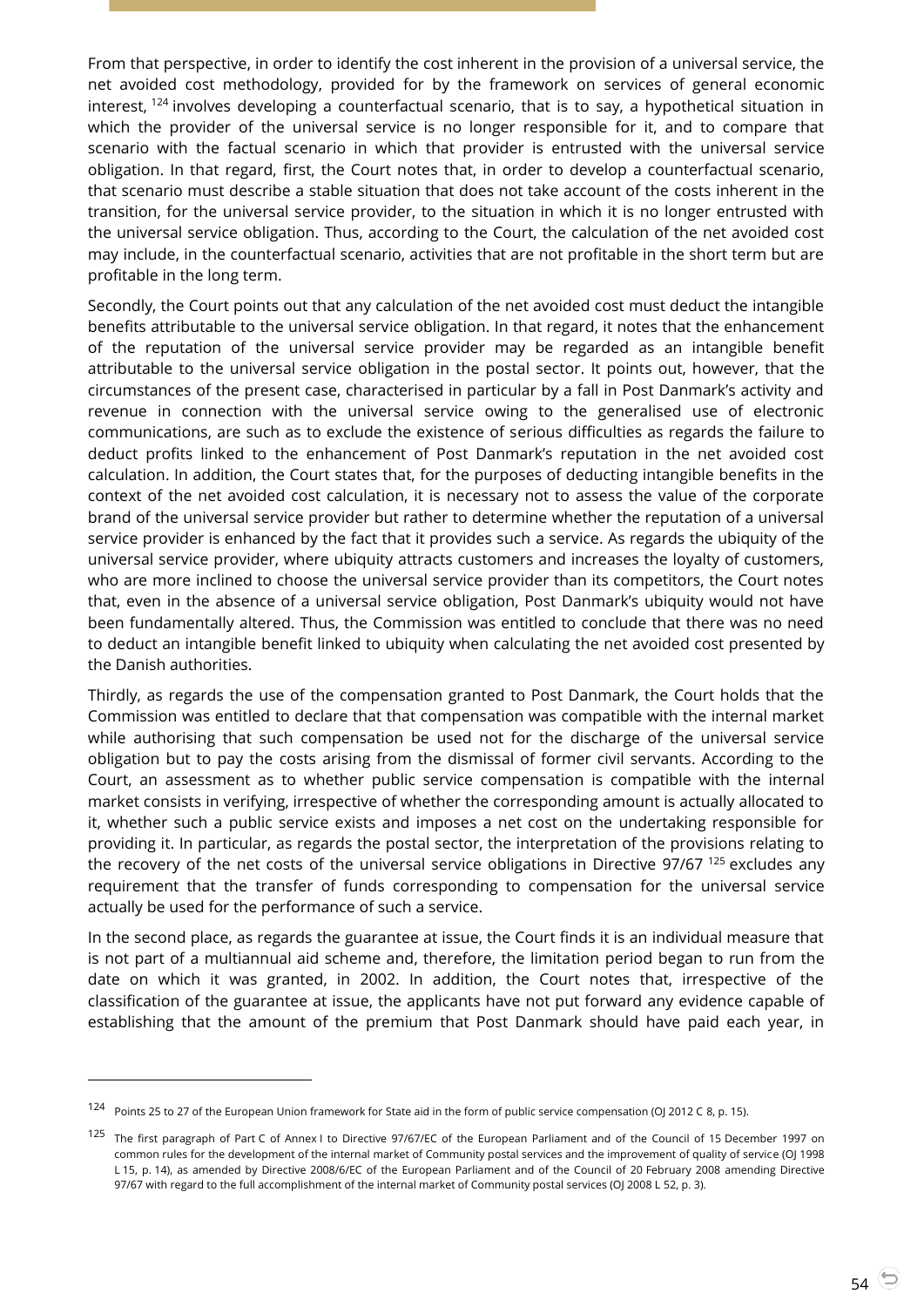return for the guarantee at issue, should be determined periodically on the basis of circumstances specific to each period, or even that that would be the case, in general, as regards the amount of a guarantee premium. Consequently, the guarantee at issue does not entail advantages granted on a periodic basis and the limitation period is not to recommence periodically. The Court concludes that the Commission was entitled to find that that measure constituted existing aid under the provisions regarding limitation periods.  $126$  In any event, the Court points out that, for the purposes of classifying a guarantee as State aid, it is necessary to assess the actual impact of the guarantee at issue on the situation of the beneficiary compared with that of its competitors. In the present case, it is not apparent that the guarantee given to Post Danmark improves its situation, since, in particular, it could be implemented only in the event that that undertaking ceases to exist, meaning that, as long as the undertaking is solvent, it is required to pay the special redundancy payments relating to the dismissal of former civil servants.

In the third place, the Court finds that the Commission did not carry out a complete and sufficient examination when it concluded that the administrative practice of exempting from VAT the supply of goods carried out by Post Denmark in transactions between mail-order companies and end customers was attributable to the European Union and not to the Danish State, in so far as that practice followed from Article 132(1)(a) of the VAT Directive. <sup>127</sup> In that regard, the Court points out that a national administrative practice establishing a tax exemption must be imputed to the European Union where it merely fulfils a clear and precise obligation laid down in a directive, whereas it must be regarded as imputable to the State where that State adopted it by making use of its discretion in the transposition of a directive. In the present case, the Court observes that it is clear and precise from Article 132(1)(a) of the VAT Directive that the transactions carried out by a universal service provider and which fall within the scope of the universal service obligation are exempt from that tax. The exemption from VAT permitted by the Danish administrative practice covers services invoiced by mailorder companies to their end customers, which do not therefore fall within the scope of the universal service obligation, or, therefore, of the exemption provided for in Article 132(1)(a) of the VAT Directive. Furthermore, the Court states that, when assessing whether the effects of the administrative practice at issue were attributable to the European Union or to the Danish State, the Commission failed to examine the links between that practice and the rule laid down in point (c) of the first paragraph of Article 79 of the VAT Directive relating to the taxable amount, on which it was based.

In the fourth place, the Court finds that the Commission did not carry out a complete and sufficient examination when concluding that the capital increase made in February 2017 by PostNord to its subsidiary Post Danmark did not constitute State aid since it was not imputable to the public authorities and did not entail an advantage. In that regard, first, as regards the imputability of that transaction to the public authorities, the Court recalls that, in the case of an undertaking over which a Member State might exercise a dominant influence, the Commission must establish, on the basis of a set of sufficiently precise and convergent indicators, that the involvement of the State in the decision made by that undertaking was specific or that the absence of such involvement was unlikely having regard to the circumstances and the context of the case. In the present case, the Commission merely considered that, even if the Danish and Swedish States were in a position to exercise a dominant influence over PostNord, that did not enable it to assume that the capital increase was imputable to them. Such a conclusion, reached without any concrete examination of the likely extent of involvement of the State shareholders in the adoption of the measure, was tantamount to excluding the imputability to the State of the increase in capital on the sole ground that PostNord was incorporated as a commercial company, in breach of the Court's case-law. <sup>128</sup> Secondly, as regards the application of the private investor in a market economy test, the Court notes that, in the context of a

<sup>126</sup> Article 17(3) of Regulation 2015/1589.

<sup>127</sup> Council Directive 2006/112/EC of 28 November 2006 on the common system of VAT (OJ 2006 L 347, p. 1; 'the VAT Directive').

<sup>128</sup> Judgment of 16 May 2002, *France* <sup>v</sup>*Commission* (C-482/99, EU:C:2002:294, paragraph 57).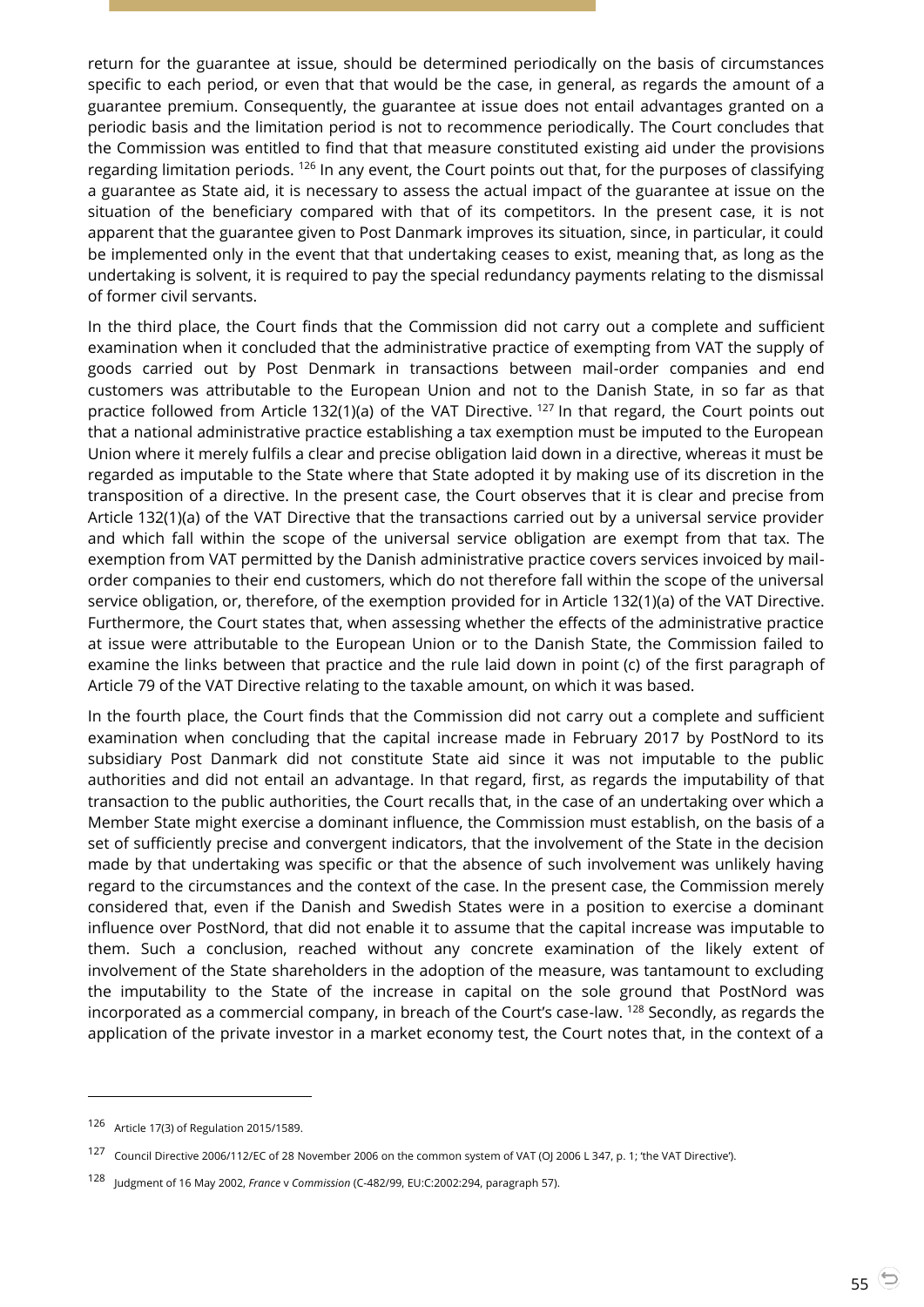public investment seeking to ensure the survival of a subsidiary company, the Commission must carry out a meticulous examination, on the basis of reliable evidence available to it, of the advantages and disadvantages (i) of the option of filing for the bankruptcy of the subsidiary and (ii) of the option of making a public investment in order to ensure the survival of the undertaking, examining, in particular, in the latter case, the prospects of profitability for the public investor. In the present case, the Commission relied exclusively on the negative consequences for the PostNord group of potential bankruptcy proceedings concerning Post Danmark, without excluding the possibility that such proceedings could, in spite of everything, be more advantageous than a capital increase which, for example, offered no prospects of profitability, even in the long term.